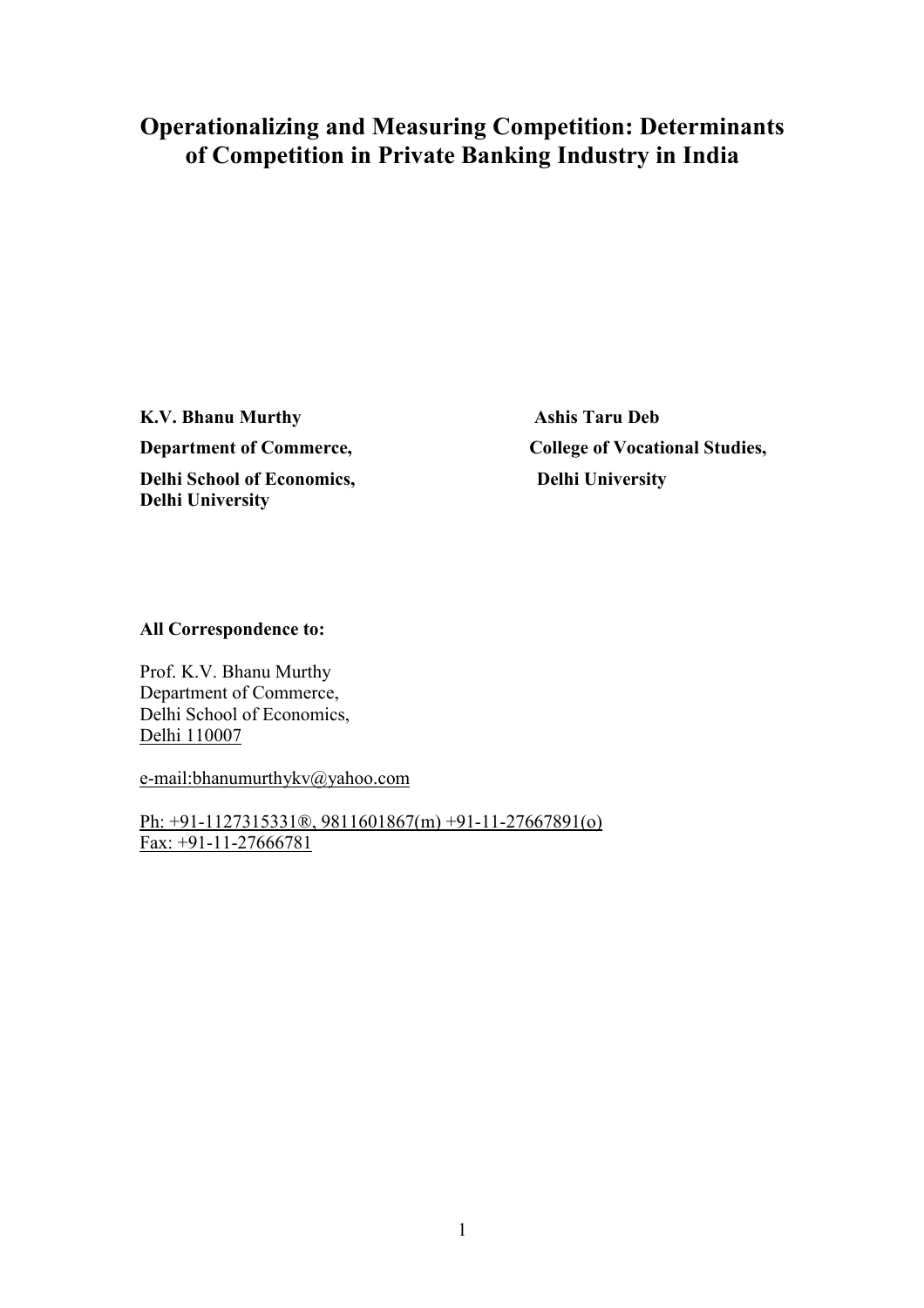# Operationalizing and Measuring Competition: Determinants of Competition in Private Banking Industry in India

# Abstract

Using an appropriate theoretical framework and econometric methodology, the study has sought to measure and model competition in private banking industry in India in an attempt to analyse the process of market dynamics in the industry. The changing scenario of private banking consequent to deregulation provided the motivation behind the study. It used the concept of competition proposed by Stigler (1961) and measured it by Bodenhorn's (1990) measure of mobility. The study provides a critique of the mechanism of inducing competition, which is implicit in the Narasimham Committee (1991). It then provides the theoretical background of an alternative mechanism based on Structure-Conduct-Performance paradigm, which incorporates basic conditions and strategic groups, apart from including entry, economies of scale, product differentiation and price cost margin, One basic contention of the study is that competition goes beyond "conduct" and encompasses all the four components of S-C-P paradigm: basic conditions, structure, conduct and performance.

Accordingly, a three equation simultaneous equation model is used to ultimately estimate the equation of competition through Tobit technique. The result demonstrates that variables related to basic conditions, structure, and conduct and performance influence competition. The study has found evidence against the simplistic relationship between concentration and competition, which remained implicit in the literature. The study also developed a methodology to arrive at market form from an analysis of three aspects of a market and concludes that private banking industry in India is characterized by monopolistic competition.

Keywords: Competition, Structure-Conduct-Performance, Banking reform.

Jel Codes: D4, D21, E5, E42, 44.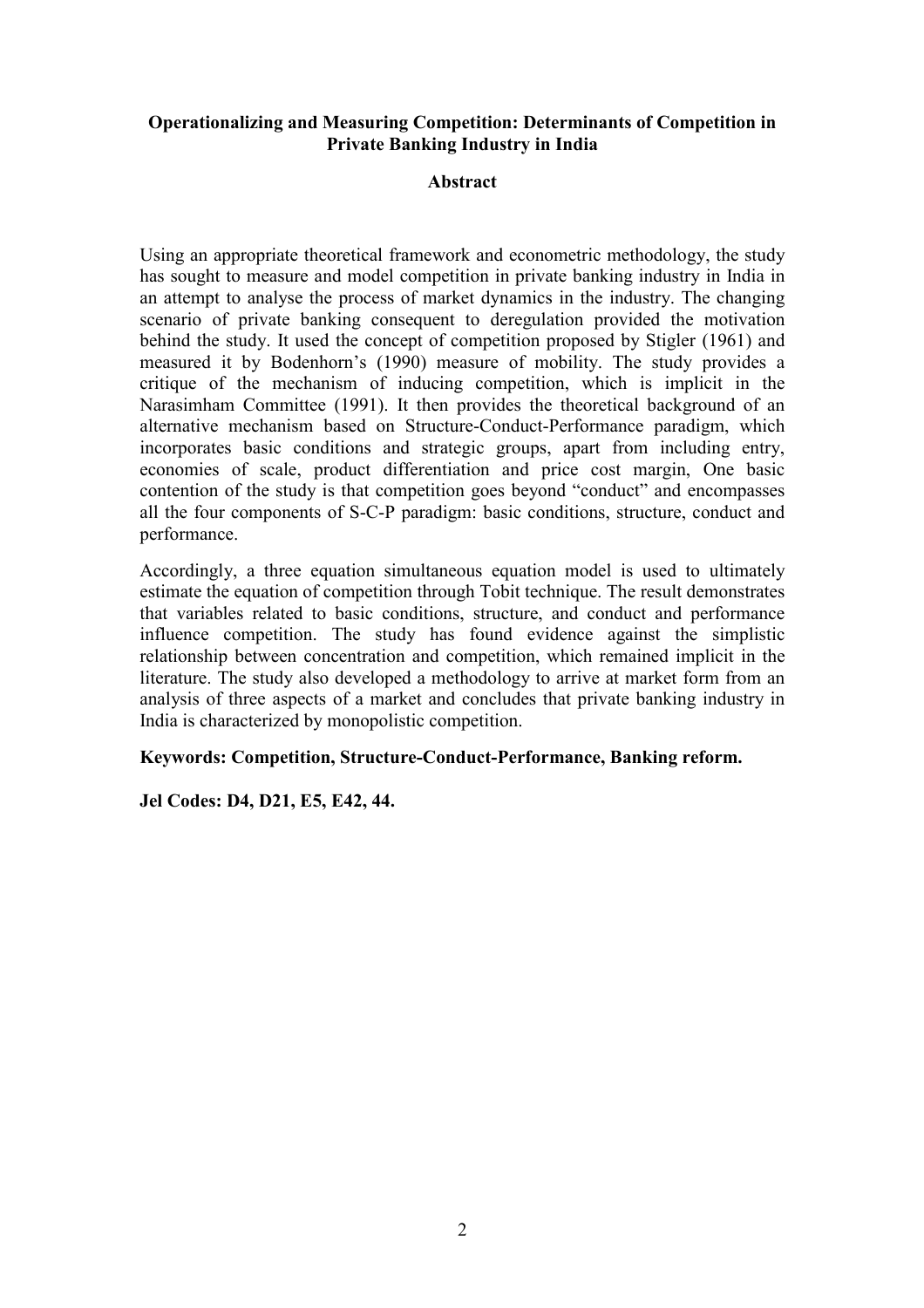# Operationalizing and Measuring Competition: Determinants of Competition in Private Banking Industry in India

# I.0 Introduction

Growth can be financed by government investment through fiscal policy or by private investment through monetary policy. While a State-led strategy relies on fiscal development finance a market-led one would rely on banks. Ideally speaking, there should be competition between these two strategies. Apparently, there is not much possibility of competition between institutions providing funds for public investment. The State and banks are therefore, are in this sense competing entities. While a Stateled strategy relies on fiscal development finance a market-led one would rely on banks. However, competition can exist between different banks which provide funds for private investment. The study attempts to contribute in the direction of providing a framework and methodology for analyzing competition in banking industry.

It is necessary to go into the history of banking for understanding the changing role of fiscal and monetary policy. The failure of the private banking industry in the prenationalization era had led to nationalization. The main reasons were:

- 1. Industrial policy concentration of economic power.
- 2. Undermining the strategic developmental interests priority sector lending.
- 3. Siphoning-off funds into own businesses.

All of the above was anti-developmental. Firstly, this mistrust led to the need for regulation of banking industry. Post-nationalization banking industry became regulated. The role of the banking industry and its potential for financing growth became controlled and restricted. Secondly, on account of losses of public sector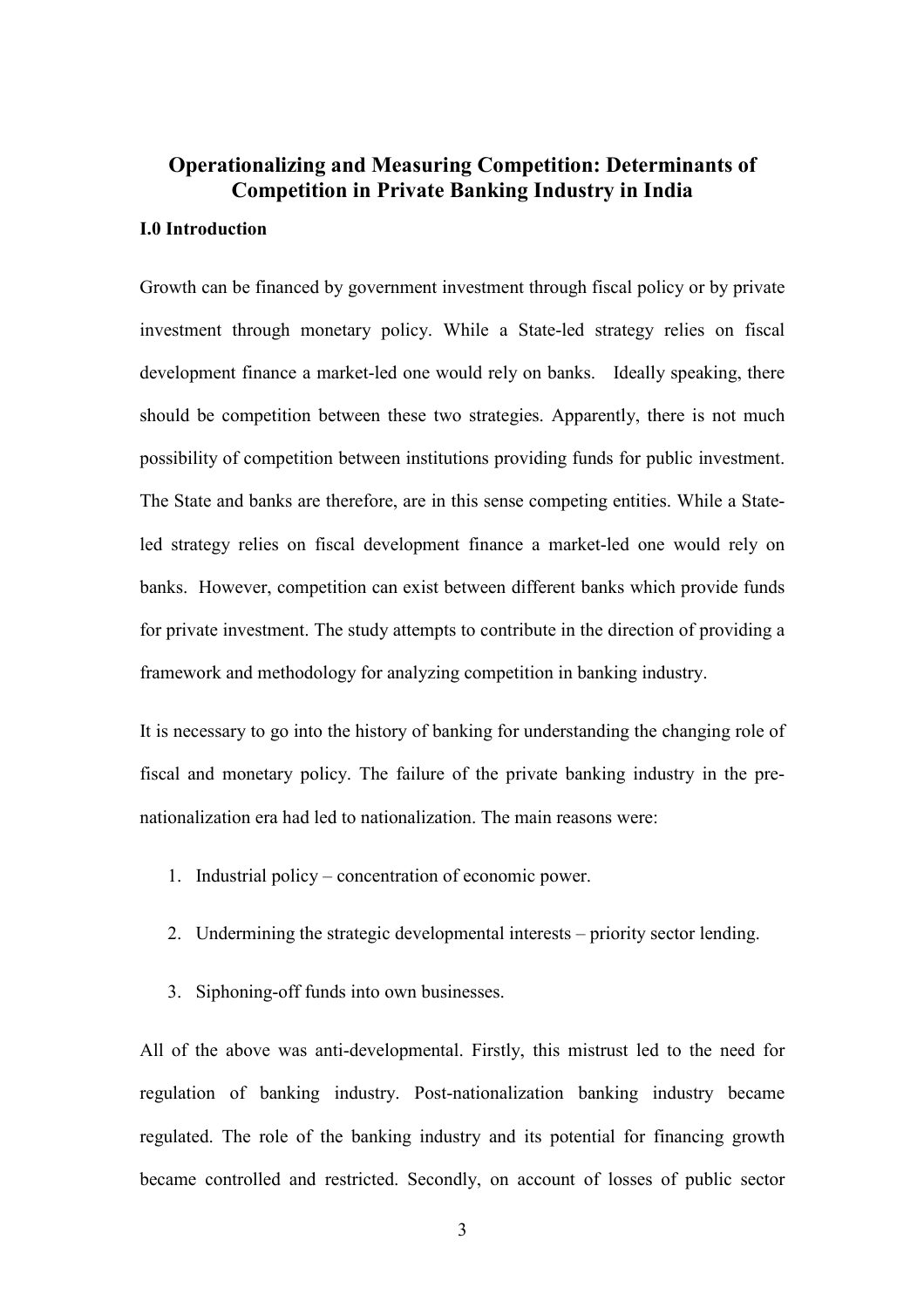banks the burden on fiscal funding increased. There was a constant need for recapitalization. Over a period from 1985-86 to 2000-02, the government has contributed Rs 20,046 crores towards recapitalization of public sector banks<sup>1</sup>. Since banks were not doing so well, and their growth was controlled, the burden of financing growth shifted onto fiscal policy. Monetary policy had to become more restrictive. This points to the changing role of fiscal and monetary policy in financing growth.

Hence, in terms of strategy, there was a choice between stifling the banking industry to meet long term developmental goals and freeing the banking industry so as to allow private initiative and finance to facilitate growth and development. In the process it is expected that a more competitive banking industry would lead to a more efficient financing of growth.

The recent financial sector reform, especially, the Narasimham Committee initiative resolves this dilemma. It frees banking industry in terms of allowing entry which has led to growth of private banking industry. Parallely, the deregulation of interest rates provides the conditions for private banks to manage themselves more efficiently. With the removal of restrictions, it is expected that banking industry would become more competitive

Clearly, operations of both public sector banks and foreign banks<sup>2</sup> are relatively more restricted in the deregulatory phase of the banking industry. Hence, we have chosen to concentrate on (domestic) private banking alone for studying competition. Although private banking is not the major component of the banking sector, its importance is

<sup>1</sup> Mathur, K.B.L.(2002)

<sup>2</sup> Deb, A.T. (2006)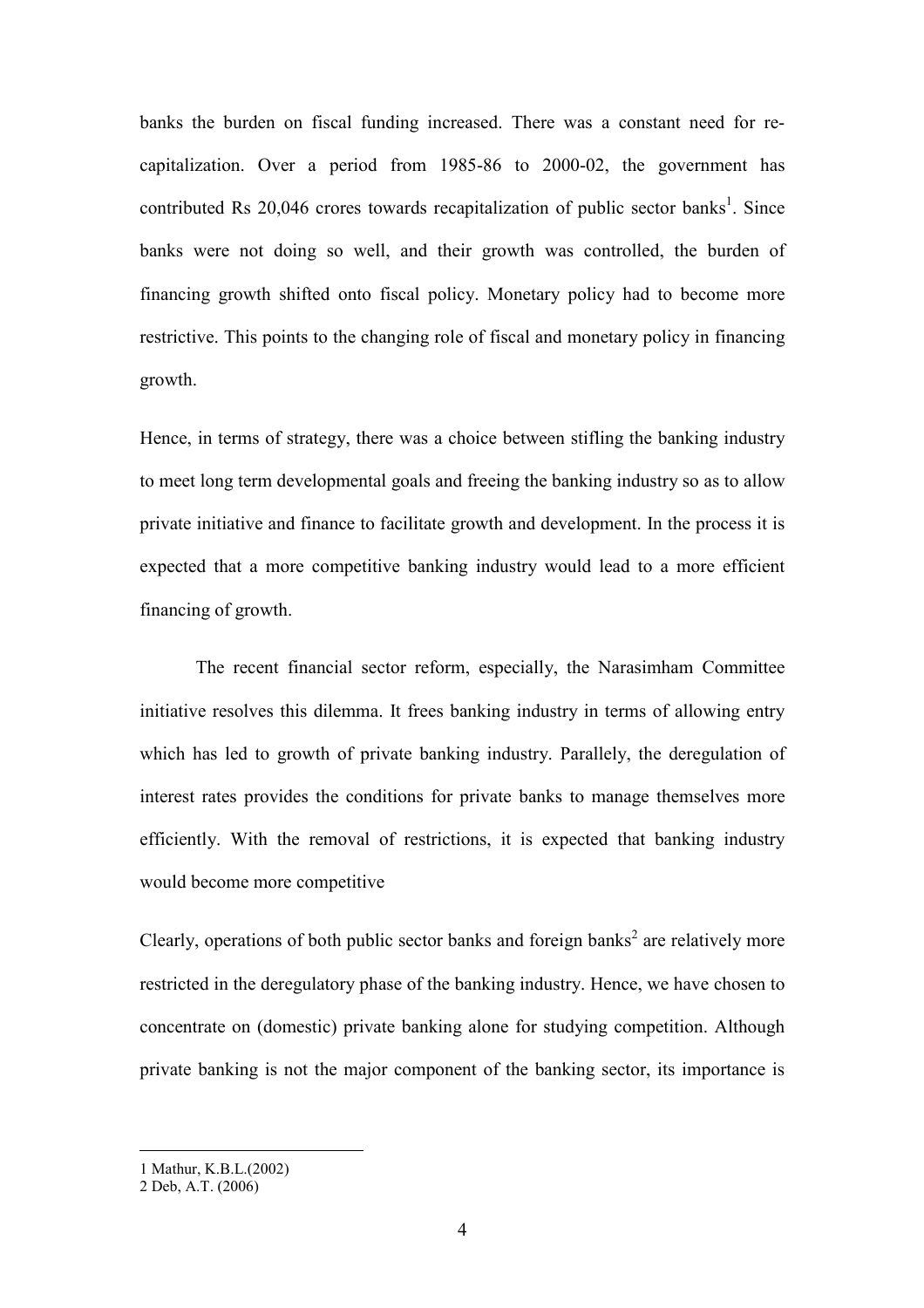progressively increasing<sup>3</sup>. Today it would be no exaggeration to treat this segment of banking industry as the most dynamic segment. It no longer plays a residual role in the banking industry. Of the three components, private banks operate in the most open environment. Therefore, they are likely to be closest to competitive markets. It is also the segment that has seen the greatest growth and entry of new banks making it prone to competition.

Our interest is in studying the new liberalised (de-regulated) environment for banking and for this purpose. The question is why it is important to study competition. Firstly, there is not adequate discussion about private sector banks in the Narasimham Committee report, even when they have been visualised as dynamic agents, which would improve the functioning of the banking industry through competition. Secondly, there is hardly a study of competition in Indian industry, let alone one in Indian banking industry<sup>4</sup>. Finally, the need to study competition in banking industry has been stressed in the literature<sup>5</sup>. This study chooses to use the Structure-Conduct-Performance (S-C-P) approach to analyse competition in private banking industry in India.

Plan of the paper: Section II is devoted to the review of literature. Section III relates to conceptual issues. The hypotheses are given in Section IV. The measure of competition used is discussed in Section V. Section VI has the preliminary analysis of data. Section VII is about methodology. The determinants of competition are given in Section VIII. Section IX contains results. The concluding section is Section X.

<sup>3</sup> Deb, A.T. (2006)<br><sup>4</sup> To our knowledge there is only one such study. Ghosh, Saibal and Prasad, A. (2005), Competition in Indian Banking, IMF Working Paper, July, paper 05/141.

 $5$ Santomero (1984) stressed the importance of studying the degree of competitiveness in the financial market that surround the banking firm.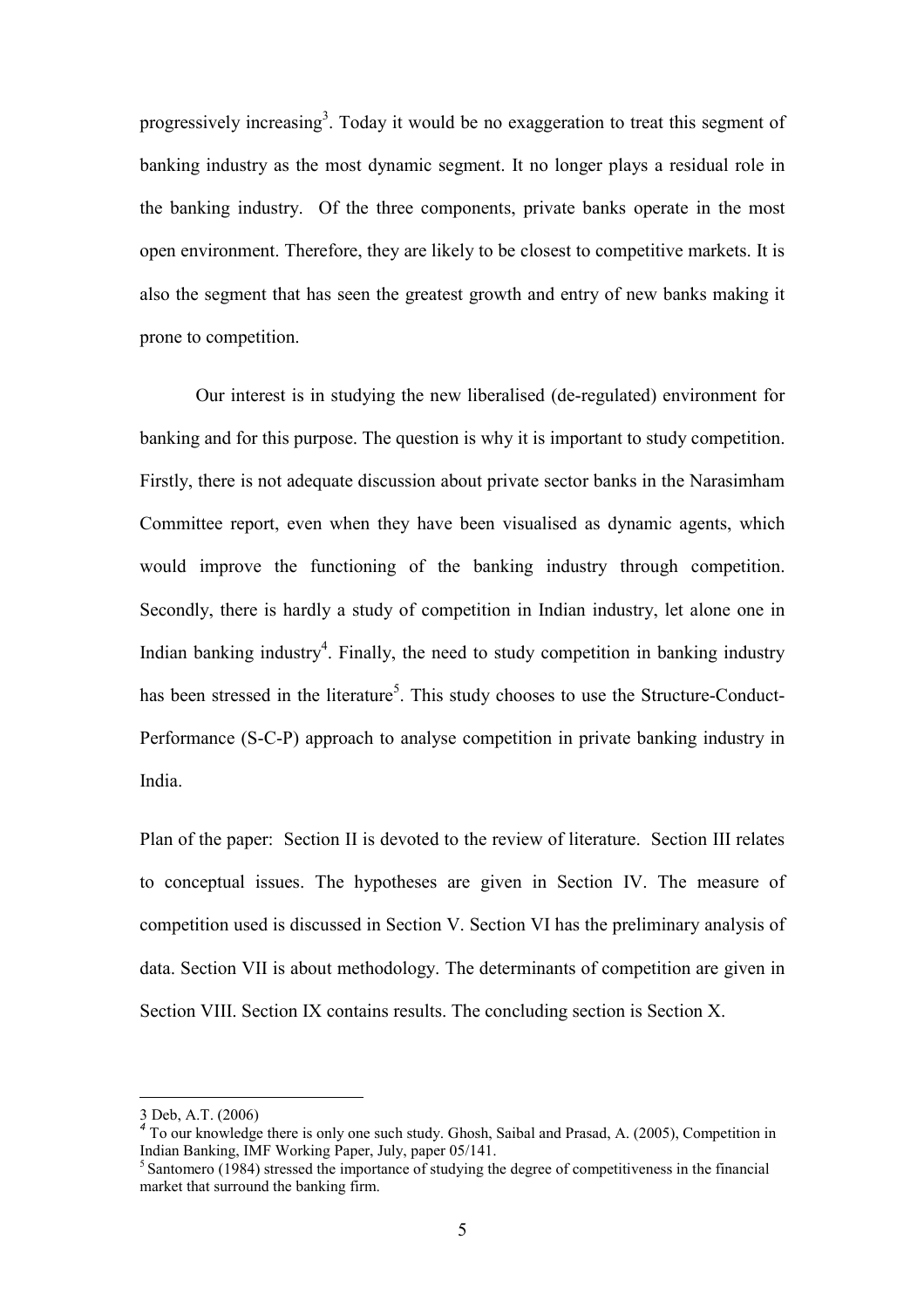# II.0 REVIEW OF LITERATURE<sup>6</sup>

Theory purports limited price competition in a situation when a market is characterised by a high degree of concentration and a small number of firms. Moreover, the possibility of collusion arises with a reduction in the number of firms. Such a situation should result in conduct that causes relatively little mobility and turnover among the dominant firms. Shepherd observed that successful cooperation would - while it lasts-usually holds firm shares virtually constant. Such constancy may be used to infer cooperation, even when direct evidence is lacking. Constancy may also result from vigorous but stalemated competition, in a situation, where all firms succeed equally. But such a running stand off is relatively improbable. The greater the stability, the higher is the probability that overt or covert cooperation exits. If on the other hand, the market is characterised by low concentration and large number of firms, competition is more likely to be relatively intense for two reasons. First, presence of larger of number of firms makes the possibility of collusion remote. Second, presence of large number of firms makes it difficult to obtain information necessary to assess the action and possible counter action of rivals. Such uncertain environment is likely to lead to relatively intense competition for fear of outmanoeuvred by the rivals. When intense rivalry prevails in a market, the element of chance will result in some big winners and some big losers. It is apparent that a competitive market structure should force a kind of conduct or rivalry among firms that would be reflected in a relatively large amount of mobility and turnover.

<sup>6</sup> For a detailed discussion on a theoretical notion of competition see: Bhanumurthy, K.V. and A.T. Deb (2007) 'Theoretical Framework of Competition as Applied to Banking Industry', Working Paper, www.papers.ssrn.com.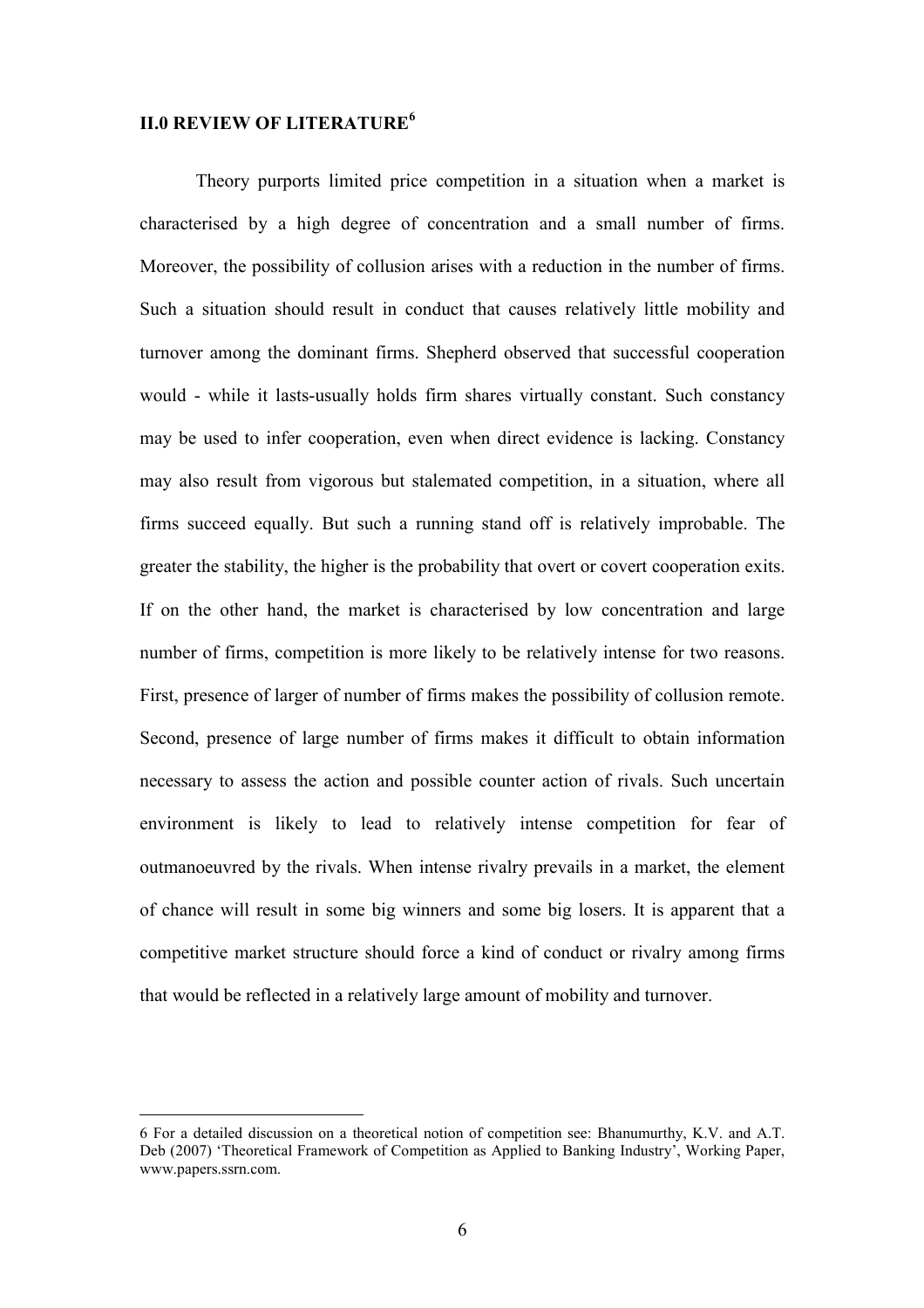There have been two types of attempts to quantify the phenomenon of competitive rivalry. They focus on different phenomenon in an attempt to understand competition in a market. They relied on changes in the firm's rank or the changes in their respective market shares. In their attempts to develop suitable indicators of competitive conduct, Heggestad and Rhoades (1976), Rhoades (1980), Rhoades and Rutz (1981) and Bodenhorn (1990) argue in favour of the former while Hymer and Pashigian (1962) argue in favour of the later<sup>7</sup>.

In terms of the traditional industrial organization paradigm of S-C-P, extant studies like, Joskow (1960) argue that firm rank stability measures like mobility and turnover are complementary to measures of concentration as indicators of structure. Heggestad and Rhoades (1976) argued that mobility and turnover aspects are not elements of industry structure but rather reflect conduct. While mobility was defined as churning in rank position of the leading firms, the measure of turnover was defined as the number of firms below the leading group that replace the firms belonging to the leading group. Bodenhorn (1990) pointed out the problems with both measures. He argued that Heggestad and Rhoades's measure of mobility takes a value zero, if two firms in the leading group change positions, while others maintain their positions. The problem with turnover measure is that it will take value 1, whether moves from rank 6 to rank 5 or from rank 16 to rank 5. These problems led Bodenhorn to construct his own measure as a sum of rank changes among the top firms. It is important to observe that while Bodenhorn calls his measure mobility, it captures both the aspects of change in rank in the leading firms as well as entry of firms below the leading group into the leading group. It thus captures both the aspects of mobility and turnover, but is termed as "mobility" alone instead of mobility and turnover. Like

<sup>7</sup> Further discussion can be had from Deb, A.T. (2004)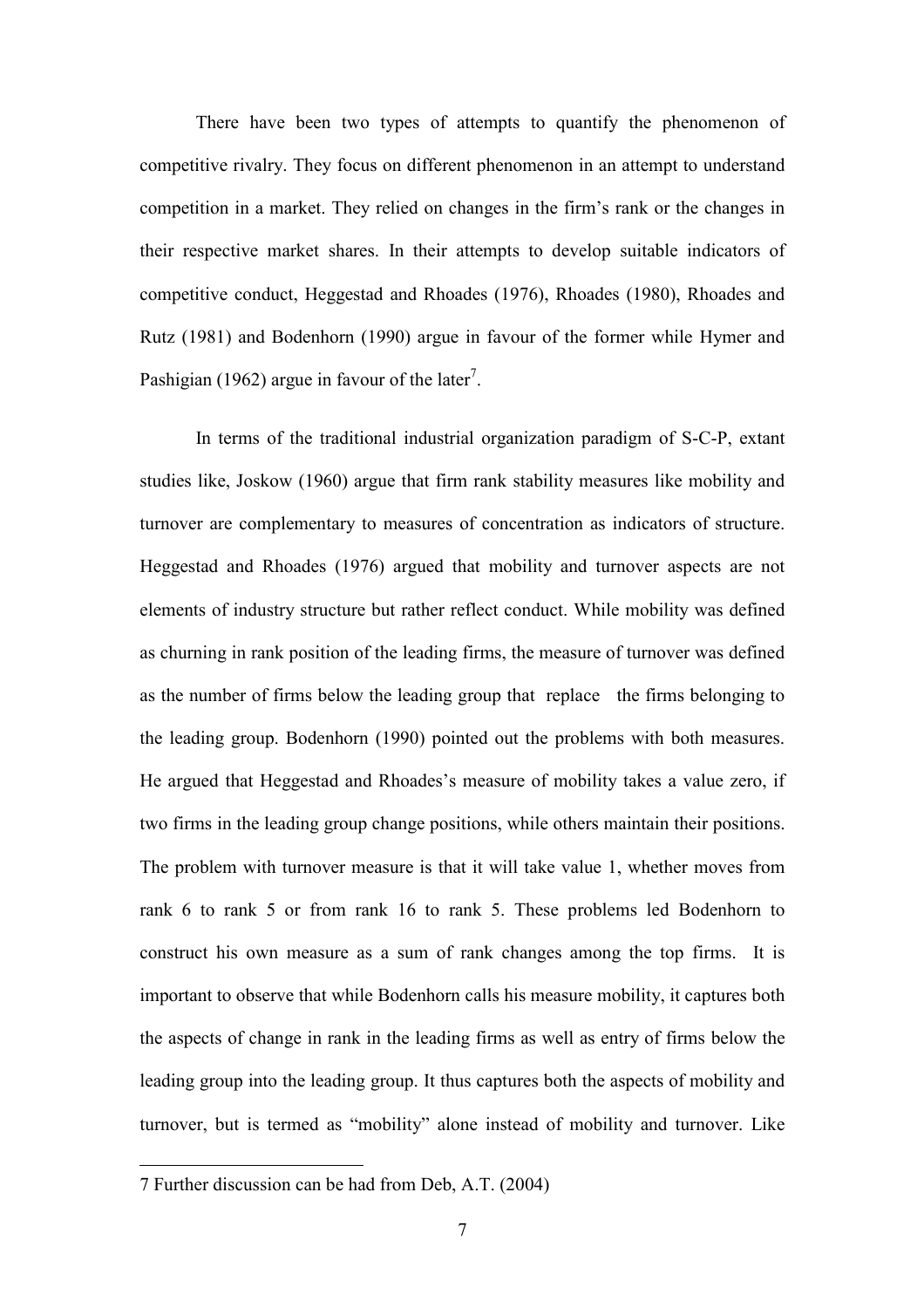Denizer (1997) our study uses Bodenhorn's measure. We calculated Bodenhorn measure in table VII.2 and following him called it mobility but the discussion based on the measure refers to both mobility and turnover.

As distinct from the above studies, which attempted to empiricize competition rigorously, there are two groups of studies. The first group consist of a few theoretical works on the relationship between entry, number of firms and competition. They include, Shubik (1990) and Fama and Laffer (1962). The other group consist of few empirical studies, which come somewhat close to the questions examined by the present study. They include Bresnahan and Reiss (1991), which suggests that competitive conduct changes quickly as the number of incumbents increase. Another study due to Bikker and Half (2002) provided support for the conventional view that concentration impairs competitiveness. A number of studies apply S-C-P hypothesis particularly in the context of banking industry. Gilbert (1984) provides a detailed survey of such studies. These studies attempt to test the hypothesis that degree of concentration influences the degree of competition. They estimate measures of bank performance as functions of concentration of deposits among banks in local market areas. The measures of performance used as indicators of the degree of competition among banks include bank profit rates, interest rates charged on loans and paid on deposits. However, results of the bank market structure do not consistently support or reject the hypothesis that market concentration influences bank performance.

### III.0 CONCEPTUAL ISSUES

Concentration is taken to be a summary measure of the market structure. In fact, it is often taken to be a summary measure of the market form as a whole (which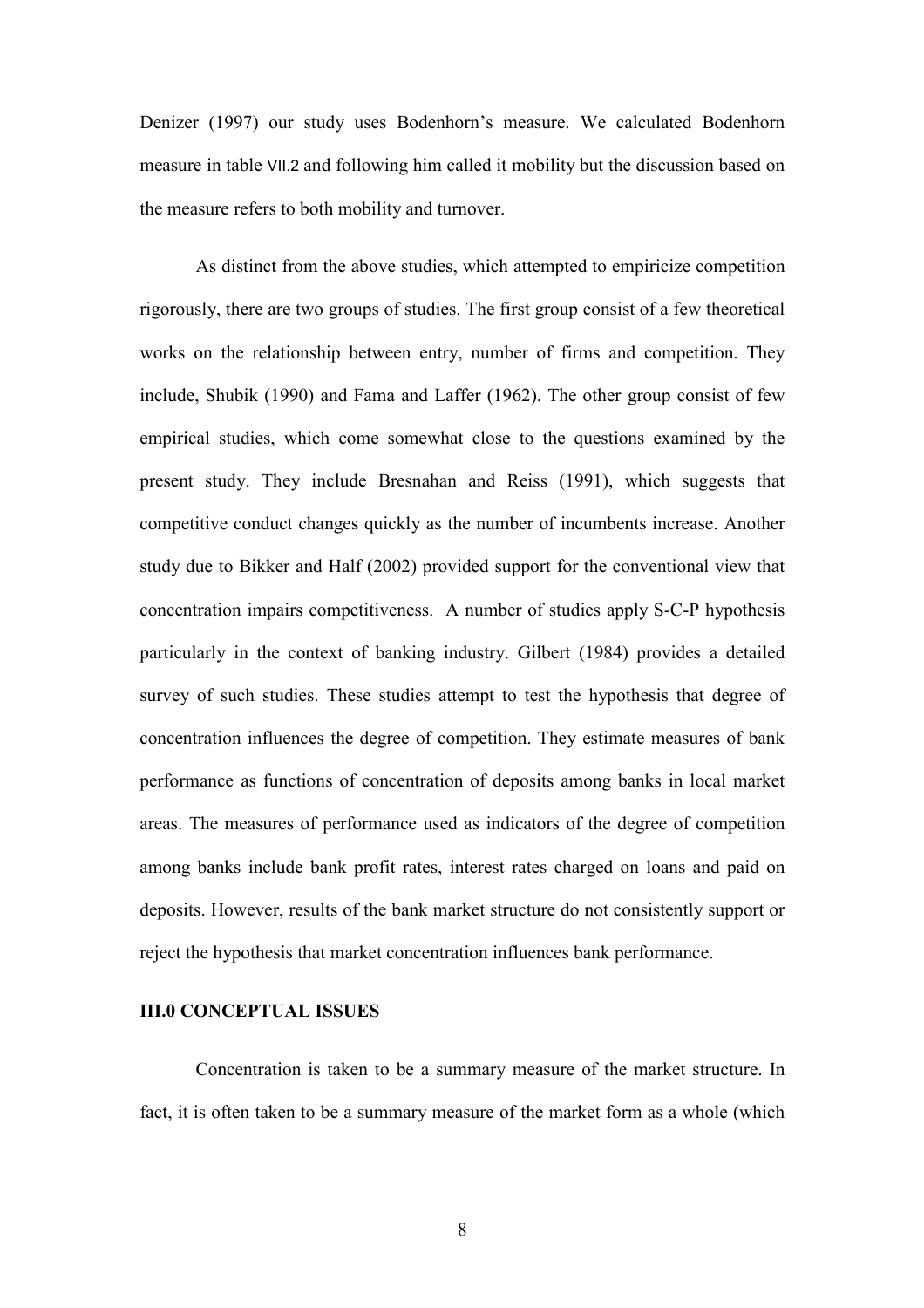consist of S-C-P). For instance, often tight and loose oligopoly $\delta$  has been defined in terms of concentration ratio. In fact, it is degree of competition, which defines the nature of market form and not the degree of concentration<sup>9</sup>. The impact of concentration on competition works through a number of factors that affect competition, consisting of S-C-P factors and basic conditions. Concentration exerts only a partial effect<sup>10</sup>. Therefore, the relationship between entry and market form is not determinate as well. The notion of competition in Narasimham committee makes it appear as though entry is sufficient for generating competition. Deb (2004) pointed out that such an argument consists of the followings steps, which are worth examining.

- Entry will reduce concentration.
- Reduction in Concentration will reduce monopoly power $11$ .
- Reduction in monopoly power is synonymous with rise in competition. (Nickell, 1996)

Impact of entry on concentration has received some attention in the literature on industrial economics. Bodenhorn (1990), Denizer (1997) and Davies and Lyons (1991) argued that entry might as well increase concentration ratio. Deb (2004) to use some algebra to specify the precise conditions in which entry would have positive and negative impact on concentration. Clearly then, entry does not always reduce concentration. As for the second part of the argument, assumptions have been already

<sup>&</sup>lt;sup>8</sup> A tight oligopoly is defined in terms of four-firm concentration ratio of above 60%, and a loose oligopoly in terms of below 40% four-firm concentration ratio.

<sup>9</sup> For a detailed discussion see: Deb, A.T. (2004).

 $10$  Such argument is fallaciously used by Shiraj and Rajsehkaran (2001). It states that with falling concentration, competition rises.

<sup>&</sup>lt;sup>11</sup> Monopoly power is the ability to alter prices away from competitive levels to earn economic profit for long periods, without attracting new competitors and without improving their product or reducing their production cost (Mas-Collel, Whinston and Green, 1995).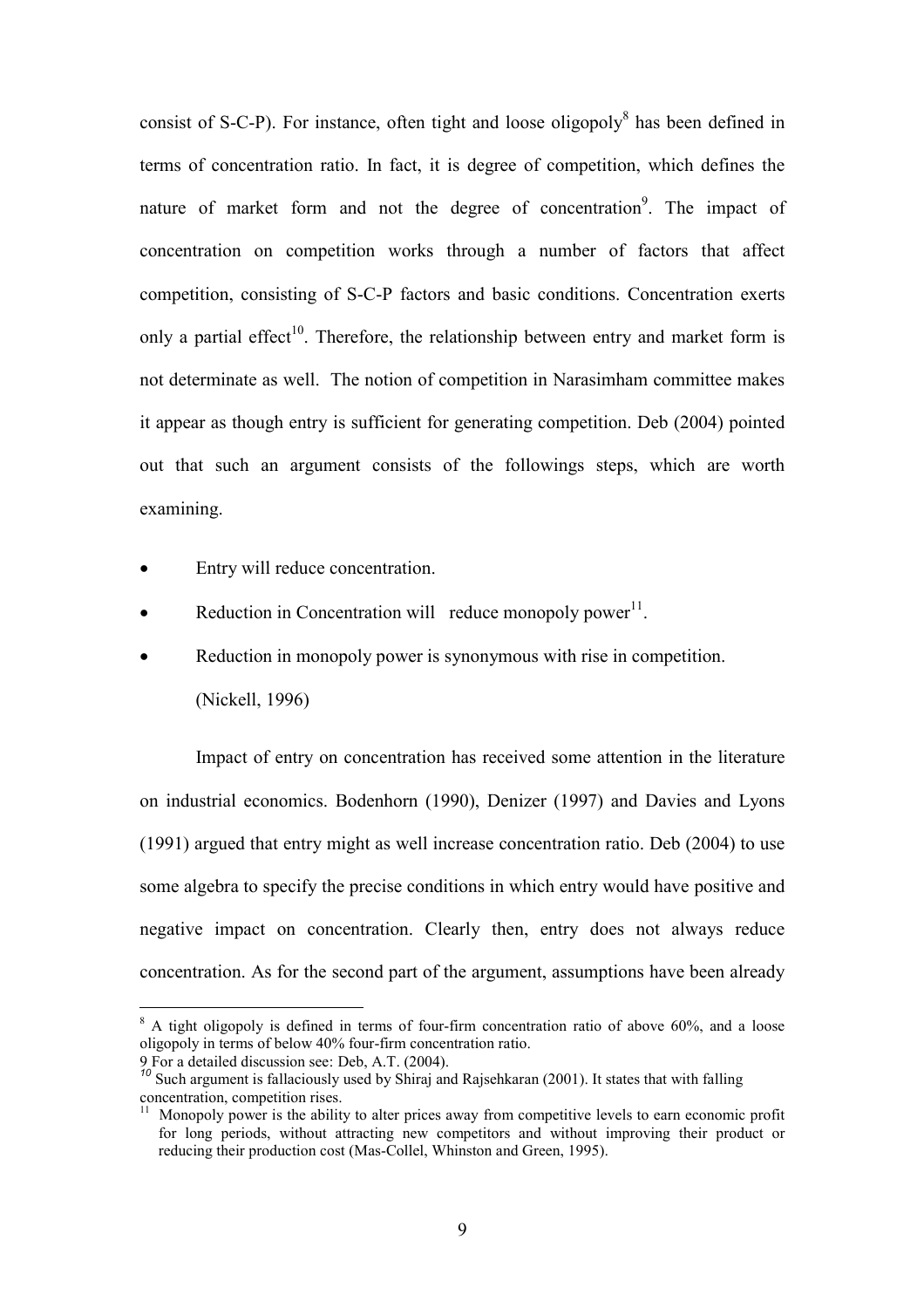worked out by Saving (1970) under which there will be a systematic relationship between concentration ratio and monopoly power. Using the above contentions, Deb (2004) concluded that there exists no general relationship between entry and concentration, or between concentration ratio and monopoly power.

The notion of entry and competition in S-C-P paradigm is associated with the following problems. Traditional theory discuses the concept of entry barrier, which gives an advantage to the existing, firms. In terms of the S-C-P paradigm, competition has been classified as a conduct variable (Bodenhorn, 1990). Secondly, the traditional S-C-P does not take account of the influence of basic conditions, conduct and performance on competition. Thirdly, the underlying construct in S-C-P paradigm to understand competition is price cost margin.

A framework to study such a notion of competition is developed in the following sections. It assimilates traditional elements of S-C-P paradigm including entry, economies of scale, product differentiation and price cost margin as well as other elements including basic conditions and strategic groups.

# IV.0 AN ANALYTICAL FRAMEWORK TO ANALYSE COMPETITION

In the light of the above discussion, we are developing an analytical framework to understand competition. Such a framework includes the following elements. Firstly, it is believed that competition is an overall state that describes the nature of the market form. Hence, it encompasses all the aspects of an industry, namely basic conditions, structure, conduct and performance. Secondly, there is a phenomenon of entry facilitators as opposed to entry barriers. The basic approach to entry barrier does not look at basic conditions. Hence the conclusion that returns to scale constitutes a barrier to entry. Assuming that long run costs are a product of both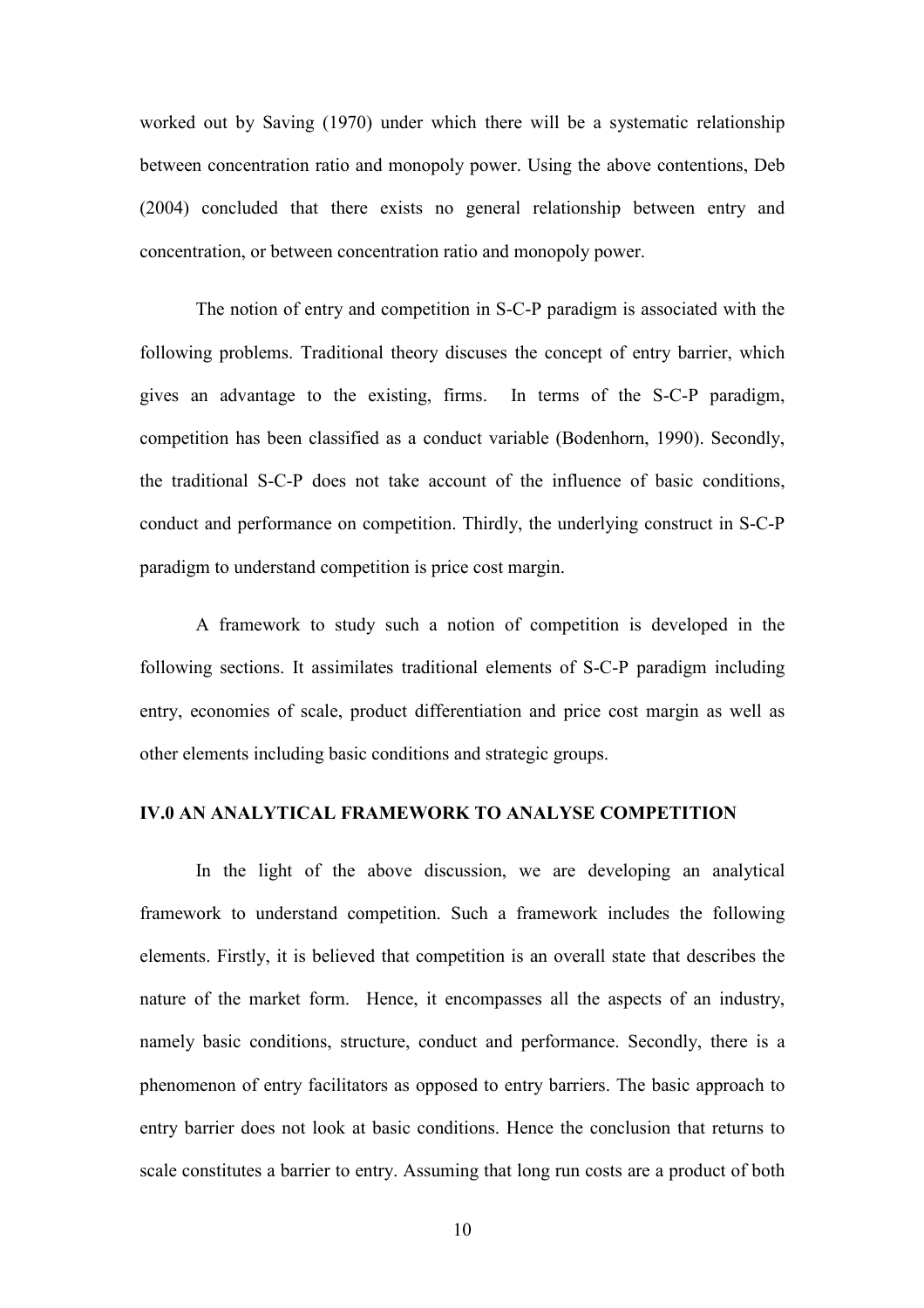internal and external economies of scale, it still does not take into account basic conditions. Our understanding in this context is different from the traditional theory. Once basic conditions like technology are not treated as a parameter but are allowed to change, then it may be seen how it may act as an entry facilitator. It will lead to situation in which long run average cost of new firms will lie at a lower level than the old firms, which initially enjoyed a cost advantage over the new firms. Entry facilitators, along with the concept of strategic group, basic conditions and different elements of market structure are put together in Figure 2, which along with Figure 1 to provide an analytical framework to analyse competition. The figures attempt to synthesise the approaches of S-C-P and strategic groups. While, it includes traditional elements of S-C-P paradigm including entry, economies of scale, product differentiation and price cost margin, it also incorporates basic conditions and strategic groups to analyse the process of market dynamics in the industry. In the traditional S-C-P paradigm, it is structure, which influences entry. However, it has been observed that in case of banking, change in basic condition directly influences



Figure 1: Nature of Competition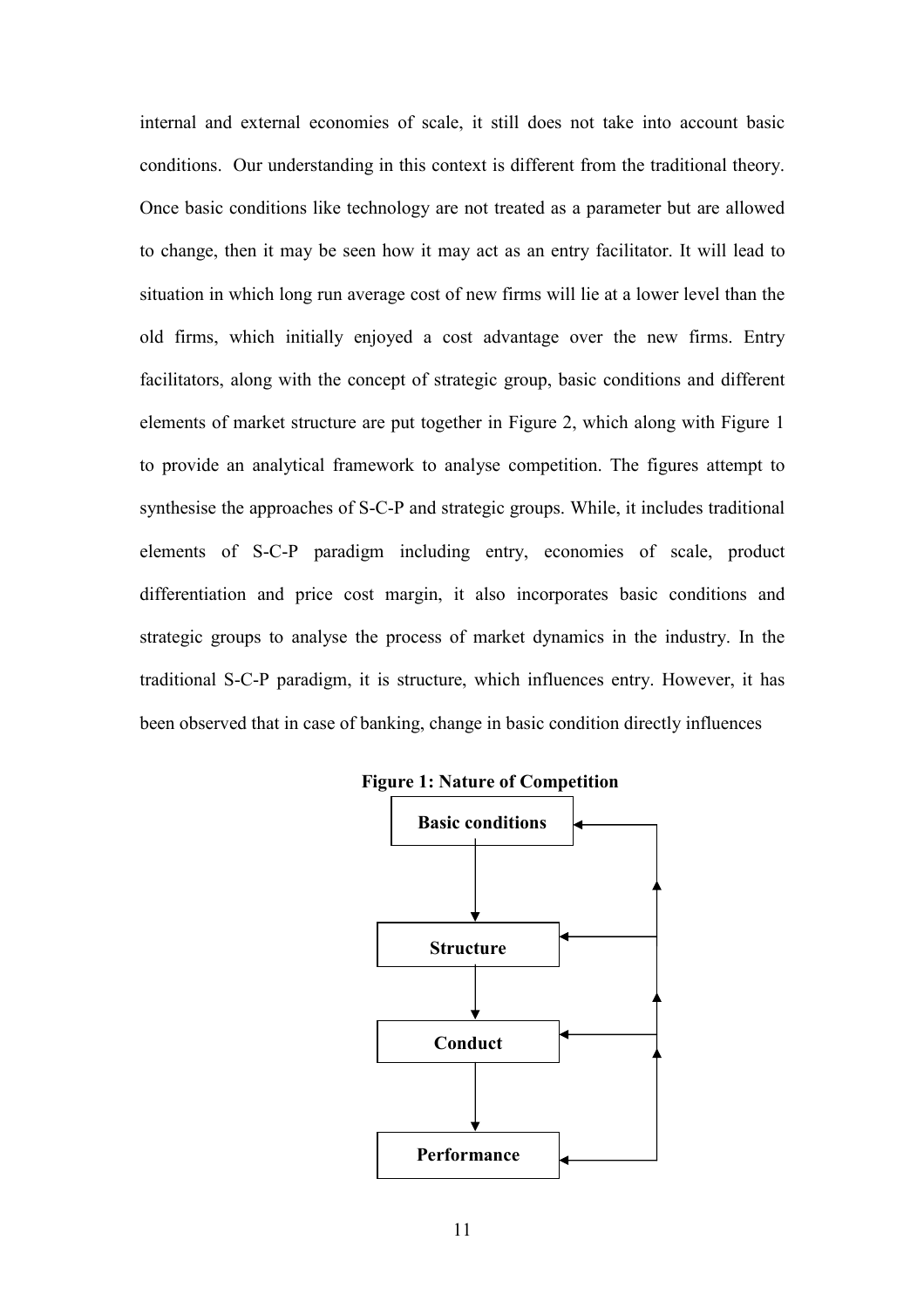

### Figure 2: Entry and Market Dynamics

### LEGEND

 $LACn = Long Run Average Cost of New Bank$   $Qmax = Maximum size$  $ACn = Average Cost of New Bank$   $Qo = Output of Old Bank$ ACo = Average Cost of Old Bank  $Lp = Long Run Price$ LACo = Long Run Average Cost of New Bank  $Qn$  = Output of new Bank

conduct by bypassing structure. In the Figure 2, output and average cost are represented on the x and y-axes respectively. Let the discussion begin with the status of old banks on the eve of entry of new banks. They did not start with the provision of having to have an optimal scale in the beginning itself. In the absence of new banks, they got the benefit of serving a whole market and in the process, lowered cost through exploitation of economies of scale.

The entry barrier argument can well be granted in terms of internal economies arising in favour of old firms. These would arise out of indivisibilities and experience. However, internal economies are only likely to enhance the advantage the old banks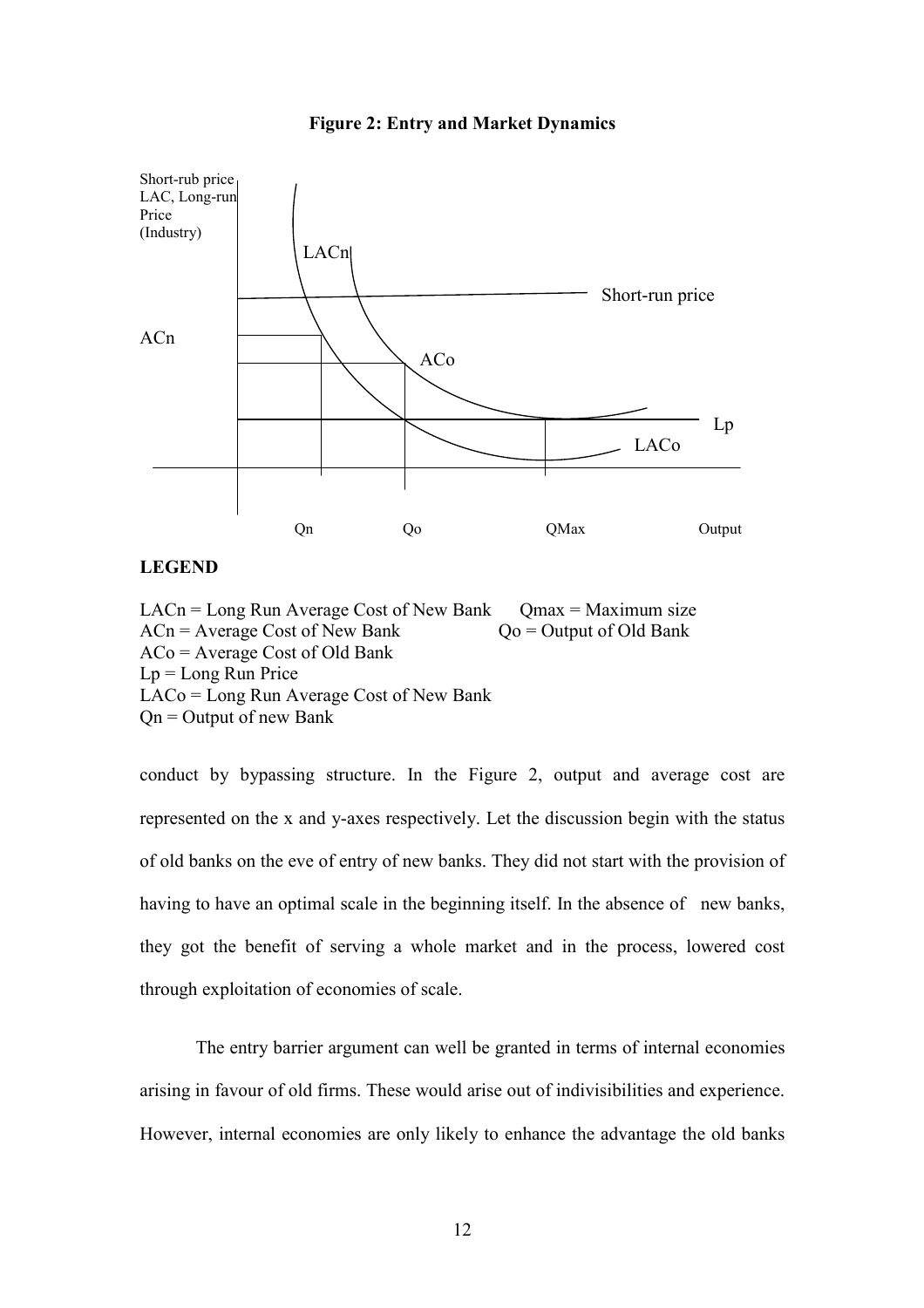may be experiencing, in addition to economies that they derive from external economies. External economies arises essentially an expansion of the industry.

In long run industry equilibrium, only efficient firms remained because they have achieved the optimal scale. In the regulated period, the old banks reached economies of scale when they were perhaps producing QMax level of output. Now the issue is how the new banks could enter and overtake the old banks, when the latter were enjoying the benefits of economies of scale.

 To explain the scenario after entry with new banks with a better technology, two average cost curves are shown, one above the other. The upper curve represents average cost of the old banks and the lower one shows the cost situation of the new firms. This is because the new banks entered with a better technology, which resulted in lower cost of production. Clearly the new banks enjoyed a potential absolute cost advantage because the new banks at a lower cost can produce the same output. However, initially the new banks suffered from a relative cost advantage because of a lower volume of production in the initial period.

After entry of new banks, expansion of the industry benefited the old banks in the initial phase. It was natural for people to go to an established bank as opposed to a new bank, which was yet to establish its credibility. Substitution of an old bank with a new bank took place over time, when the new banks were perceived as provider of better services with the help of new technology. However, there was a caveat here. The amount of money needed to open an account with new banks is substantially higher than that of an old bank. Such difference in strategic behaviour limited the scope of substitution of old banks by the new banks. Thus, it is clear that, the new firms are not likely to have economies of scale during the period immediately after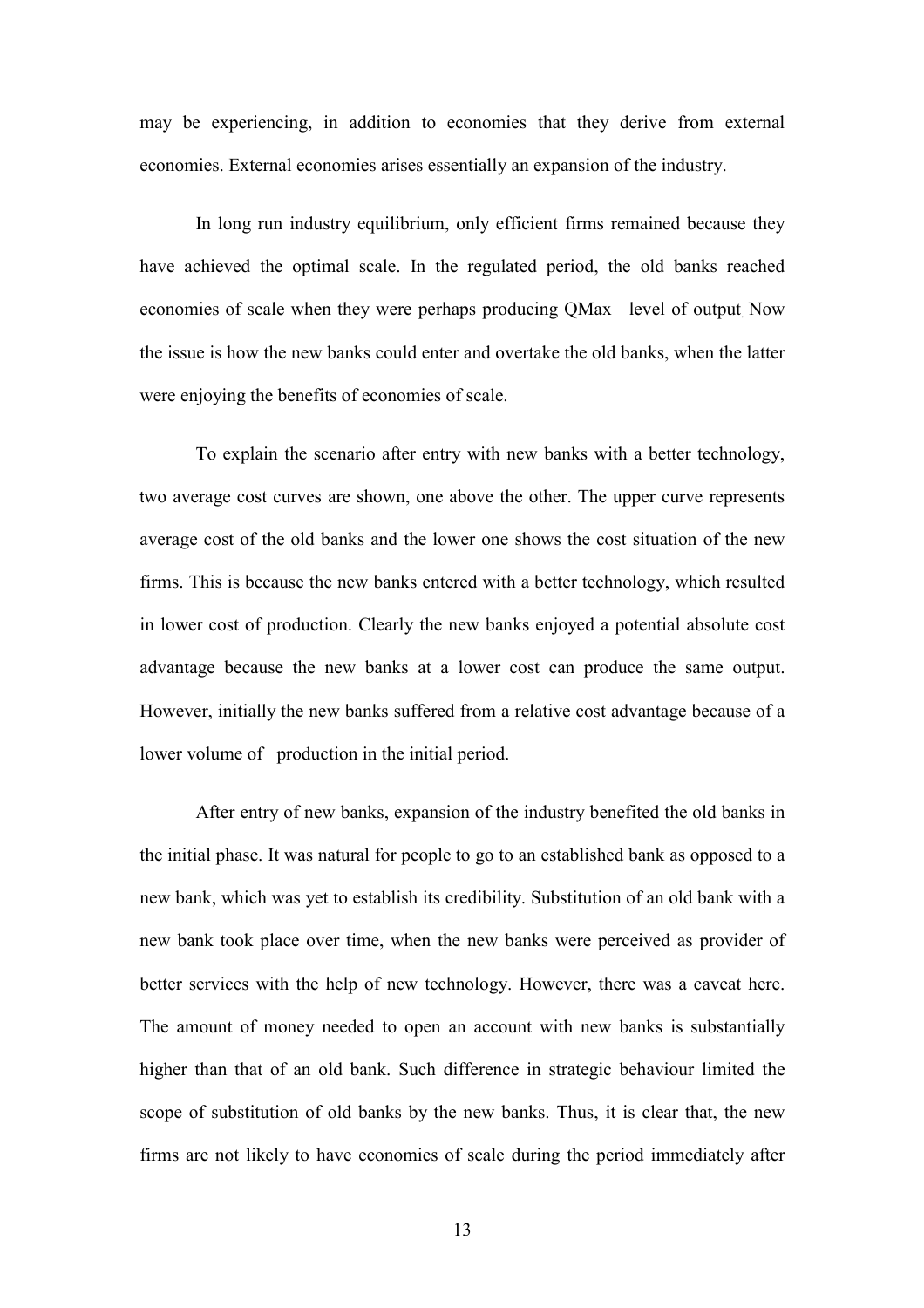their entry. However, there was a latent demand for a variety of technology-based services emanating from affluent section of the population. In absence of supply of such services, such a section more readily joined the new banks. This caused an expansion of industry in favour of new banks arising out of new technology thus while, technology and new services enabled differential advantage in favour of new banks, and such advantages however would unfold only over a period of time.

It was imperative for the new banks to expand production in order to realize the benefits of economies of scale. Their strategy was to target the well off segment of the population through provision of technology based services. With this end in view, they engaged in product differentiation and developed brand names and ultimately went in for merger. In such a situation, the only alternative for the old firms was to go for new technology, which also had its own compulsions. Use of new technology is meaningful only when their economy of scale is exploited. With recession affecting their clients, second rung corporates located in their traditional area of operations, they had no choice but to look for expanded markets in metros. It follows from the above discussion that market dynamics is shaped by three factors.

- 1. Entry of new banks consequent on deregulation, motivated by expectations of profits through use of new technology and strategic conduct.
- 2. The mechanism through which new banks could actually circumvent the advantages of old banks included new technology and strategic conduct.
- 3. Means adopted by the old banks to cope up with the new banks in the new scenario.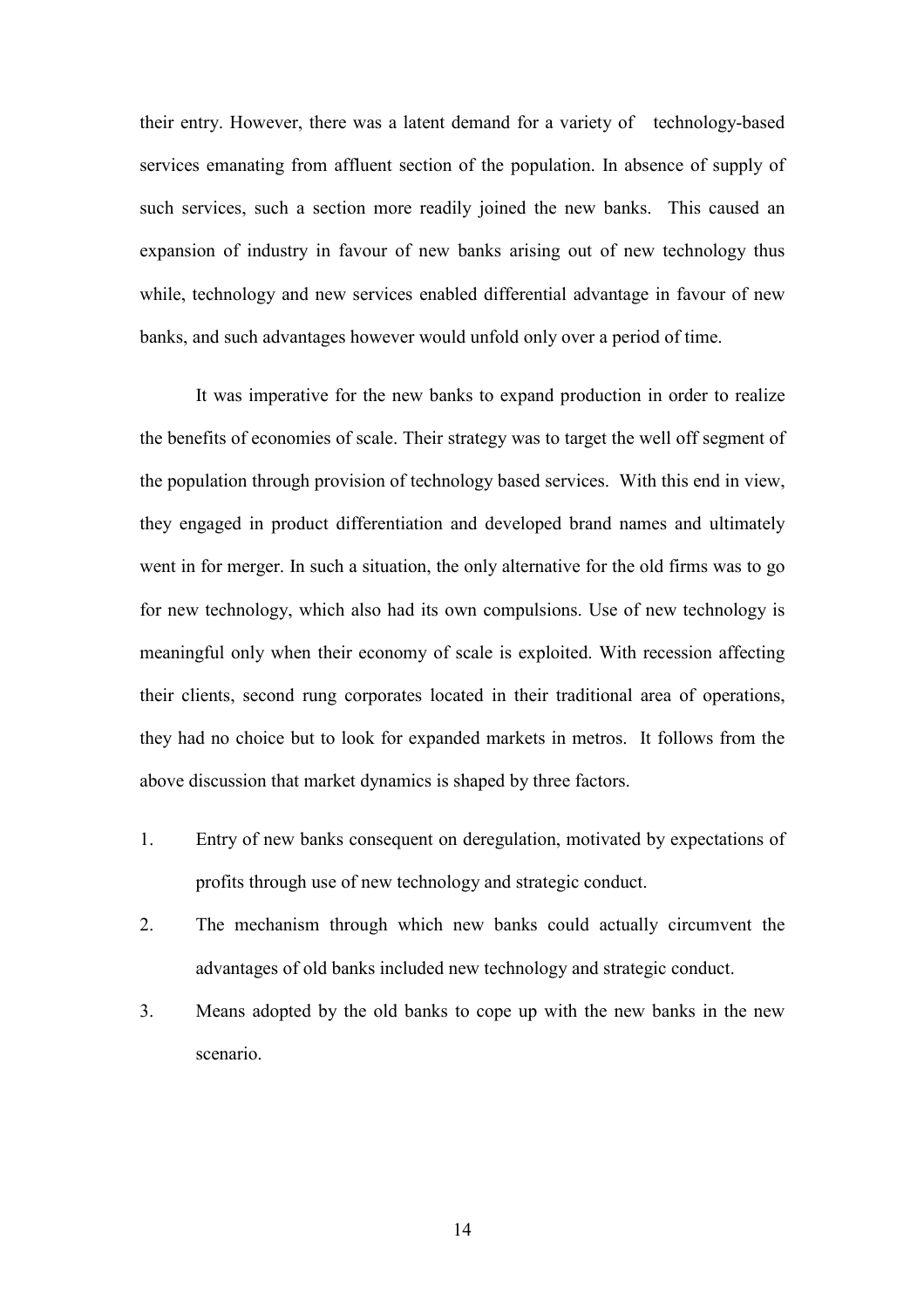### V.0 HYPOTHESES

The following hypotheses are tested in this paper.

- Entry is not only factor influencing competition
- Entry has an indirect impact on competition.
- Competition is influenced by basic conditions, structure, conduct and performance.
- Rivalry is central to notion of competition.
- Deregulation has led to competition.

### VI.0 MEASURE OF COMPETITION USED IN THE STUDY.

The way to understand competition is look at the range of market forms, which at one end is characterised by monopoly, and at the other end by perfect competition. Monopoly signifies absence of competition, while perfect competition signifies extreme form of competition. Competition under perfect competition appears to be random in nature, making it difficult to measure. On the other hand, if rivalry were entirely deterministic, no method or modelling of competition would work. Our concept of competition rests on evolving a notion that can be operationalised and measured. Therefore the conceptualisation essentially relates to intermediate market forms, which are at neither extreme. The requirement therefore is to develop a measure of competition that can incorporate the features of market forms that exist at the two ends of intermediate range. In oligopolistic market forms, both tendencies of rivalry as well as collusion are found. On the other hand, at the higher end of the competitive market forms, such as monopolistic competition, there is no collusion. Hence the measure of competition should have a higher value if competition is greater and a lower value if collusion is greater. In this sense, we must have a measure of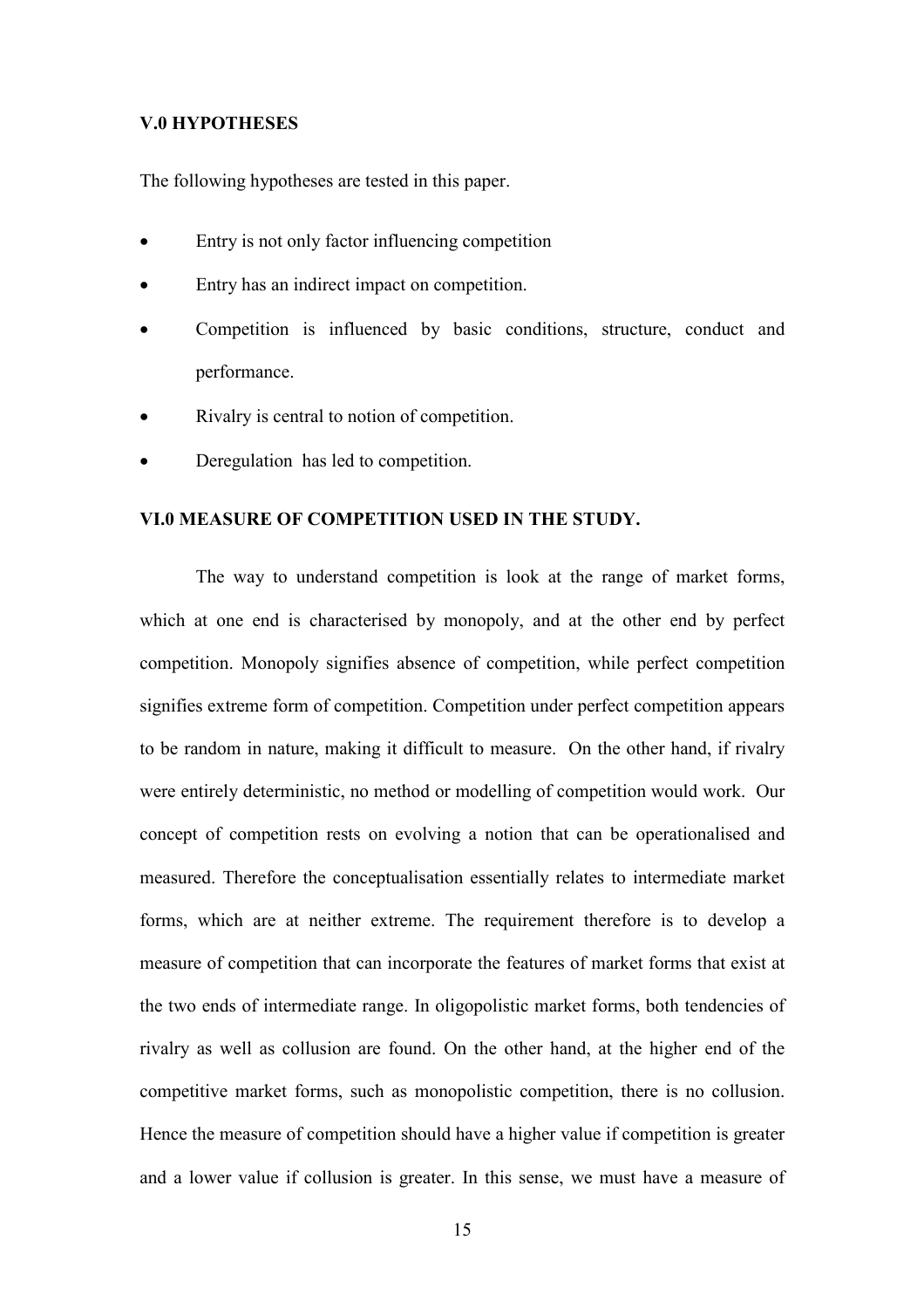competition that is capable of reflecting this change from the lower end up to the higher end. Therefore, we use the following measure as an index of the degree of competition:

$$
Bodenhorn's Measure of Mobility = \sum_{i=1}^{5} | Ri(t) - Ri(t-1) |
$$

Ri (t) = Rank of 'i<sup>th</sup>' firm in t<sup>th</sup> year. Leading firms are restricted to 5.

It is the absolute difference in ranks of leading (5-firm) between two time periods.

The earlier studies tended to equate competition to rivalry and measured competition as such. It appears that their interest was only in studying competitive market forms to the exclusion of oligopolistic market forms. Apparently, most of the studies on oligopoly focus on conduct, especially pricing decisions. In the present framework, competition is being studied as characteristics of the entire market form and not just conduct. Secondly, the measure of competition has to be such that it incorporates both the effect of collusion as well as rivalry. Furthermore, it has to encompass a range of pragmatic market forms. It is from this point of view that we shall now be examining our measure of competition.

It may be argued that the degree of mobility and turnover is a consequence of rivalry and collusion. If mobility and turnover is high, then there is more of competition and less of collusion and if it is low, then there is more collusion and less of competition. This interpretation of competition, the extent to which it represents the resultant of both rivalry and collusion on is a contribution of the study. The earlier studies using mobility and turnover interpret the variable to be an indicator of rivalry alone.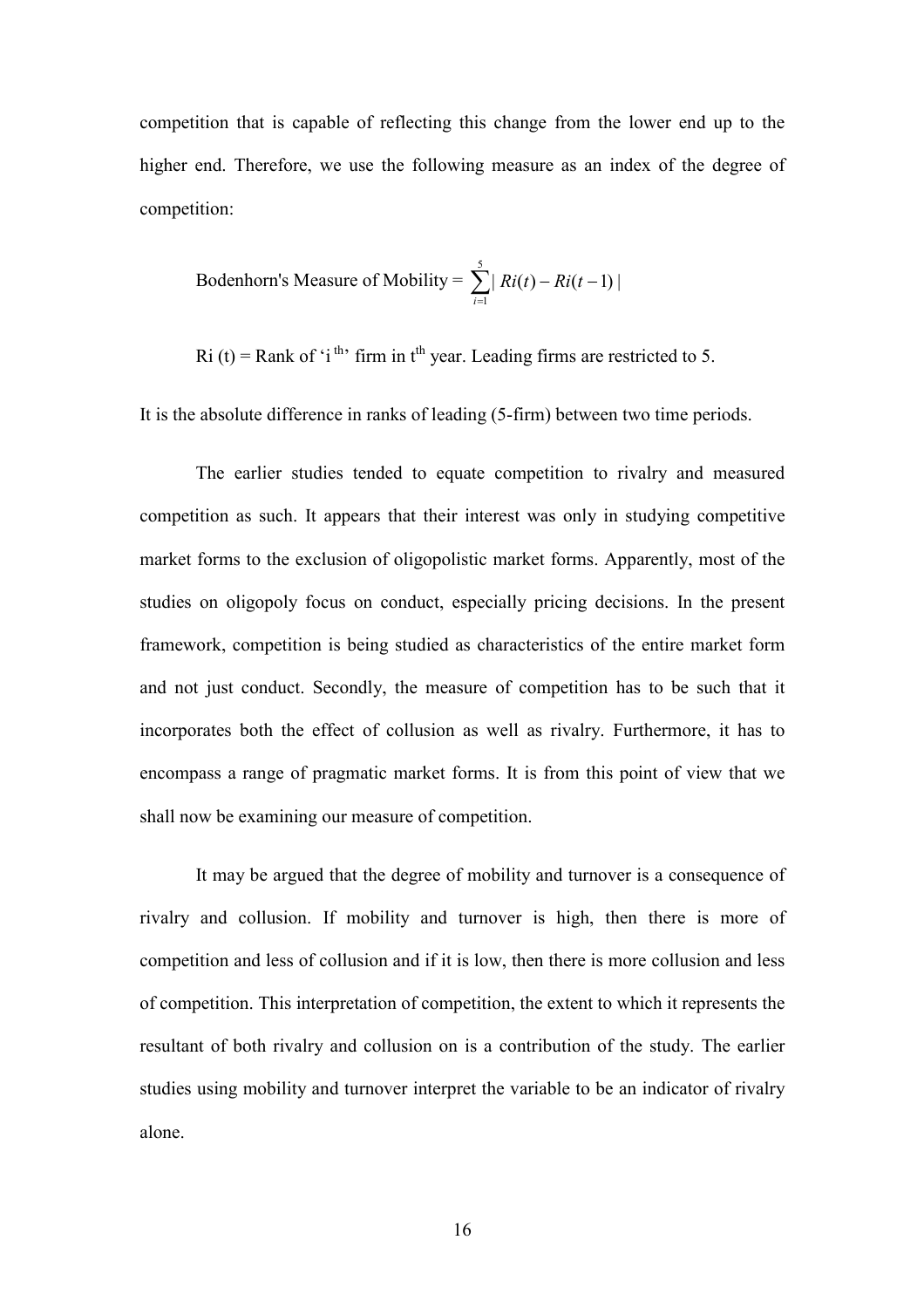Geroski (1990) rightly pointed out that the degree of rivalry in a market is difficult to determine with any precision, and probably cannot be completely captured by just one variable. There had been attempts in the literature to treat concentration and number as indicators of competition the literature. In our case, competition is not captured by one variable, it is sum total of two variables, each capturing different aspects of competition. Moreover, the interpretation being given to our measure of competition is that it incorporates both the effects namely, collusion and rivalry. And thirdly, competition is being measured in a causal framework by a complex set of determinants in a system of three equations.

Our measure of competition should be sensitive in both directions. If competition is taking place, it should be reflected in the measure and if competition is absent, it should not be reflected in the measure. What will be analyzed below is how our measure of competition remains valid in a set of diverse situations. In other words, the point is what is the code of our measure of competition in different situations and does it faithfully represent the phenomenon of competition in direction and magnitude. A number of proposals are cited below for this purpose. They relate to different situations of rivalry, collusion, and lastly expansion of market. There are different scenarios of market dynamics. While some are able influence a measure of competition some are not.

# Proposal 1: Entry in near perfectly competitive market does not produce a change in degree of competition.

If the market form is near to perfect competition, then all firms are small firms and changes in their market share would lead to some market dynamics. But it would not radically alter the ranking of top firms. Therefore neither would concentration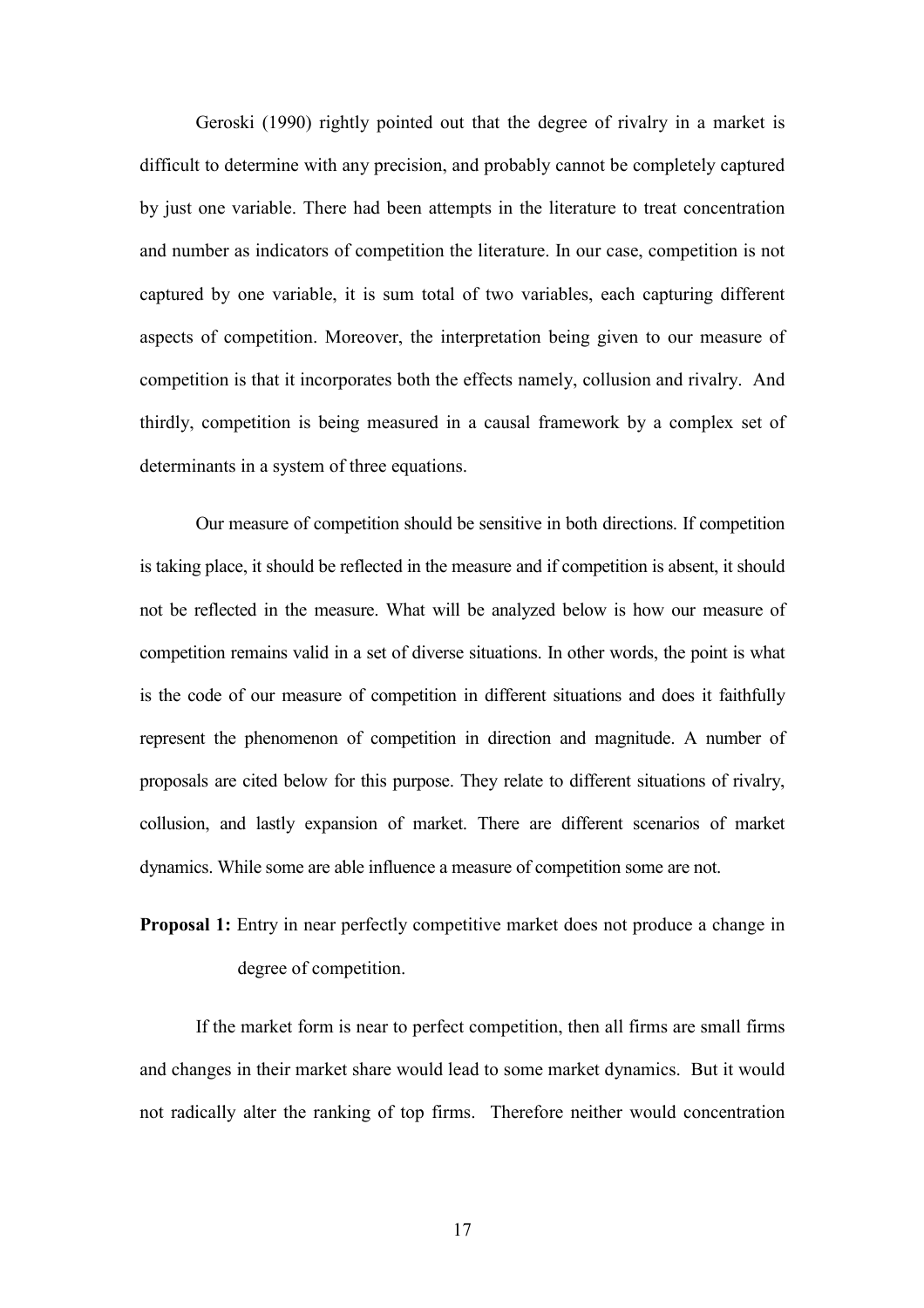ratio would change, nor would ranking be altered significantly. Hence this kind of market dynamics is almost random. It lacks direction.

Proposal II: Random rivalry amongst small firms, in the presence of few large firms does not increase the degree of competition.

If a few firms dominate the market, the presence of large number of small firms at the bottom is not likely to introduce any significant rivalry and competition. In such a case, random movements in share of small firms take place resulting in no change in rank of large firms. Thus there is no change in mobility and hence in competition. It may be indicative of a mixed market structure where large firms at the top coexist with a number of small firms at the bottom.

Proposal III Non random rivalry amongst small firms increases the degree of competition.

If rivalry amongst small firms is not random, then one or more small firms may cut into the share of other small firms. This may lead to displacement of firms at the lower echelon of the array of top firms. This creates turnover and the degree of competition increases.

Proposal IV: Rivalry between large firms will lead to increase in the degree of competition.

Rivalry between large firms will be manifested in terms of change in their share, resulting in change in their ranks. This leads to mobility and the degree of competition increases.

Proposal V: Collusion between small banks is not likely to increase the degree of competition.

18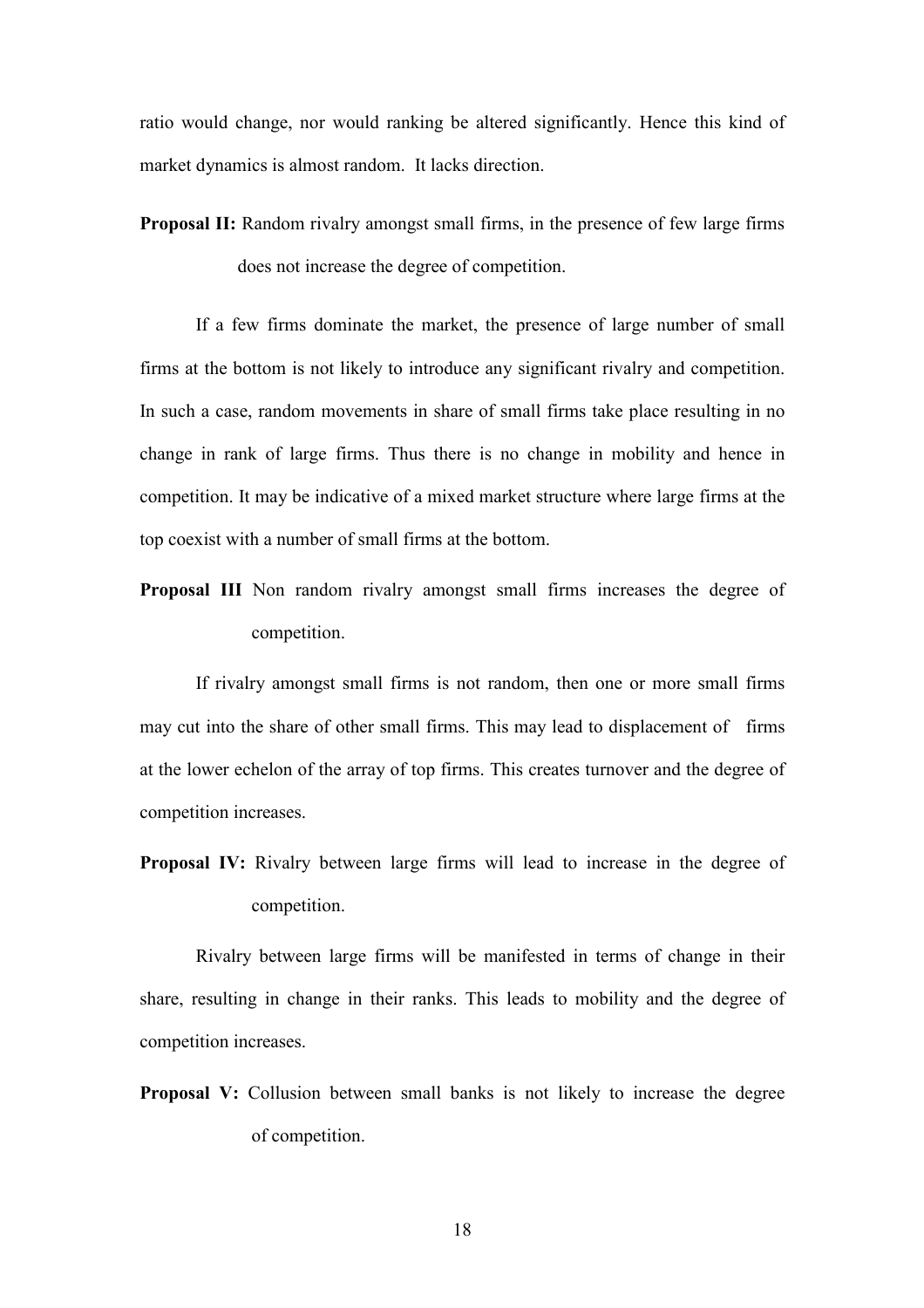Collusion leads to retention of market shares but it concerns small firms, it is not likely to affect the ranks of top firms, and hence degree of competition does not change.

Proposal VI: Collusion between small and large banks is unlikely to affect the degree of competition.

A large firm is unaffected by a small firm. It cannot retain its share by colluding with a small firm. Collusion between them is unlikely to affect the market and the degree of competition. Thus collusion between a large and small firm is unlikely.

Proposal VII: Collusion among large firms does not increase the degree of competition.

Collusion among large firms leads to preservation of their market shares. There is no change in their market shares and rank remains unchanged. Thus mobility does not change and degree of competition will not increase.

Proposal IX: Market expansion is neither a necessary nor a sufficient condition for increasing the degree of competition.

There is a popular notion that after a market expands, it becomes competitive. This is not necessarily true. The market may expand, but the same set of firms may continue to dominate the market with unchanged ranks. Nor it does not imply that any firm from below affects the top ranks. Thus even when market expands, the degree of competition may not increase.

Our notion of competition is not based on passive entities and random happenings. In our view, competition has to manifest through the actions and identities of particular firms. Hence, any concept of competition has to be based on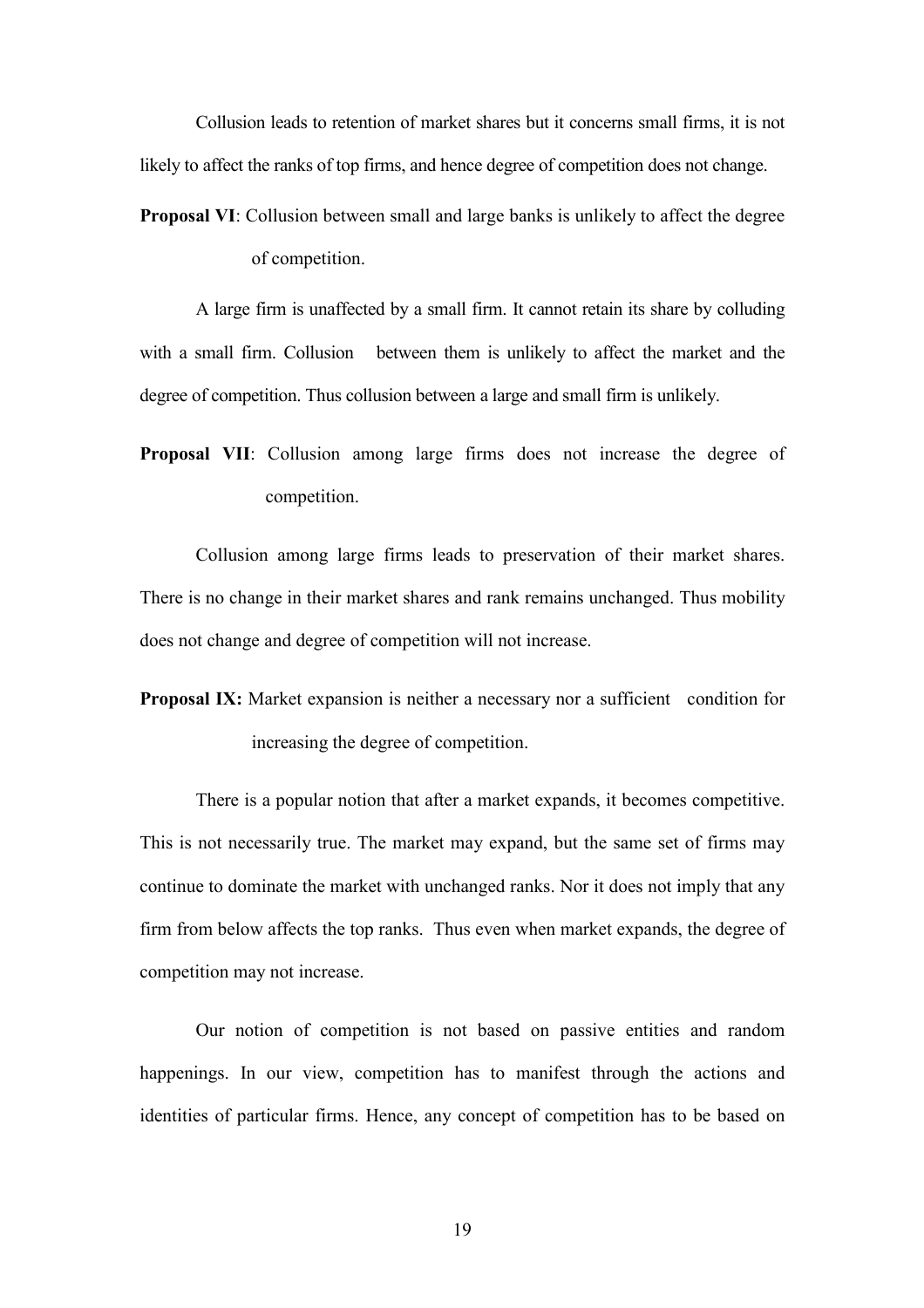behaviour and position of certain firms. Therefore we are aligning our understanding with mobility and turnover, which do not change accidentally.

### Our concept of competition is based on the following

- 1. Rivalry is not expected from far below. Therefore in the event of such rivalry, it unleashes a greater competitive force. It is indicative of a higher degree of competitive force.
- 2. Rivalry is expected from amongst the top firms. But it is also the top firms, which can be lured to collusion. It will dampen the degree of competition. Hence while such an event is more likely, the change in the degree of competition signifies a lower weight.

 Hence our measure is assigning appropriate weights to the appropriate events so as to reflect the right degree of competition. Our measure has to be such that it fulfills the following conditions, so that it may be said that the variable used to measure competition is following an appropriate code. Only when degree of competition increases, our measure of competition must increase in value. This is a necessary condition for the measure to be valid. If our measure of competition has increased, then it must be taken to mean that the degree of competition has increased. This is a sufficient condition for the validity of the measure.

### VII.0 A PRELIMINARY ANALYSIS OF DATA

Table 1 revealed that ranks of most of the old banks have deteriorated in the industry over time, while those of new banks have improved without a single exception. Only two old banks, one among the top and other among the bottom could retain their ranks. They are LKB and JKB.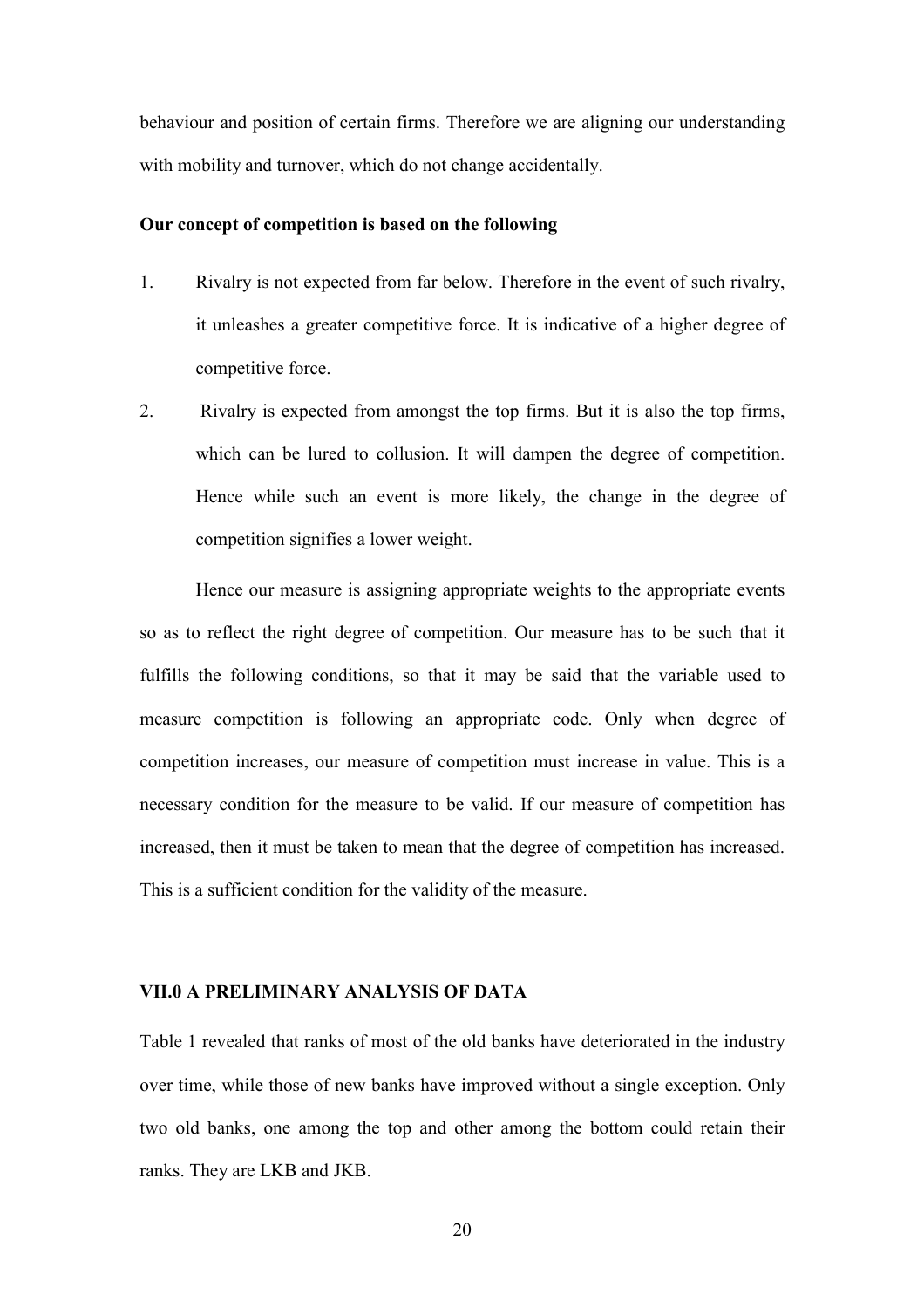| Table 1 | Ranks of old and new banks during 1995 and 2000. |
|---------|--------------------------------------------------|
|---------|--------------------------------------------------|

| <b>Banks</b> | 1995           | 2002           |
|--------------|----------------|----------------|
| <b>VB</b>    | 1              | 7              |
| FB           | $\overline{c}$ | 5              |
| JKB          | 3              | 3              |
| <b>BOR</b>   | 4              | 15             |
| <b>SIB</b>   | 5              | 10             |
| <b>UWB</b>   | 6              | 12             |
| KΒ           | $\overline{7}$ | 8              |
| <b>KVB</b>   | 9              | 13             |
| <b>INDB</b>  | 10             | 6              |
| <b>CSB</b>   | 11             | 19             |
| <b>TMC</b>   | 12             | 16             |
| <b>LVB</b>   | 13             | 20             |
| <b>GTB</b>   | 14             | 9              |
| SB           | 15             | 26             |
| <b>BOB</b>   | 16             | 22             |
| DB           | 17             | 23             |
| <b>HDFC</b>  | 18             | $\overline{2}$ |
| <b>CUB</b>   | 19             | 21             |
| UTI          | 20             | 4              |
| <b>NDB</b>   | 21             | 25             |
| <b>ICICI</b> | 23             | 1              |
| <b>LKB</b>   | 24             | 24             |
| <b>RB</b>    | 26             | 27             |
| <b>NNB</b>   | 27             | 29             |
| СB           | 28             | 17             |
| GBK          | 29             | 30             |
| <b>BOP</b>   | 32             | 18             |

Table 2 Bodenhorn's Measure of Mobility:1992-2002

| measure of mobility |    |
|---------------------|----|
| 1993                | 2  |
| 1994                | 2  |
| 1995                | 0  |
| 1996                | 2  |
| 1997                | 6  |
| 1998                | 3  |
| 1999                | 11 |
| 2000                | 18 |
| 2001                | 5  |
| 2002                |    |

A look at the Table 2 leads to an important observation. Entry of new banks has led to emergence of competitive forces reflected in increased mobility and turnover in the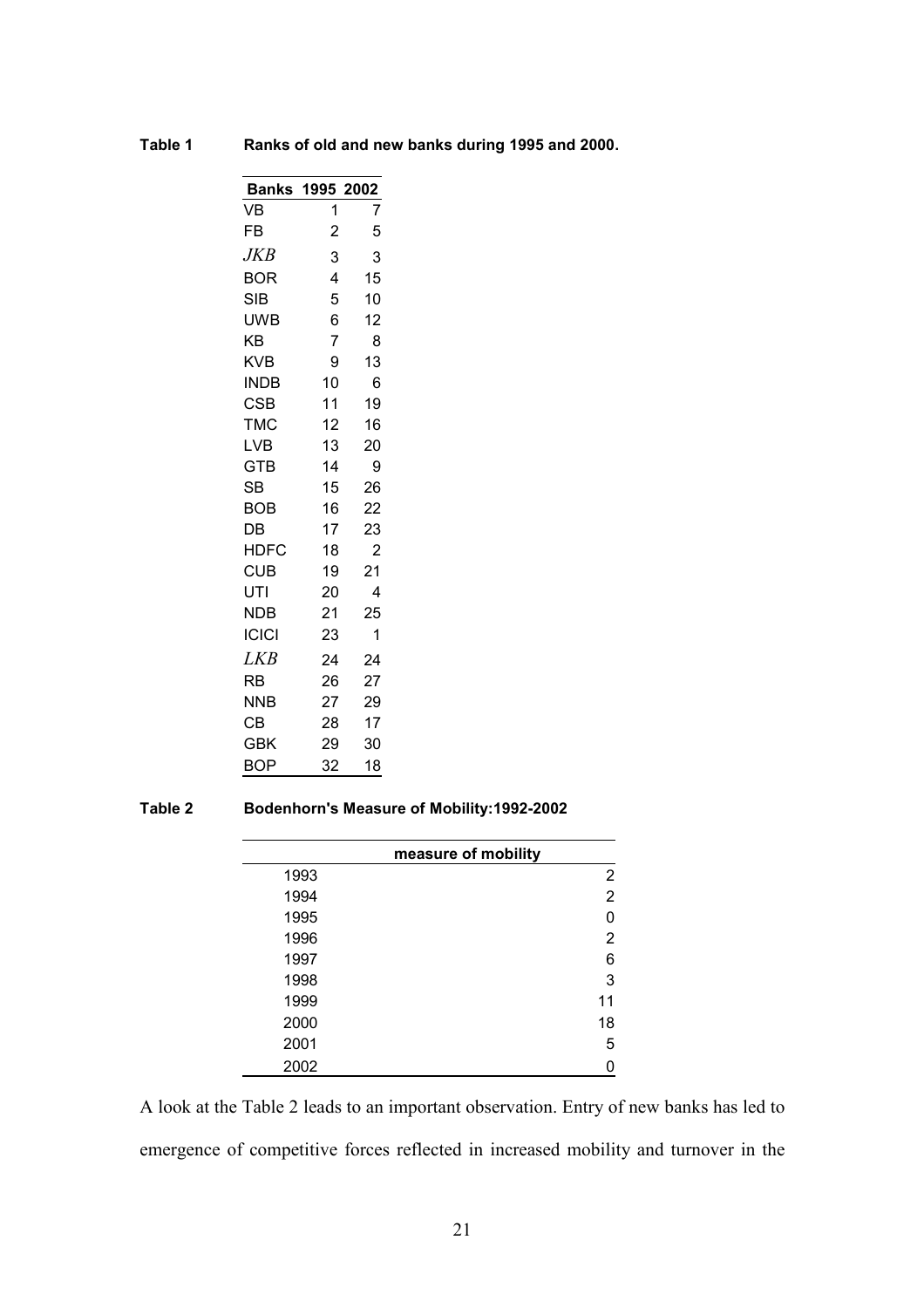industry. One can observe a rise in strength of competitive forces following entry of new firms. Forces of competition reached their peak in 1999-2000. It was followed by a period of stability in ranks of leading firms<sup>12</sup>. The period from 2000-01 to 2001-02 was characterized by complete absence of mobility and turnover. It is apparent that a period of instability created by emergence of competitive forces has given way to stability. Thus one may distinguish between two phases of competition following entry in private banking industry. In the first phase, the strength of the force of competition increased to reach their peak. This is followed by a phase, in which competition became less intense and ultimately died down. The course of events related to generation of competitive forces following entry resembles the aftermath of throwing of a stone in a water body, as a result of which ripples are created, gather strength, and disappears.

# VIII.0 METHODOLOGY

 $\overline{a}$ 

The following exercises have been conducted in order to understand the market dynamics/status of competition in the market.

1. Correlation coefficients of market shares between 1992 and 1994 as well as 1995 and 2002 are computed and tested for their significance. The first set of correlation acts like a controlled variable. It captures the static picture in the absence of entry and is benchmarked as absence of competition. We postulate no significant change in market shares between 1992 and 1994 and expect them to be having a positive and significant correlation. But if there is a change in the situation, which is induced by entry, it will be reflected in terms

 $12$  Mobility in the pre entry phase was at a low level, and there was no turnover. It may be possible to argue that the entire change in mobility can be attributed to adverse impact of change in the rank of J and K Bank due to disturbances related to terrorism in J and K Apart from this change; there was no other change before 1995, in which entry took place.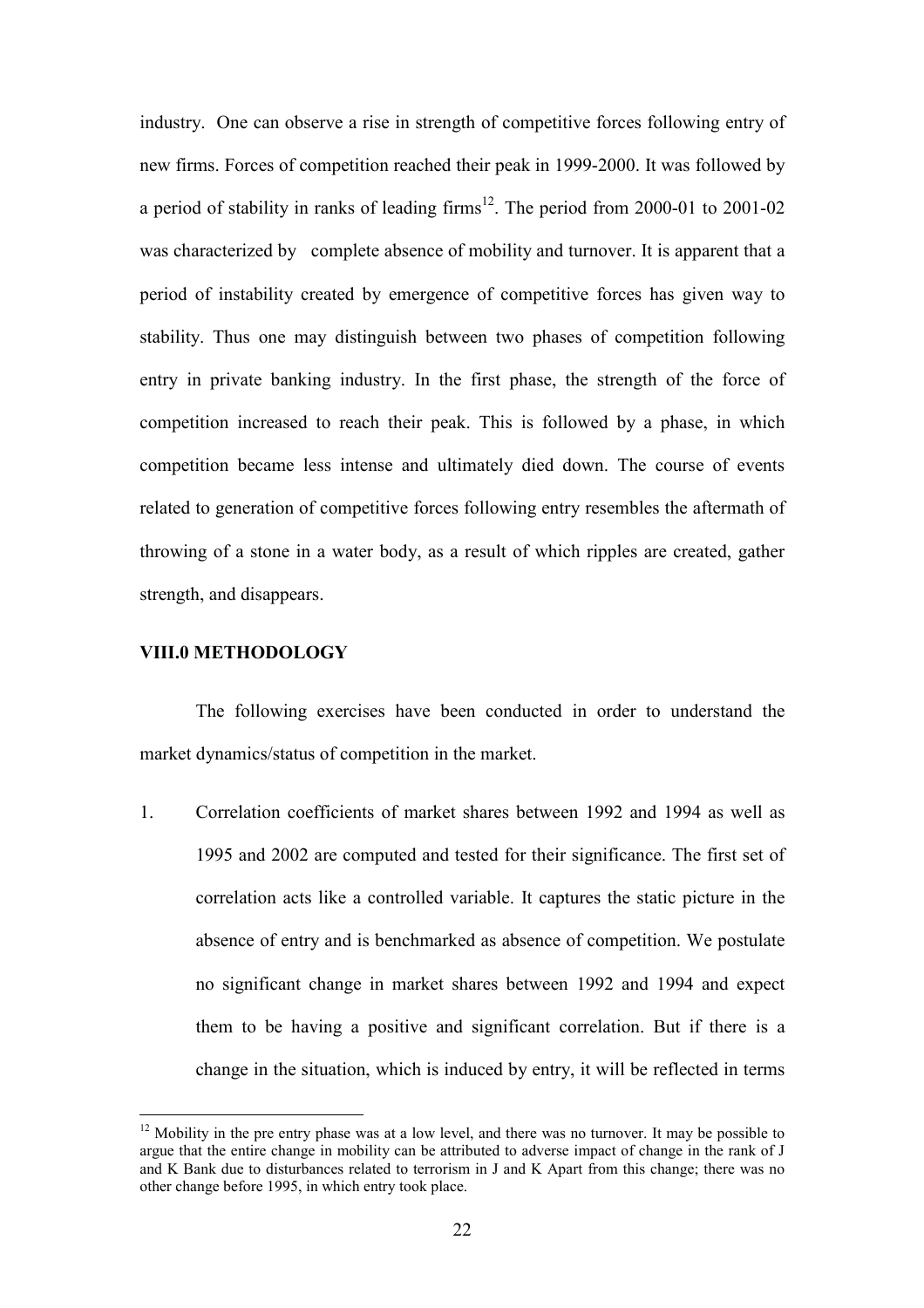of either change in the sign or reduction in the value of the correlation coefficient. One may visualize the following scenarios with regard to change in correlation coefficient from one period to another.

- From positive significant to positive significant
- From significant positive to insignificant positive
- From significant positive to insignificant negative
- From significant positive to significant negative
- 2. Market shares of banks in 1995 were correlated with their market shares in 1996 and then with the same in succeeding years. The purpose of this exercise is to reveal the strength of association of market shares between two years, as the distance of them widens. On the other hand, correlation coefficients between market shares of banks in any two consecutive years are calculated, beginning from the year 1995. This along with earlier exercise will reveal some aspects of market dynamics in the period under study.
- 3. A chi square test is done to test whether size distribution of the banks is a log normal distribution. This is because calculation of mobility and turnover figures is meaningful only when the size distribution of firms resembles a log normal distribution.
- 4. Measures of mobility and turnover over the pre entry and post entry periods are calculated and the significance of their difference is tested. This is done with a view to understand whether entry has instilled competitive forces.
- 5. Karl Pearson and Spearman's correlation coefficients between market shares of banks at the top and the bottom are calculated to see how their market shares are changing, so as to analyse their implication.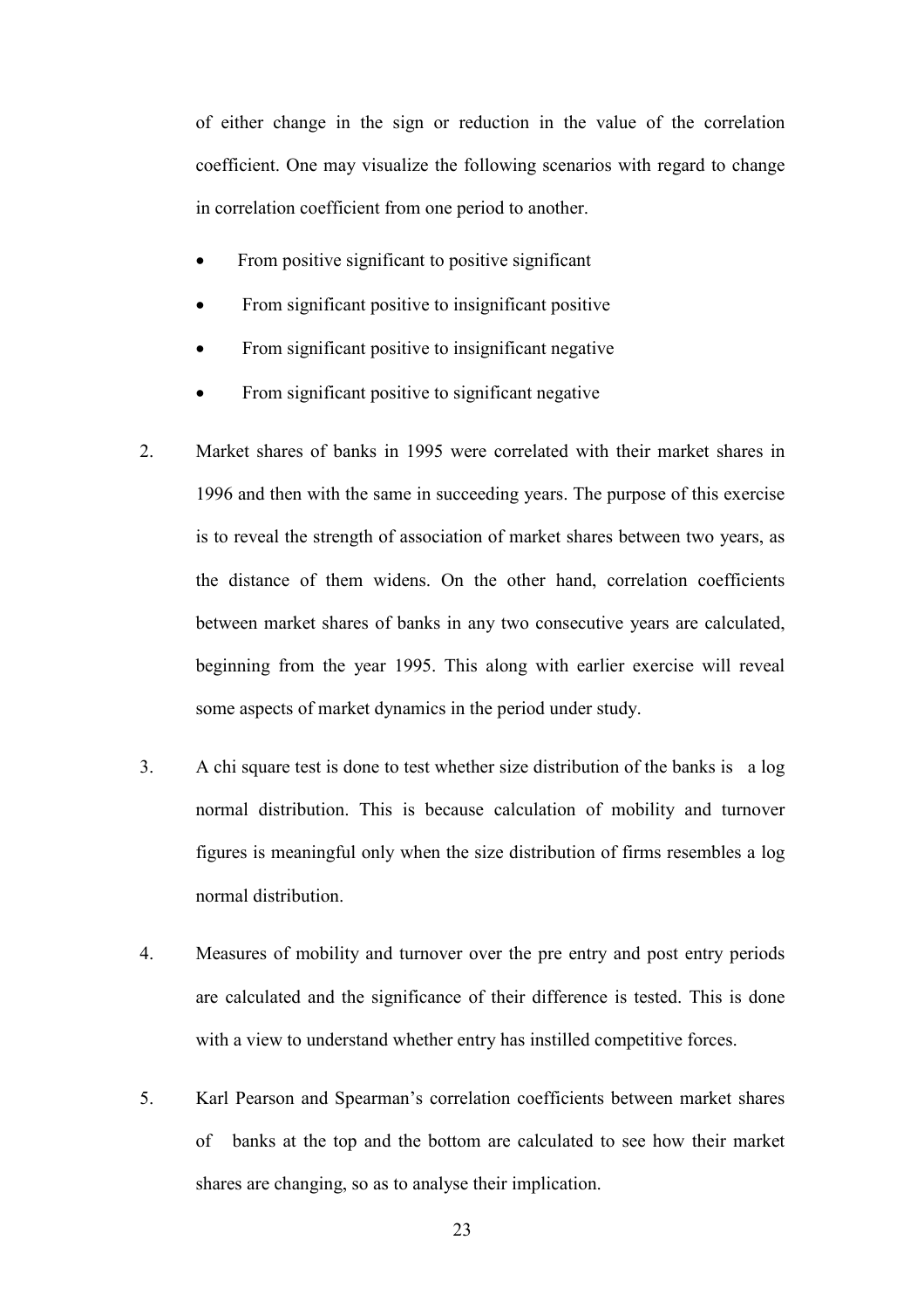6. The study uses two equations developed in the literature. One for explaining concentration and other one for explaining profitability. In the current paper, another equation is developed for explaining competition in the industry. This equation includes both concentration and profitability as its independent variables. Thus we are led into a system of simultaneous equations, consisting of three equations.

Schmalensee (1989) has reviewed a number of econometric models related to S-C-P paradigm and argued that most of variables used in these models are endogenous to the system. They per se determine and are determined by other variables in the system. There are not many predetermined variables that one could find in the system. This creates serious econometric problems. Schmalensee argued that this endogeneity problem couldn't be solved by more elaborate model specifications. Siddharthan and Pandit (1992) argued that this problem couldn't be dismissed by the observation that least square and simultaneous equation methods yield similar estimates. Schmalensee reviewed a number of cross section studies and suggested that the primary objective of these studies should be to describe main pattern in the data set used in the study. He even goes as far as to say that one should go for descriptive statistics and not structural hypothesis testing.

In our system of equations, the main structural equation, which determines competition, contains two endogenous variables, namely profit and market concentration. In the method of Hayashi and Sims (1983), these endogenous variables are regressed on the explanatory variables upon which they depend so as to obtain the predicted values of these variables. Both market concentration and profit depend upon exogenous variables. Hence their predicted values are truly predetermined variables, which are endogenously determined. For instance, in the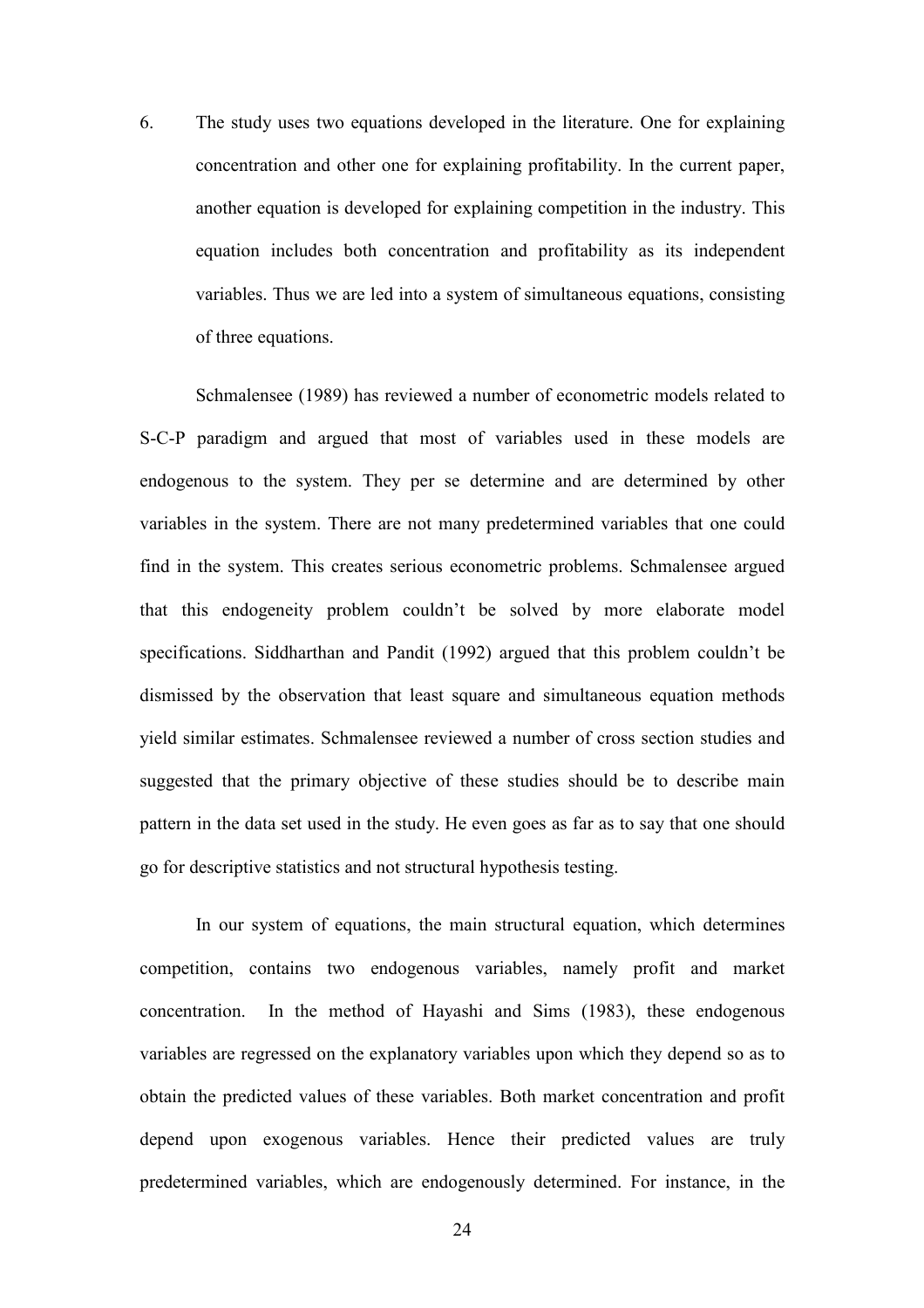case of concentration, the measure of size is based on asset and not market share. Similarly, the skewness relates to asset size and not market share. Even number is obviously exogenous. In the case of the main structural equation, 'OFA' relates to technology, which is part of basic conditions and hence exogenous to the system. The other variable of wages also clearly does not depend on any variables in the system. In the case of the profit equation, the variable that captures advertisement is expressed as proportion of expenditure and hence is not advertisement intensity as is measured for product differentiation. Once again liquidity and spread are independent variables not being determined by other variables in the system. Therefore the objections by Schmalensee do not appear to be valid for our system of equations. The only limitation may be that the estimators so obtained are 'nearly efficient'. On the other hand, our methodology is an improvement over extant studies because of two reasons. One, the analysis is carried out for the entire population-private banking industry. Two, in our system of equations, competition is explained with the help of feedback of conduct, performance, structure as well as basic conditions.

The equations for profitability and concentration were estimated with OLS techniques and the estimated value of concentration and profitability are plugged in the third equation. However, equation for competition has to be estimated with a technique called Tobit regression, which uses maximum likelihood estimators. This is because the variable used in representing competition assumes the value zero on a few occasions.

## IX.0 DETERMINANTS OF COMPETITION

 The study has sought to explain competition in terms of variables derived from our modified form of S-C-P paradigm and the basic theme of the paper, which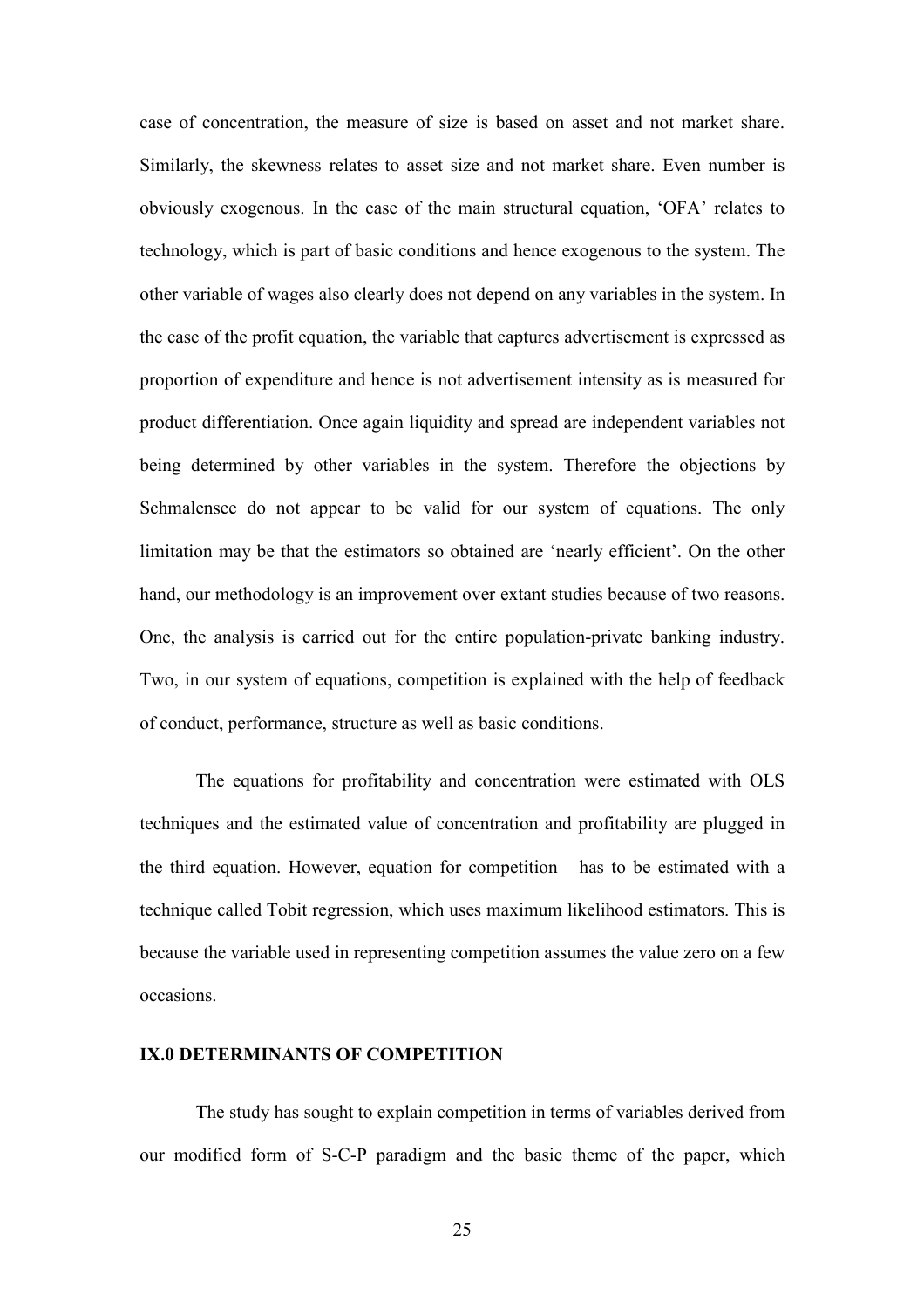conceptualizes competition as an all encompassing variable involving all the four elements of the paradigm. Each proposed determinant of competition is derived from different elements of S-C-P paradigm; basic condition, structure, conduct and performance. The variables are discussed as under.

 The scenario with regard to technology used in banking industry underwent a drastic change, during the period of the study. A new technological paradigm<sup>13</sup> came into being, which have brought forward new opportunities for development of new products and service. Other fixed asset, aggregated for the whole industry, is used as a proxy for capturing technology in the industry, which falls in the realm of basic conditions. New banks have internalized this basic condition in terms of a higher ratio of other fixed asset to number of conduct variable. On the other hand, this variable, other fixed asset aggregated at the level of the industry is used in the equation to examine the impact of basic conditions on competition.

 The variable related to the market structure used in explaining competition is concentration. Next two variables used in the equation are related to strategic conduct. A significant result of the discriminant analysis pursued in the literature<sup>14</sup> is that wages paid by new banks, as a proportion to their total operational expenditure is significantly lower than that of the old banks. This strategic variable is used as an explanatory variable in the equation. A significant characteristic of post 1999 period of the study relates to merger, which also falls in the arena of strategic conduct. It is captured in the equation in the form of a dummy variable. It assumes the value one in the years in which merger has occurred in the industry and zero in other years. Lastly,

<sup>13</sup> A technological paradigm defines contextually the needs that are meant to be fulfilled, the scientific principles utilized for the task, the material technology to be used. (Dosi, 1988)

 $14$  Deb, A. T. and K.V. Bhanumurthy (2005)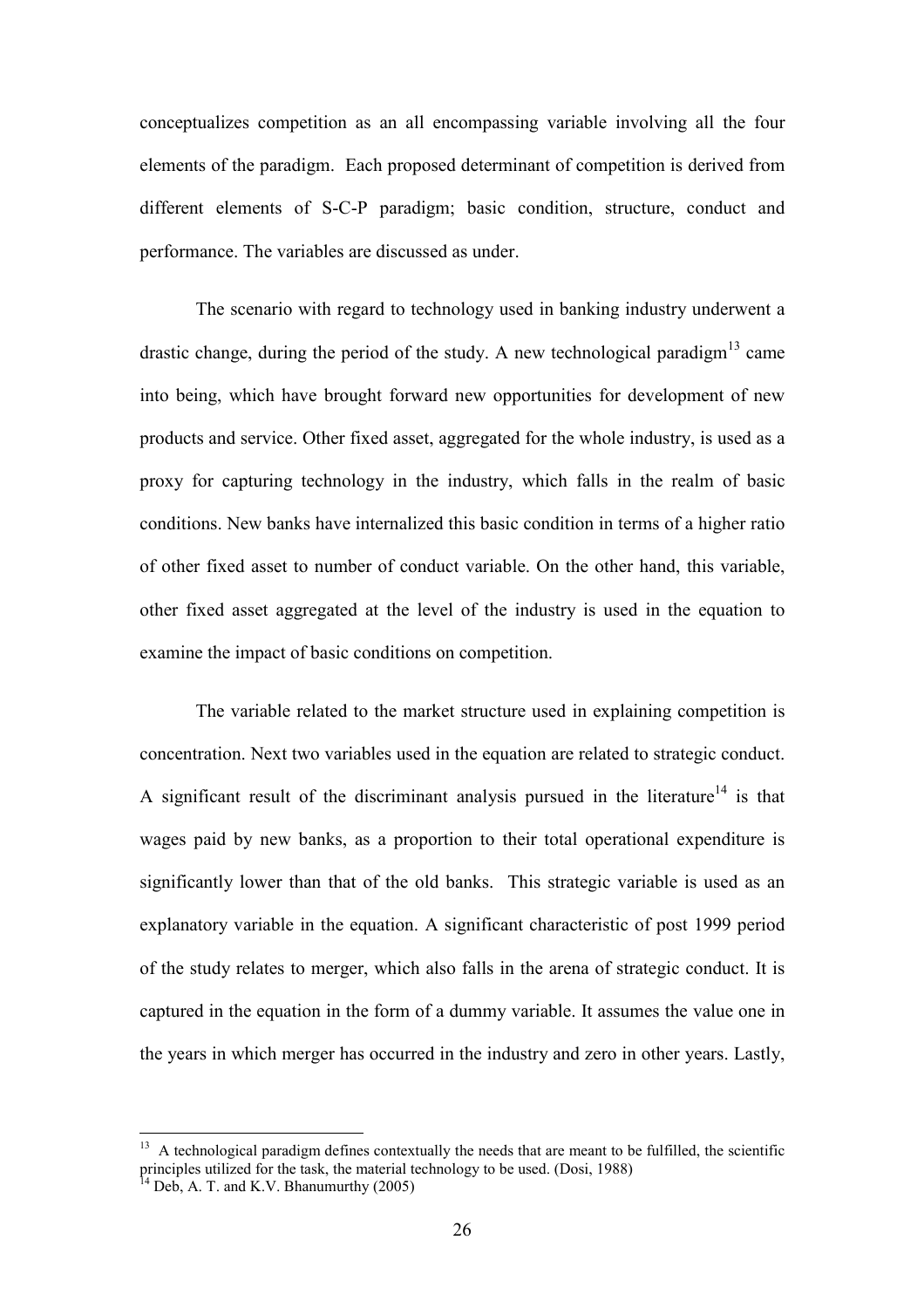the ratio of profit to asset, a variable in the arena of performance is included as a determinant of competition.

However, there is no a priory theory to specify neither what form the variables is appropriate as determinants, nor what is the direction of their influence on competition in each case<sup>15</sup>. One is not sure whether it is the level variable or a variable that captures the dispersion in that variable is the relevant determinant. Both the absence of knowledge of the form in which a determinant influences competition and the direction of the influence render construction of a model to analyse competition a very difficult task. In absence of any hypothesis about the impact of most of the variables on competition, alternative hypothesis in case of these variables becomes two-tailed.

# X.0 RESULTS OF THE STUDY

| (Please refer to summary below) |                       |                    |
|---------------------------------|-----------------------|--------------------|
|                                 | <b>Correlation</b>    | <b>Coefficient</b> |
|                                 | <b>Karl Pearson's</b> | Spearman's         |
| 1) 1992-1994                    | .96a                  | .97a               |
| 2) 1995-2002                    | 0.05                  | .53a               |
| $(i)$ to $(vi)$                 |                       |                    |
| 1995-1996                       | .96a                  | .94a               |
| 1995-1997                       | .89a                  | .82a               |
| 1995-1998                       | .80a                  | .81a               |
| 1995-1999                       | .68a                  | .59a               |
| 1995-2000                       | .51a                  | .55a               |
| 1995-2001                       | .36                   | .52a               |
| (vii) to (xiii)                 |                       |                    |
| 1995-1996                       | .96a                  | .94a               |
| 1996-1997                       | .97a                  | .93a               |
| 1997-1998                       | .97a                  | .90a               |
| 1998-1999                       | .94a                  | .86a               |
| 1999-2000                       | .91a                  | .94a               |
| 2000-2001                       | .97a                  | .99a               |
| 2001-2002                       | .84a                  | $.99a^{16}$        |

#### Table 3 Correlation coefficient between market shares of banks.

<sup>&</sup>lt;sup>15</sup> This does not apply to concentration ratio, which is hypothesized to influence competition negatively in level form.

<sup>16 &#</sup>x27;a' means significance at 1% level of significance.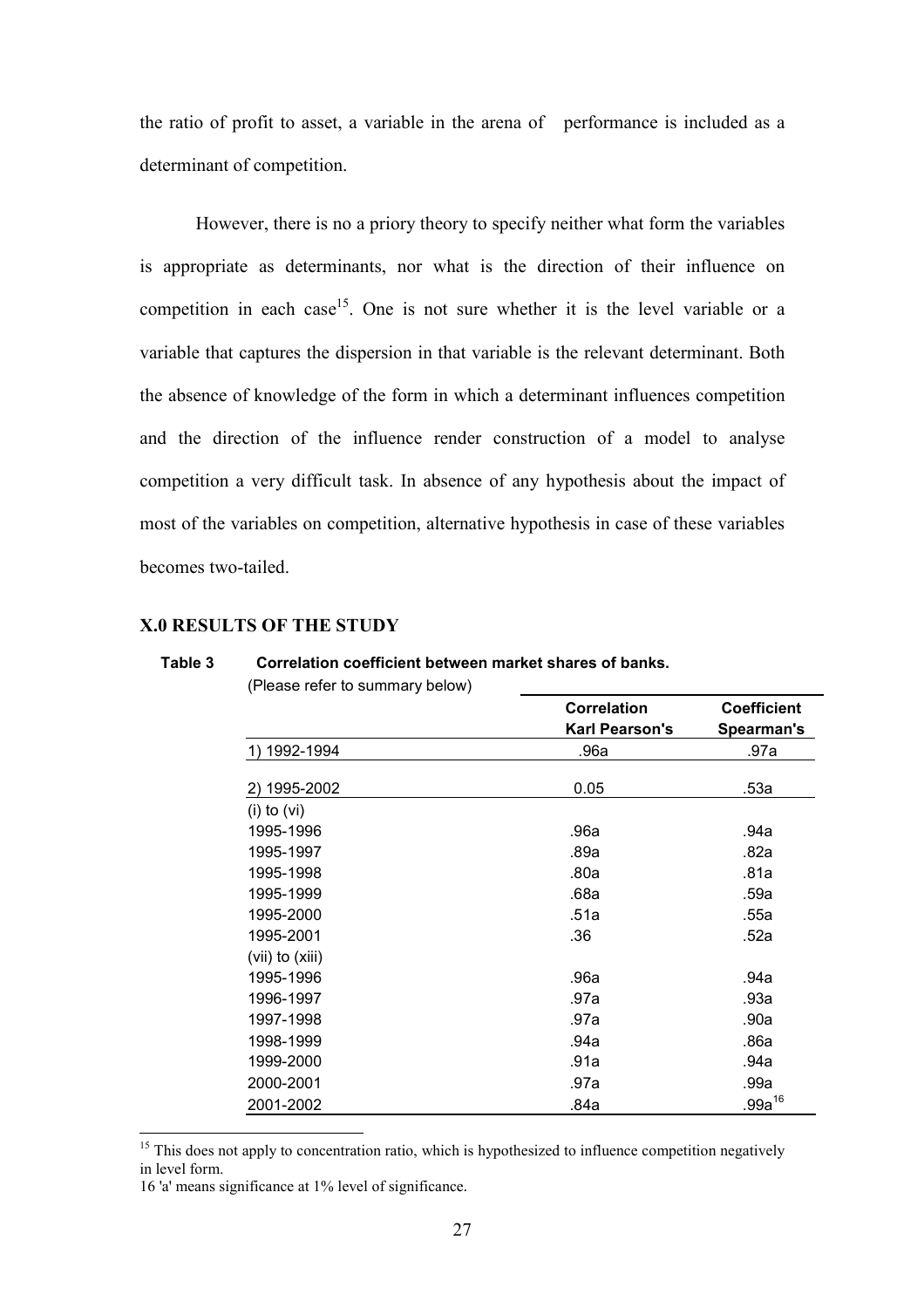### Summary of Table 3

Two types of correlations have been tested for their magnitude and level of significance. (With reference to the Table 3 above):

- 1) This gives the Karl Pearson's' correlation co-efficient between the market shares in 1991-92, the initial year of the study and 1993-94 the terminal year of the preentry period. It also gives the Spearman's rank correlation also for the same period.
- 2) This gives the Karl Pearson's' correlation co-efficient between the market shares in 1994-95, the initial year of entry and 2001-02 the terminal year of the study. It also gives the Spearman's rank correlation also for the same period.

(i) to (vi) This column gives six sets of Karl Pearson's' correlation between the market shares of firms in 1995 as base year and the respective current year. It also gives the Spearman's rank correlation also for the same period.

(vii) to (xiii) This column gives seven sets of Karl Pearson's' correlation between the market shares of firms in 1994-95 and the subsequent year 1995-96. It also gives the Spearman's rank correlation also for the same period.

Table 3 reports the correlation of market share of banks in different years as well as correlations between ranks. To begin with, let us focus on two pairs of years, 1992 and 1994 on the one hand and 1995 and 2002 on the other. Three aspects of the two correlation coefficients need to be commented upon. They include magnitude, direction and significance.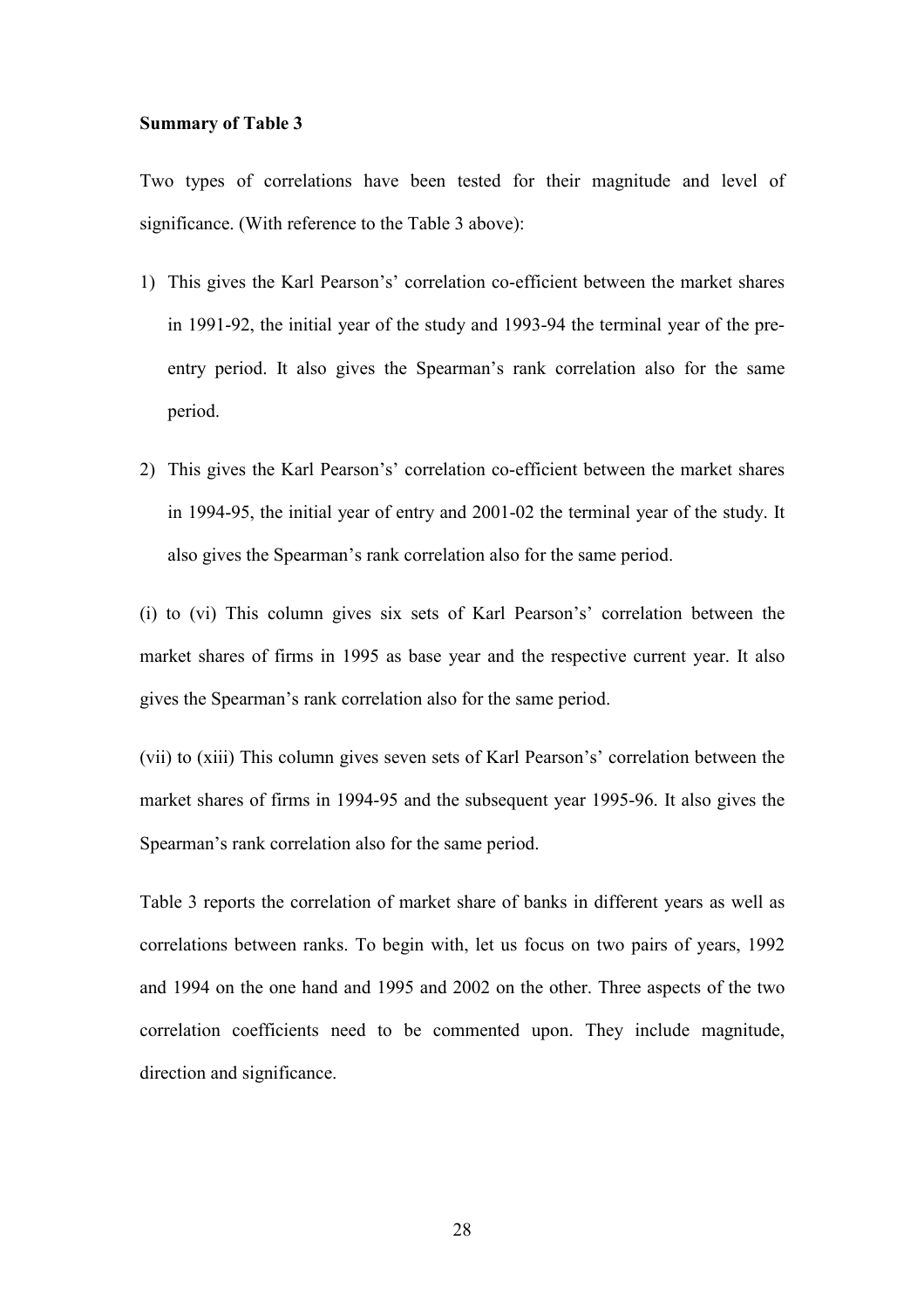- There occurred a reduction in the correlation coefficient in the post entry period and it ceased to be statistically significant. This reveals weakening of association between original and subsequent market share in the period following entry.
- The rank correlation coefficient has remained statistically significant, even when the association between original and subsequent market shares weakened; there is no major churning of banks, both in the period preceding and succeeding entry.
- There has been no change in sign of the correlation coefficients, which implies that no reversal in market share as well ranks of banks have taken place.

Now correlation coefficients between two successive years are commented upon, starting with 1995 and 1996. Alongside, correlation coefficients of market shares of 1996 onwards with market shares in 1995 also will be looked at. Table 3 provides the details, which reveals the following.

Both the correlation coefficients between market shares in any two consecutive years remain positive, high and significant. This reveals that market shares and rank of firms in 1996 and onwards is closely associated with the succeeding year. There is no significant change in market shares and ranks of banks in the post entry period on a year-to-year basis.

When market shares of banks in 1995 are related to the same in 1996 and then to subsequent years, it is observed that changes in correlation coefficients are consistently taking place in one direction. It has kept on reducing, which signifies a slow process of weakening of association between initial and subsequent market share, as the subsequent year becomes distant from the initial year. Ultimately, the correlation between 1995 and 2001, as well as between 1995 and 2002 has emerged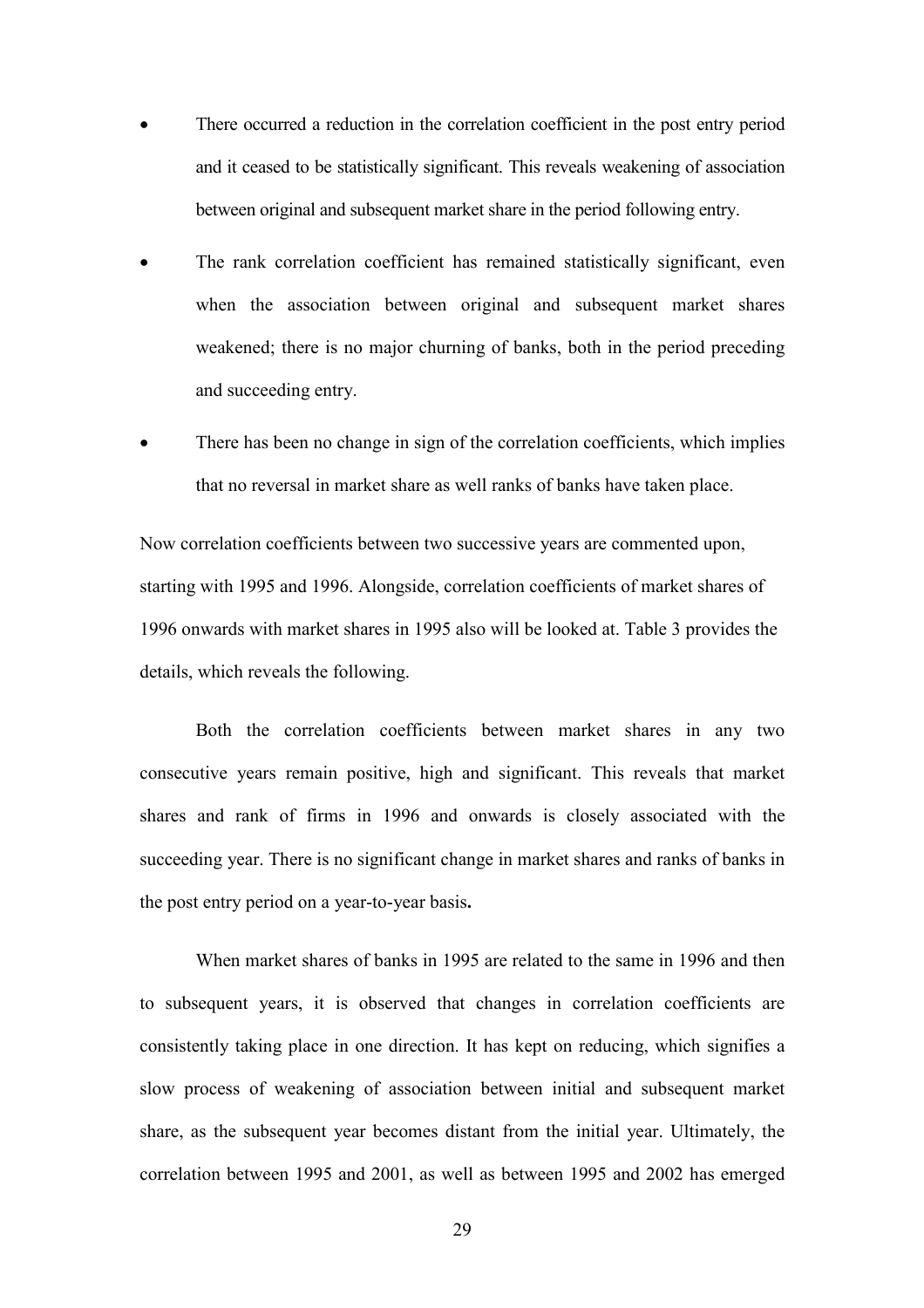insignificant, showing absence of any association between initial and subsequent years. The corresponding rank correlation coefficients have remained positive and insignificant, although its magnitude has consistently declined as ranks of banks in increasingly distant years are correlated with in the same in the year 1995. It is clear that the trend in rank correlation coefficient follows a trend similar to ordinary correlation coefficient. In response to some change in the market, market shares of banks is first to change followed by change in their ranks.

The next exercise is an important statistical prelude to use of measures of mobility and turnover in the study. A chi square statistic given by Jacues-Berra showed that size distribution of the banks resembles a log normal distribution in all the years under study, except for the last year 2001-02. The period covered by the study is divided as before: pre 1995 and post 1995 and a't- test' is used in test in average mobility in these two periods. The 't test' is subject the assumption of unequal variances in the two underlying populations. The result is reported in Table 4. It shows a significant rise in average mobility in the post entry period.

|                                     | <b>Mobility</b>     | <b>Mobility</b> |
|-------------------------------------|---------------------|-----------------|
|                                     | 1992-1994 1994-2002 |                 |
| Mean                                |                     | 5.625           |
| Variance                            |                     | 37.98214        |
| No of observations                  | 2                   | 8               |
| <b>Hypothesized Mean Difference</b> |                     |                 |
| Degrees of freedom (n1+n2 -3)       |                     |                 |
| t Stat                              | -1.66c              |                 |

Table 4 Test of difference in means of mobility of banks during pre and post entry period.

Footnote: c. Implies that the t ratio is significant at 10% level of significance.

Firstly, the market shares and ranks of all banks in 1992 are correlated with their market shares and ranks in 2002. Then five largest banks are chosen in 1992, and their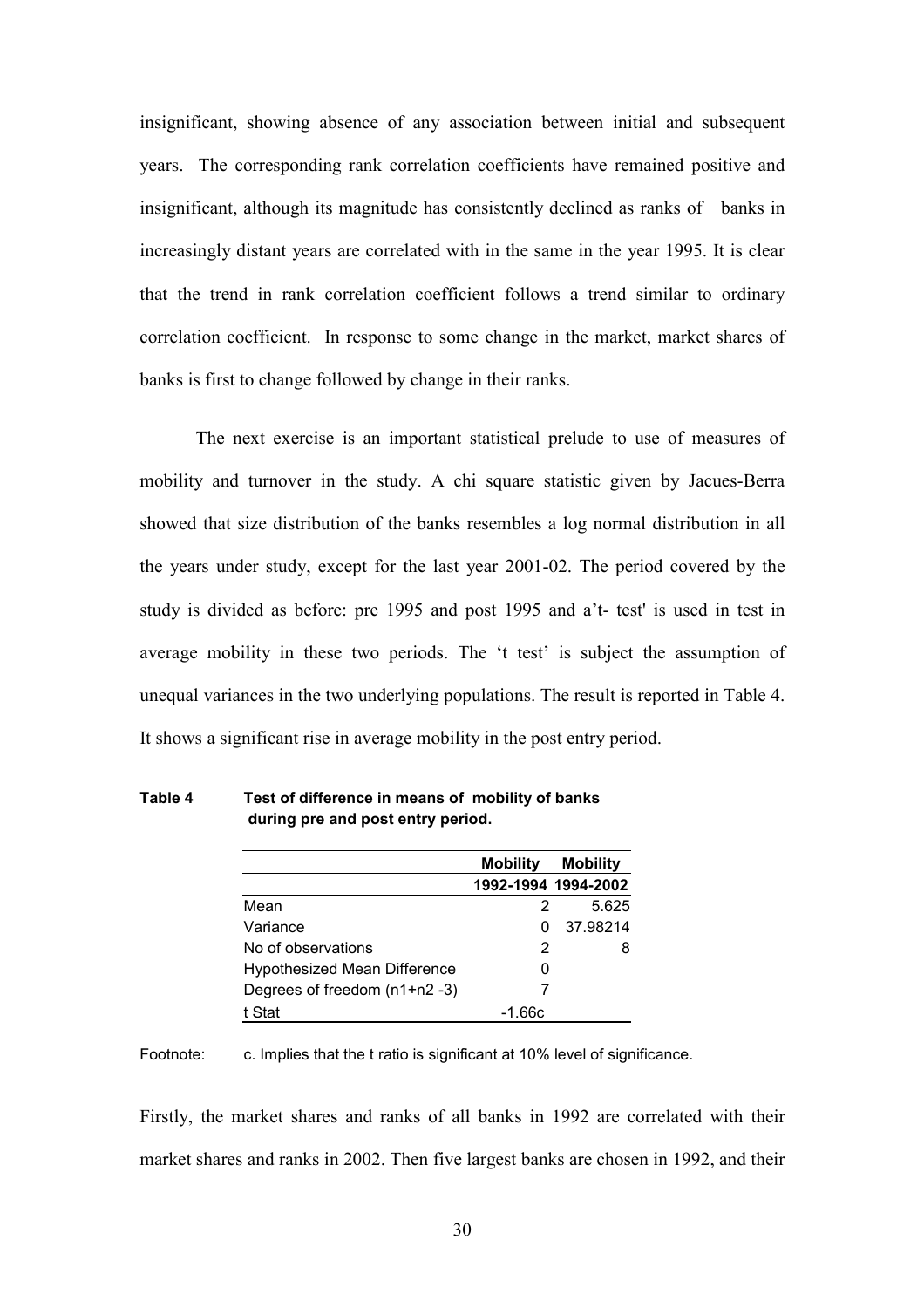market shares and ranks are correlated with the same in 2002. The exercise is repeated for the firms that follow the five largest banks in 1992. Thus, six correlation coefficients are calculated, all of which turned out be significant. There occurred no significant change in the market share and ranks of the banks belonging to lower segment in 1992 over the period 1992-2002. It is not able to exert any impact on the top firms in 1992, as both the correlation coefficients related to these banks remain significant. It is not likely to effect concentration as well as mobility and turnover. Whatever change is taking place in small firms, it does not affect the whole market. Heggestad and Rhoades (1976) pointed out that the rank changes among smaller firms are more likely attributable to chance. However, whether rank changes of smaller firms are random or not is the issue. The issue is significance of rank changes at the bottom for the whole market. If the rank changes of smaller firms are random, it may not be assumed away that their impact on the top firms and on the whole market is also random. The exercise reveals that effect of these changes at bottom is not likely to be significant for the whole market. It once again reinforces the idea that one ought to focus in the top segment of the industry in an attempt to analyse competition. Thus use of measures of mobility and turnover is vindicated.

 We have tried out different forms of the variables along with different functional forms. The different forms of the variable used include its standard deviation, variance, skewness and kurtosis of the ratio. Amongst these, equations using the standard deviation and variance of the ratio performed the best and provided similar results. The complete model to analyse competition consists of the following three equations.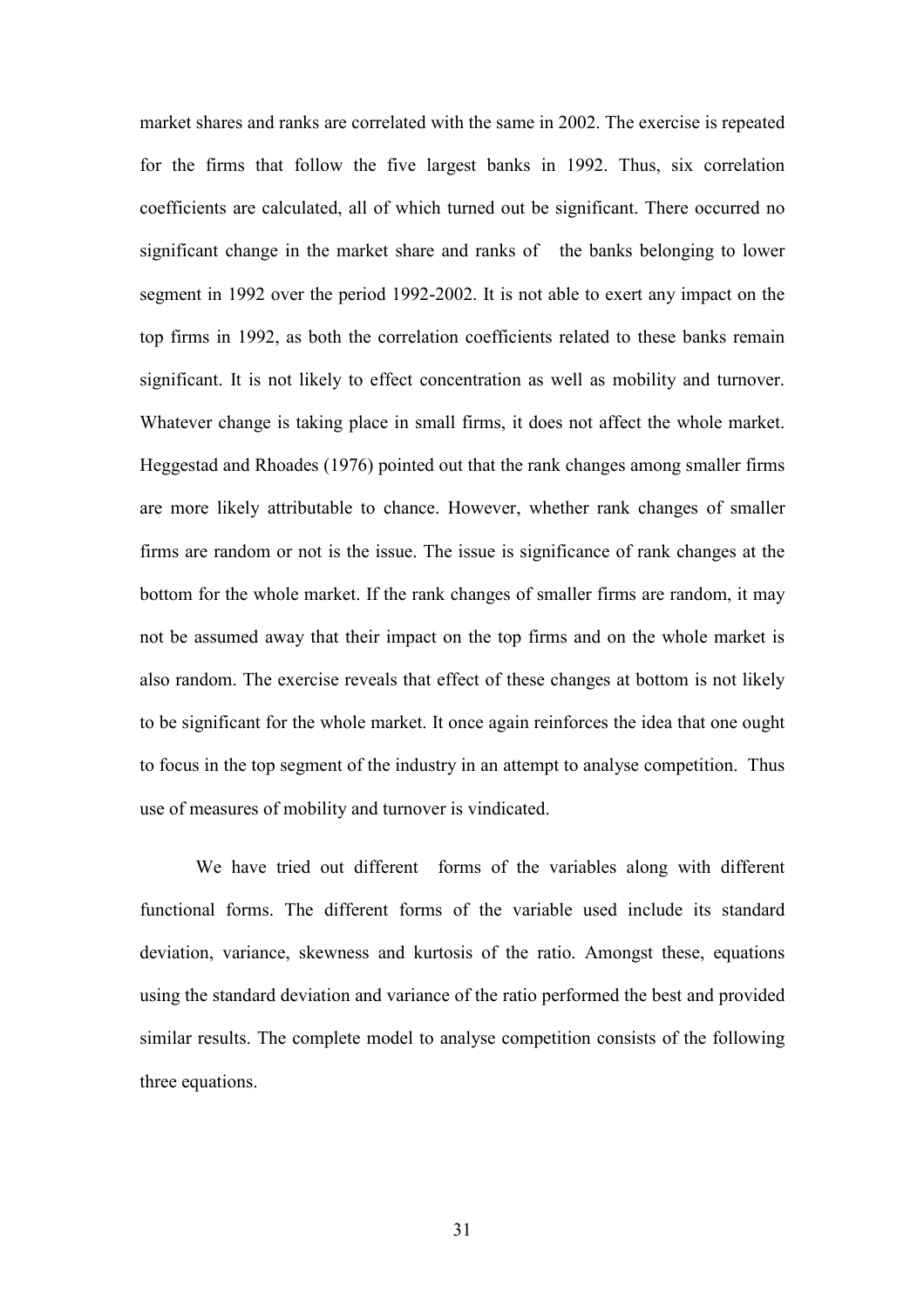$H=_{10}+B_{11}$  (SIZE) + $B_{12}$  (SKEW)<sup>2</sup> + $B_{13}$  (NUMBER)<sup>3</sup> +U<sub>1t</sub>  $\Pi = B_{20} + B_{21}$  (LQDR) + $B_{22}$  (ADEX) + $B_{23}$  (SPRD) +  $B_{23}$  (DRDM) + $U_{2t}$  $CMPT=$  $B_{30}+B_{31}(EH)$  + $B_{32}$  (OFA) + $B_{33}$  (SW) + $B_{43}$  (EII) + $B_{53}$ (MRDM) + $U_{3t}$ 

The abbreviations in equations are explained below.

H= Herfindal's concentration ratio.

SIZE= Average asset of a bank

SKEW=Skewness in distribution of assets among banks.

NUMBER= Number of banks

Profitability  $(\Pi)$ : profit to asset ratio.

Liquidity ratio (LQDT): Liquid asset as a ratio of total asset

Spread (SPRD): Difference between interest earned and expended deflated by asset

Diversification (DVS): ratio of other income to total income.

Advertising Expenditure (ADEX): ratio of expenditure on advertising to total operating expenditure.

CMPT= Competition.

EH= predicted values of Herfindal's concentration ratio, derived from first equation.

OFA= other fixed asset.

SW= standard deviation of the ratio of wages to operational expenditure.

EП=predicted values of profit to asset ratio, derived from second equation.

MRDM= dummy for the years in which merger between banks occurred.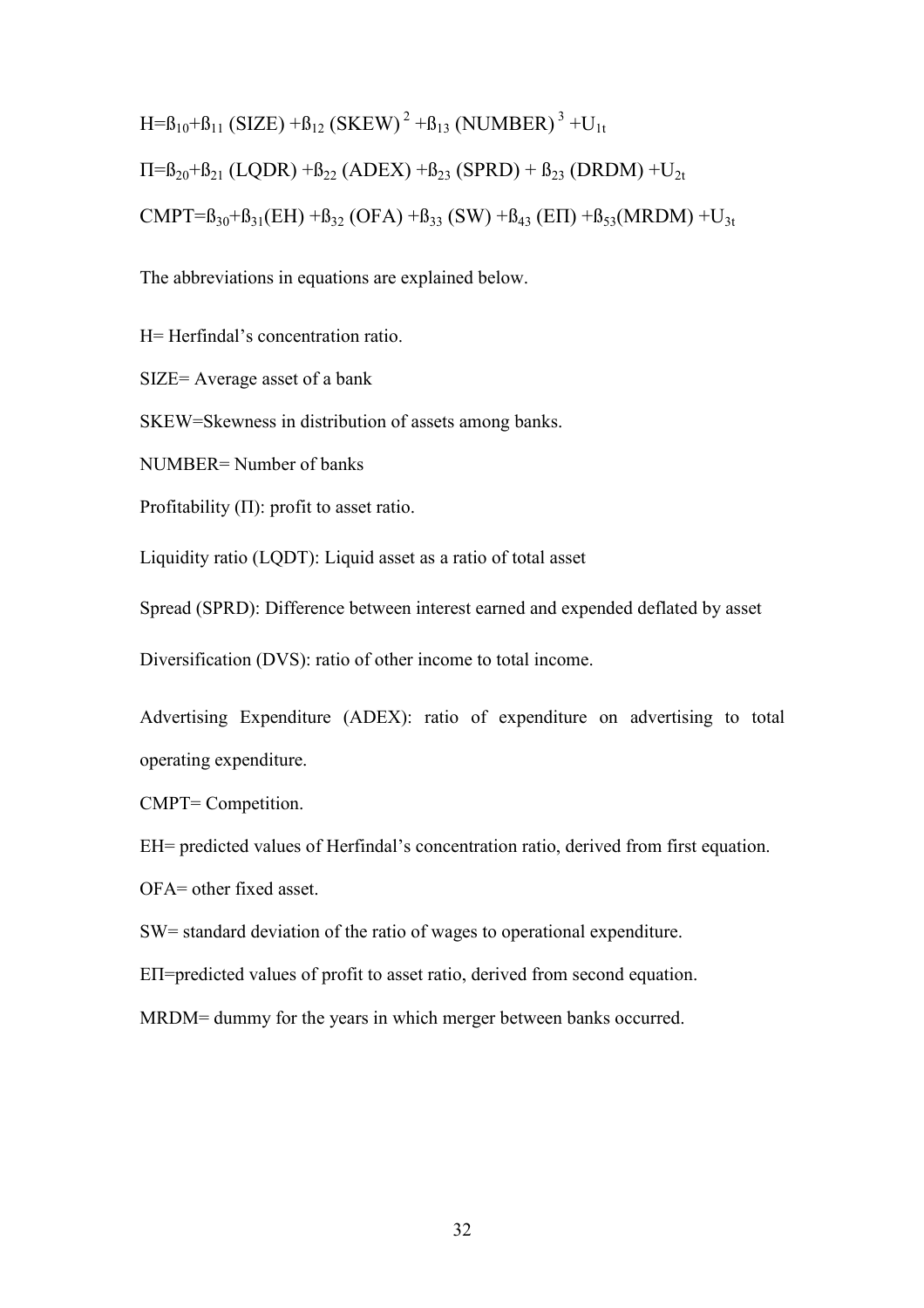The first two equations were estimated as follows $17$ .

 $H= 0.093 - 0.00000002(SIZE) + 0.003(SKEY)^2 - 0.000001(NUMBER)^3,$ 

 $(21.55)$   $(-3.17)$   $(10.04)$   $(-8.01)$ 

Adjusted R square=.97 and F=99.43.

 $\Pi$  = -0.002-0.004(LQDT)-0.05(ADEX) +0.41(SPRD) + 0.006(DRDM),  $(-0.37)$   $(-.49)$   $(-.55)$   $(4.59)$   $(5.05)$ 

Adjusted R square=0.82, F=10.44.

 $\overline{\phantom{a}}$ 

The results of Tobit exercise in the current study are given below in Table 5.

## Table 5: Structural Equation for Competition -Results of Tobit Regression

| Asymptotic      |                                                                                                                                                                                                                      |                 |           |                |
|-----------------|----------------------------------------------------------------------------------------------------------------------------------------------------------------------------------------------------------------------|-----------------|-----------|----------------|
| Variable        | Normalized                                                                                                                                                                                                           | <b>Standard</b> | t ratio   | Regression     |
|                 | Coefficient                                                                                                                                                                                                          | error           |           | coefficient    |
| ΕH              | $-9115.4$                                                                                                                                                                                                            | 2444.1          | $-3.7296$ | $-1760.4$      |
| <b>OFA</b>      | $-0.16548E - 02$                                                                                                                                                                                                     | 0.44344E-03     | $-3.7317$ | $-0.31958E-03$ |
| <b>SW</b>       | $-1070.3$                                                                                                                                                                                                            | 291.15          | $-3.6762$ | $-206.71$      |
| E P             | 9250.1                                                                                                                                                                                                               | 2559.8          | 3.6136    | 1786.5         |
| <b>MRDM</b>     | 167.51                                                                                                                                                                                                               | 44.879          | 3.7326    | 32.352         |
| <b>CONSTANT</b> | 823.99                                                                                                                                                                                                               | 220.91          | 3.7299    | 159.14         |
| <b>CMPT</b>     | 5.1779                                                                                                                                                                                                               | 1.3839          | 3.7417    |                |
|                 |                                                                                                                                                                                                                      |                 |           |                |
|                 | Log-likelihood function= $1.5782253$<br>Mean-square error = $0.29010048E-01$<br>Mean error=-0.63159354E-14<br>Mean absolute error $= 0.13421742$<br>Squared correlation between observed and expected values=. 99906 |                 |           |                |

 $17$  The equation for concentration and profitability are developed by two different components of a broader study on private banking in India. The current paper is also a component of the said study. Please refer to Deb, Ashis Taru (2005), page 110, 201-2,205-8.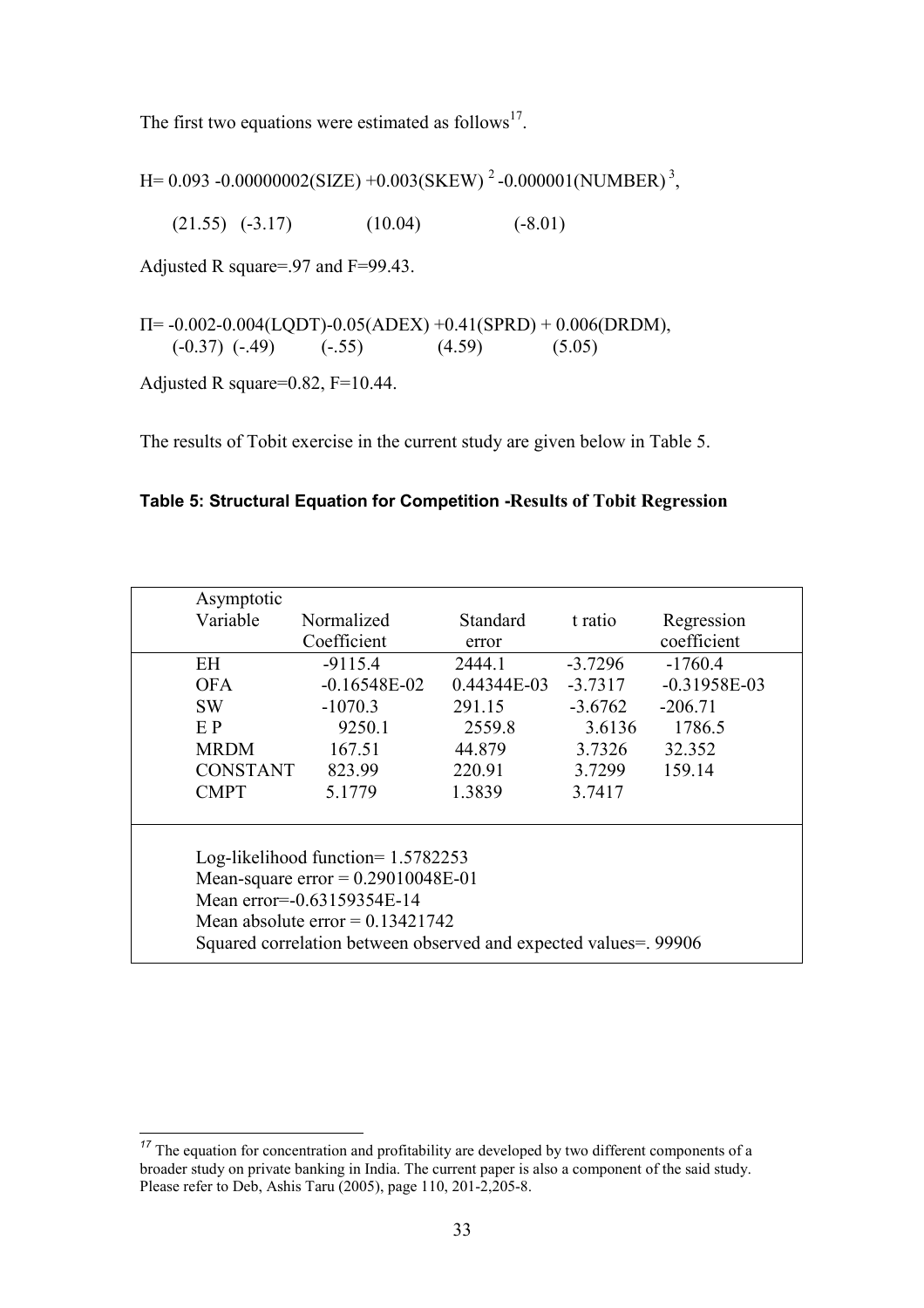All the variables used in the Tobit model to explain competition have turned out to be statistically significant<sup>18</sup>. To start with, it is seen that the predicted values of the concentration ratio exerts a significant negative impact on competition. This is in line with hypothesis, which already exists in the literature. The variables relating to other fixed asset and standard deviation in wages, as a ratio of operational expenditure has emerged as negative and significant in explaining competition. While other fixed asset is used as a proxy of technology, which in turn is an aspect of basic conditions, other variable captures a strategic conduct of the new and old banks. Both groups of banks seek to compete with each other, with their strategic stance with respect to the variable. While old banks want to cope up with the new banks with a higher ratio of wages to operational expenditure, new banks sought to contain the ratio and entered the market with a significantly lower ratio of wages to operational expenditure and the standard deviation of the ratio increased in the industry over the period of time as a result of entry. Thus, by means of strategic conduct with regard to wage component of operational expenditure, old banks sought to prevent the new banks from improving their ranks by means of their strategic conduct, while, the new banks sought to dislodge the old banks from their current status. In their attempts to contain each other, they have put pressure on each other, which resulted in a situation, in which a reduction in change of the ranks of banks has come about. This has led to a negative impact on competition. A similar explanation may be provided to explain the negative and significant impact of the variable related to technology on competition. By going for new technology, both groups of the banks have tried to contain each other, which has led to reduced changes in ranks of banks, resulting in lower rivalry

<sup>&</sup>lt;sup>18</sup> The two variables standard deviation of the ratio of wages to operational expenditure and predicted values of the ratio of profit to assets are correlated. The coefficient of correlation is significant at 5%. However, two auxiliary equations were run, and the results show that the multicollinearity is not severe.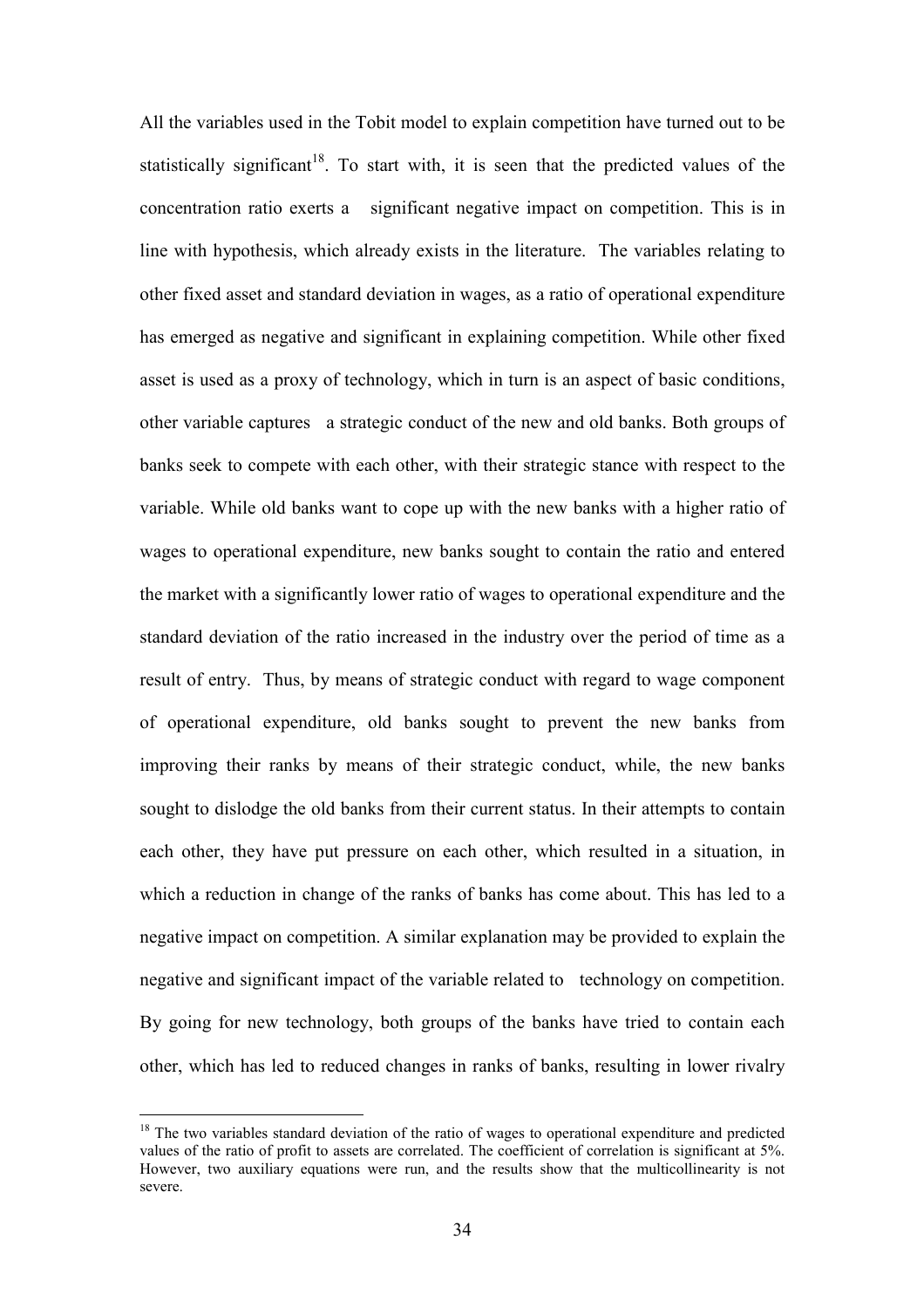and hence lower competition. The next variable, in order, is profitability. It is seen to exert a positive and significant impact on competition. In the standard textbook discussion, entry takes place in an industry to compete away supernormal profits in an industry. Profitability, entry and competition are all linked to one another.

The new banks bought efficient units, with each one to share a larger pie in the total profits. The search for profit by the new banks in a deregulated regime has led to increased churning of banks, resulting in both increased profits and more intense rivalry. Lastly, the dummy, which captures merger activity in the industry, has turned out to have positive and significant impact on competition. It may be attributed to the fact that merger is a strategic variable through which some banks seek to improve their ranks in order to cope up with their rivals in a competitive scenario. The result demonstrates that variables related to basic conditions, structure, and conduct and performance influence competition. This provides support to the idea that competition is an all-pervasive phenomenon, which embraces all the aspects of the S-C-P paradigm.

 In the literature, there exist attempts to define oligopoly in terms of concentration ratio alone. Attempts have been made to distinguish between different types of oligopoly (e.g. tight and loose) on the basis of concentration ratio. However, such attempts have the following problems.

- There exists a contradiction among such studies.
- The benchmarks used are not developed rigorously.

 We wish to emphasize that the very approach of defining market form in terms of concentration ratio is not satisfactory. Our understanding is that market form is an overall concept. All the elements of structure, conduct and performance are to be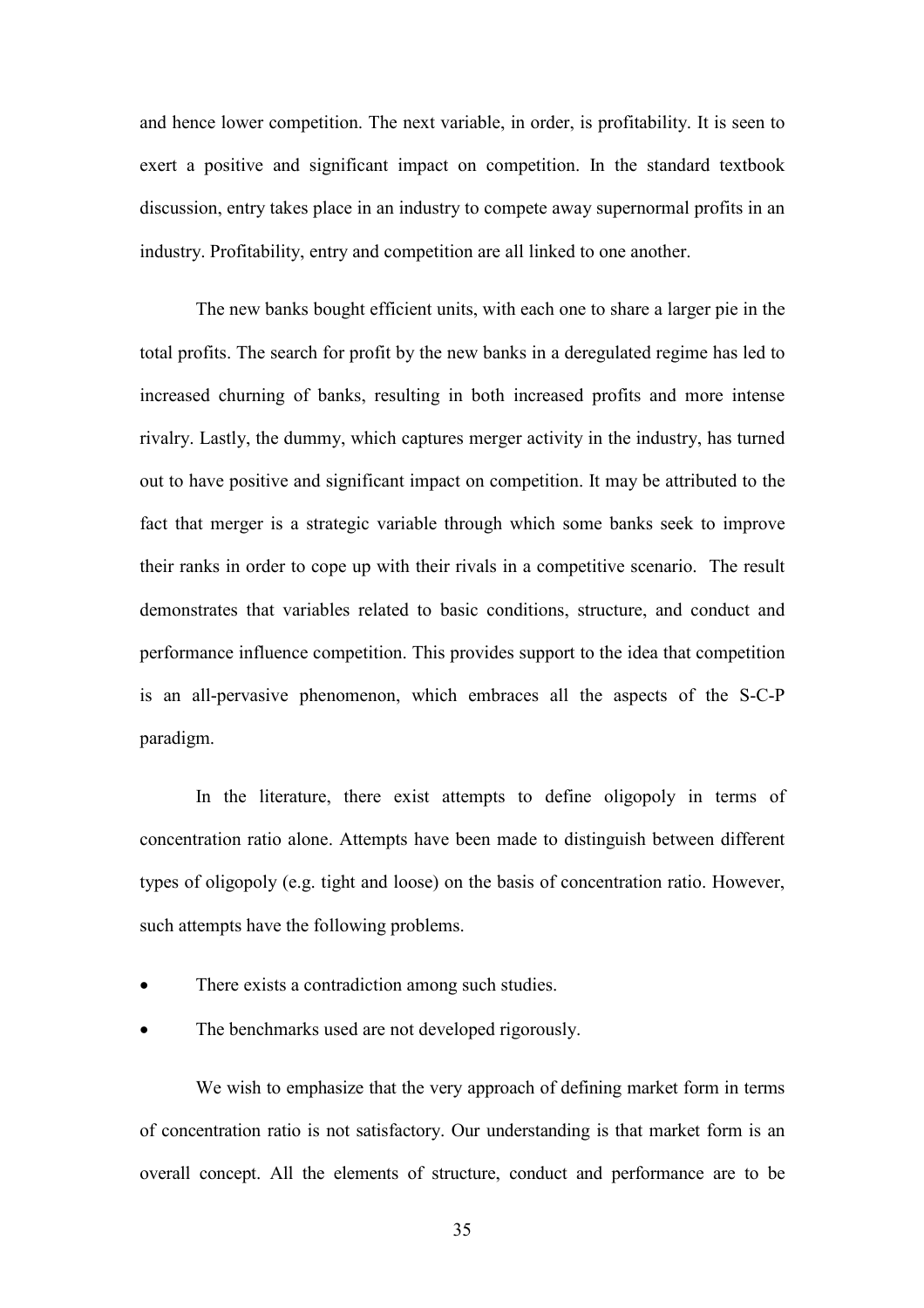analyzed to define a market form. Traditional S-C-P defines a market form in terms of price cost margin. A major thrust of the paper is that an analysis of market form is neither based on price cost margin nor is it based on a single criterion like concentration.

 Market from transcends structure, conduct and performance. Different characteristics of structure, conduct and performance, as emerged from the study need to put together, to examine whether they are providing a consistent picture of market form. We are pursuing the argument about market form through all the aspects of S-C-P approach, so that we can arrive at an integrated view of market form, which is not ambiguous or partial.

 It is apparent that concentration cannot provide any clue to existence of oligopoly in private banking industry. Let us look at product differentiation, another element of market structure, analyzed in the literature<sup>19</sup>. It shows that entry has exerted a positive impact on product differentiation. Product differentiation cannot exist in perfect competition.<sup>20</sup>.

To reveal presence of firm effect, time effect and variable effect in the data an ANOVA analysis was conducted in the literature<sup>21</sup>. The results confirm the presence of firm effect. Firm effect, once again cannot be reconciled with perfect competition, where a firm is passive it merely adjusts to industry conditions and has no independent existence. Presence of strategic group demonstrated that firms belonging different strategic groups pursue different strategic behaviour in order to manipulate

 $\overline{\phantom{a}}$ 

 $19$  Deb, Ashis Taru (2005) Chapter IV.

 $^{20}$  Deb, Ashis Taru (2005) Chapter V.

 $^{21}$  Murthy and Deb(2006)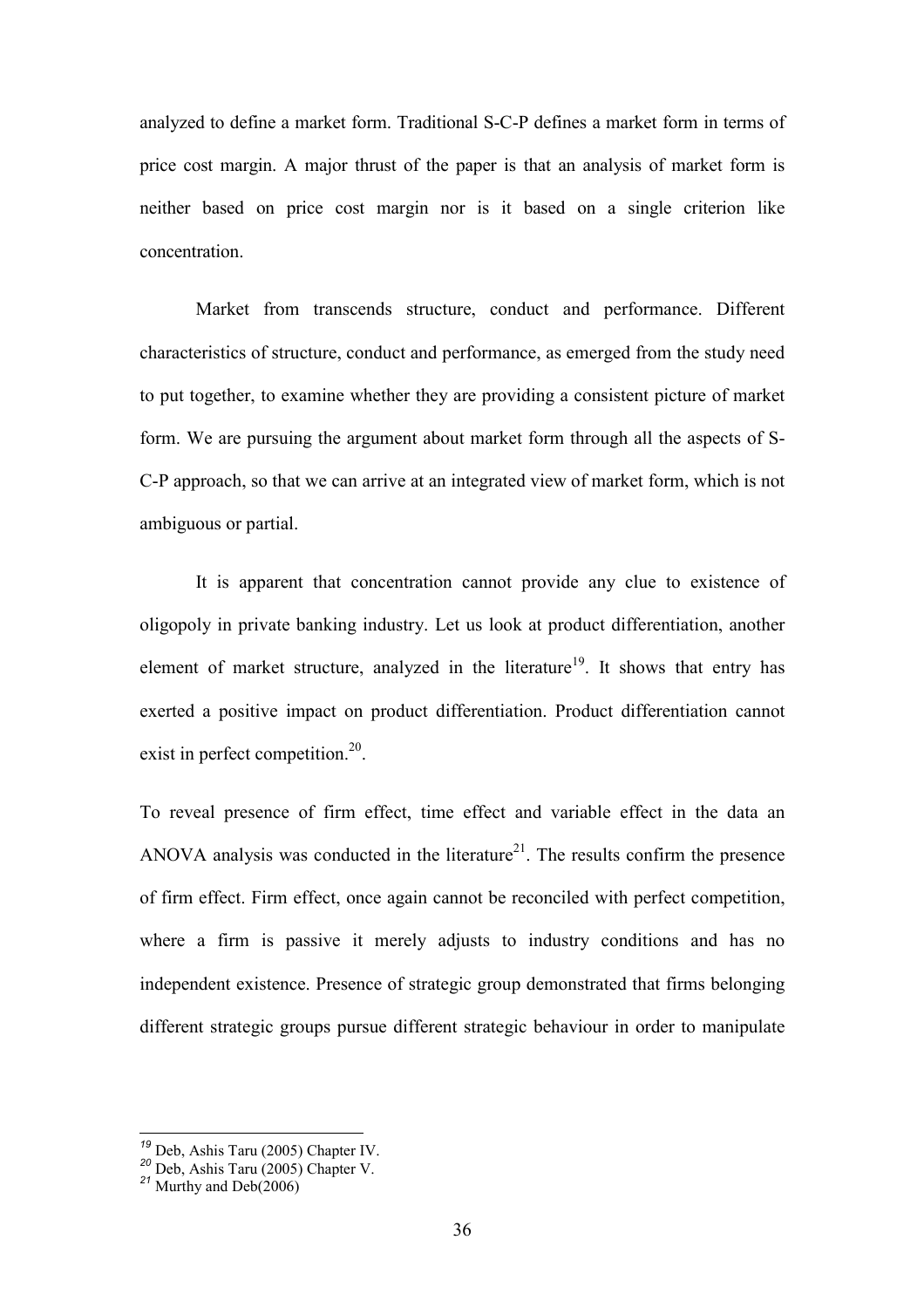their market shares<sup>22</sup>. Demonstration of product differentiation, firm effect, and strategic group in the literature support our understanding that the private banking market cannot be characterized by perfect competition.

 One makes some conjecture about degree of collusion at the top. There was some scope of an institutional framework, called consortium banking to promote collusion at the top. This apparently created a static scenario at the top reflected in unchanged identities of top five banks till 1996. However, such an institutional requirement was made optional in 1997. In the same year, identities of the few top banks changed and two new firms replaced two old firms. There is likelihood that the banks have discontinued the practice of consortium banking, when it was made optional in 1997. It is only when old banks discontinued the practice, new banks replaced two old banks and ultimately two new banks managed to enter the top two slots. Thus while there is some evidence of collusive behaviour and existence of an oligopolistic market structure during 1991-92 to 1995-96 in private banking, such a characterization is not true for the later period.

 The above analysis in terms of structure and conduct rejects characterization of private banking market in terms of either monopolistic competition or oligopoly. Now, the aspect of performance needs to be analyzed, to examine if it provides any clue to existence of monopolistic competition in the said industry. Our attempt to infer market form using performance aspect of the S-C-P paradigm is based on a crucial assumption. The mean profit is taken to represent the normal profit.

Oligopoly is top heavy. A few supernormal profit-making firms dominant the industry. A large proportion of firms would be concentrated in the upper end. In

 $22$  Lastly, the existence of strategic groups in private banking industry is also demonstrated in the same study.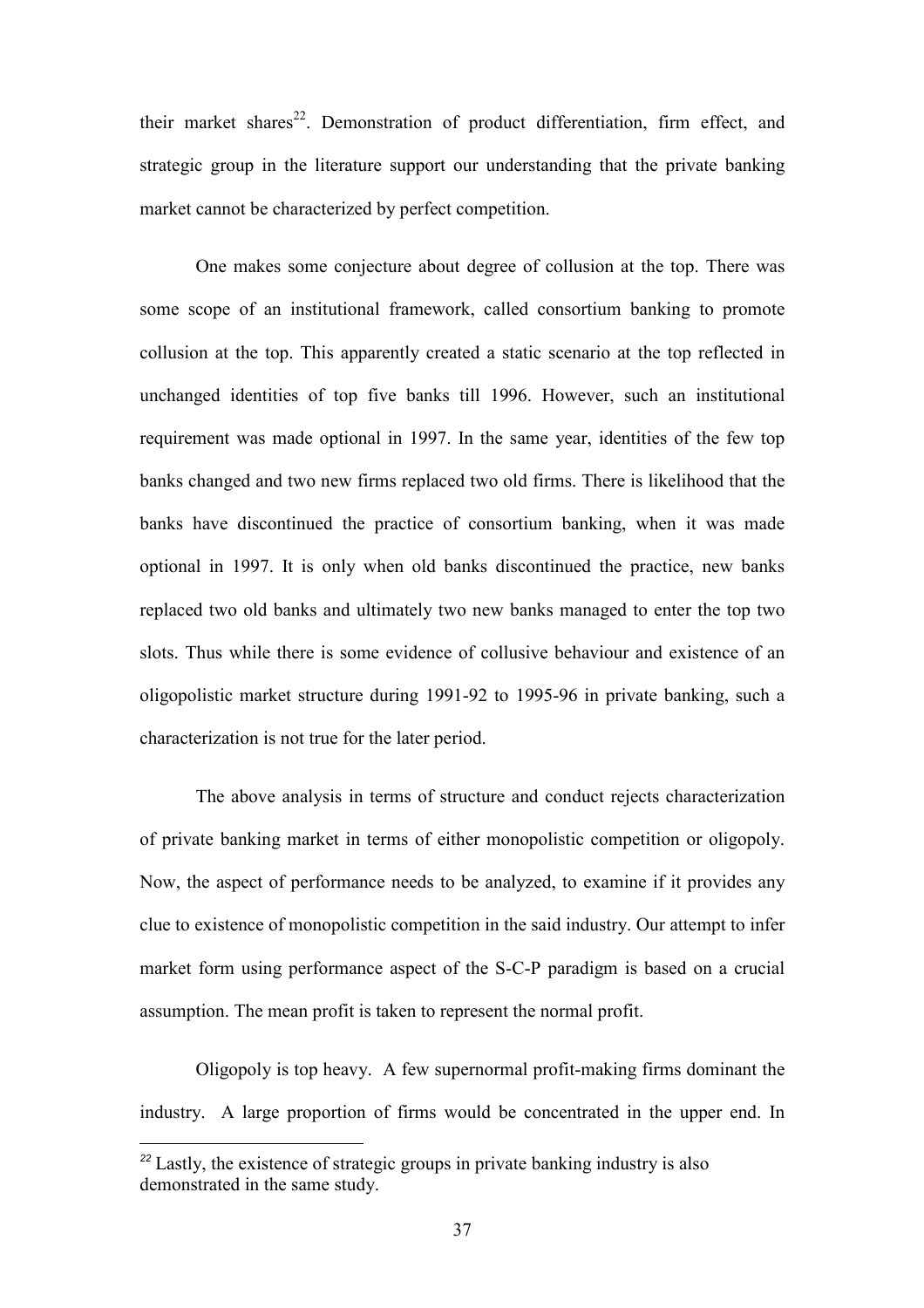perfect competition, all firms make normal profit. But in an empirical situation, all firms need not exactly make normal profit. In perfect competition, majority of firms are concentrated around the mean, with a few in the two extreme regions. Thus a perfectly competitive industry would be to be dominated by firms making normal profit. As opposed to the above two situations, long run situation in monopolistic competition is characterised by a constant state of flux. There is entry into the industry along with exit. Entry of new firm is not deterred by exit. New entrants enter with an optimistic note that they will be able to succeed by adopting appropriate strategies. The implication of such a characteristics of long run situation in monopolistic competition manifests in coexistence of firms with supernormal profit, normal profit and losses. Thus in case of monopolistic competition, there will be a large number of firms at the lower end compared to perfect competition. Firms making normal profit do not dominate the industry like under perfect competition, nor do firms making supernormal profit dominate the industry like oligopoly. The following characterises distribution of profits in case of oligopoly, imperfect competition and perfect competition.

- In oligopoly, a larger proportion of firms is concentrated in the top segment of the distribution.
- In perfect competition, proportion firms at the mean of the distribution of profits overwhelmingly dominate the distribution, with an insignificant proportion of firms being at either extreme.
- In case of monopolistic competition, the proportion of firms in the bottom and central part will exceed the proportion of firms at the top.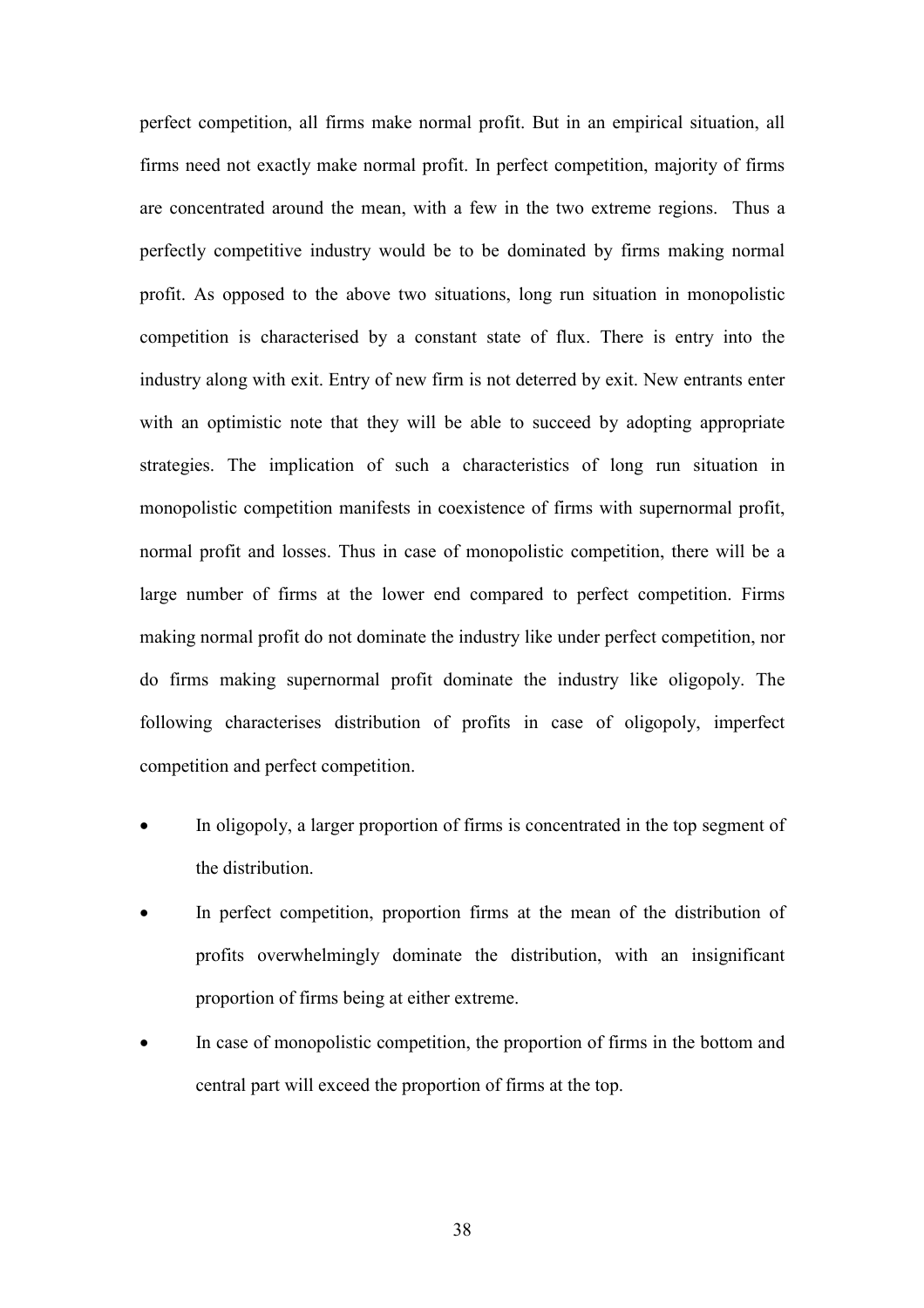Let us now analyse the data relating to profitability. The average of the profit to asset ratio (ROA) of the banks, existing over the period 1995-96 to 2001-02, is averaged. This average is taken to be the rate of normal profit. A frequency distribution of the ROA s is constructed. Table 6 reports the distribution.

| <b>Class</b> | <b>Frequency</b> | <b>Cumulative</b> |
|--------------|------------------|-------------------|
| Interval     | of Banks         | <b>Frequency</b>  |
|              |                  | (in percentage)   |
| $0.3 - 0.4$  | 4                | 14.81             |
| $0.4 - 0.5$  | 1                | 18.51             |
| $0.5 - 0.6$  | 2                | 25.92             |
| $0.6 - 0.7$  | 4                | 40.74             |
| $0.7 - 0.8$  | 4                | 55.55             |
| $0.8 - 0.9$  | 1                | 62.96             |
| $0.9 - 1$    | 2                | 70.37             |
| $1 - 1.1$    | 3                | 81.48             |
| $1.1 - 1.2$  | 0                | 81.48             |
| $1.2 - 1.3$  | 1                | 85.18             |
| $1.3 - 1.4$  | O                | 85.18             |
| $1.4 - 1.5$  | 3                | 96.29             |
| $1.5 - 1.6$  | 2                | 100               |

Table 6 Frequency Distribution of Average ROA:1994-95 to 2001-02

The following observations are made from distribution of banks across different categories of profit. The proportion of banks lying within the top two classes is around 18%. Even if the top segment is extended to include two more classes, the proportion increases to a mere 22%, compared to 40% of firms in the lower segment, defined similarly in terms of four smallest profit classes. This shows that the distribution is not top heavy, ruling out oligopoly. The mean lies within the sixth class interval, 0.8 to 0.9. If two classes above and below the mean class are included in the central part of the distribution, it is seen that 52% of the firms belongs to the central part of the distribution of profit. This does not overwhelmingly dominate the distribution, as would have been the case with perfect competition. If the central part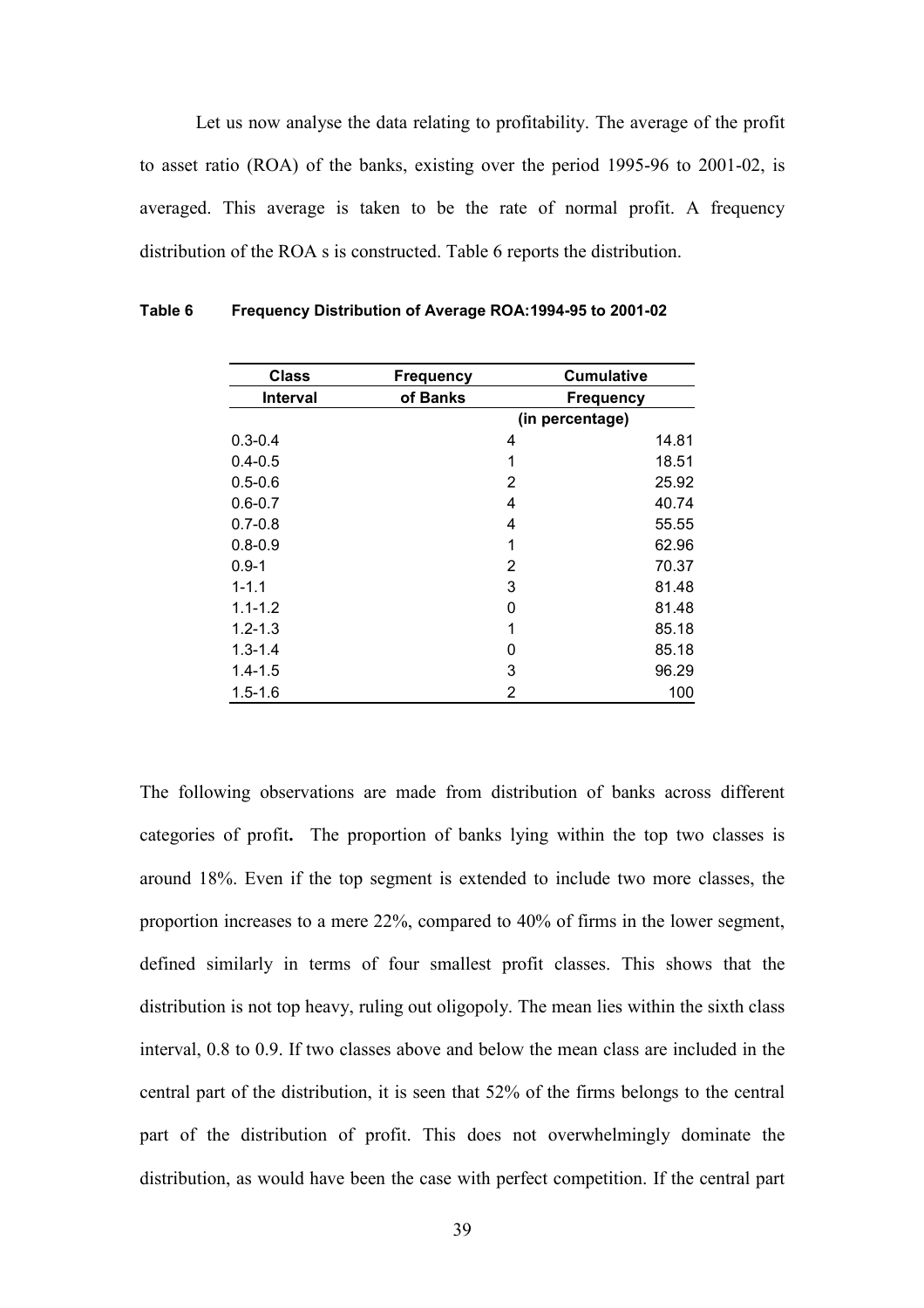of the distribution is extended to include the class above the mean class, then the proportion of banks in the bottom and the central part stands around 67%, which is much above 33% covered by the top segment. This provides a picture of monopolistic competition.

### XI.0 SUMMARY AND CONCLUSIONS

Commercial banking represents the ideal sector that combines the interest of both fiscal and monetary policy. Fiscal policy essentially is about financing growth and development. Banks too provide finance for growth. While a State-led strategy relies on fiscal development finance a market-led one would rely on banks. The study suggests that sources that finance growth should be competitive. While there does not exist much possibility of competition among institutions providing finance for public investment, competition can occur among banks, which are conduit of monetary policy. The study has sought to provide a conceptual and theoretical framework to measure and model competition in private banking industry in India. It used the concept of competition proposed by Stigler (1961) and measured it by Bodenhorn's (1990) measure of competition in terms of degree of mobility. The study provides a critique of the mechanism of inducing competition, which is implicit in the Narasimham Committee (1991). It then provides the theoretical background of an alternative mechanism based on Structure-Conduct-Performance paradigm, which apart from including traditional elements of S-C-P paradigm including entry, economies of scale, product differentiation and price cost margin, also incorporates basic conditions and strategic groups to analyse the process of market dynamics in the industry. The paper goes on to argue that competition goes beyond "conduct" and encompasses all the four components of S-C-P paradigm: basic conditions, structure, conduct and performance. Accordingly, a three equation simultaneous equation model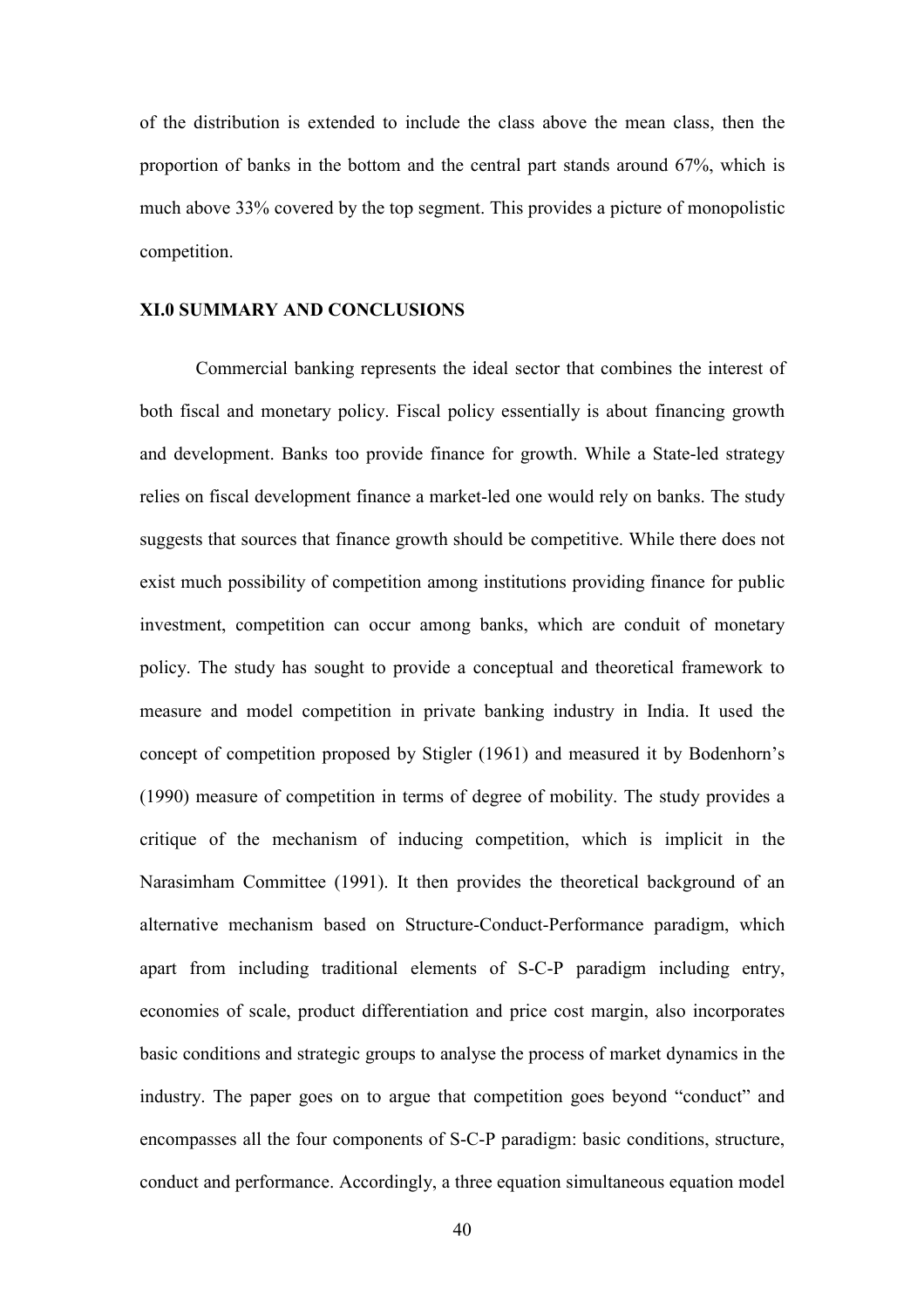is developed to ultimately estimate the equation of competition through Tobit technique. The result demonstrates that variables related to basic conditions, structure, and conduct and performance influence competition. The study has found evidence against the simplistic relationship between concentration and competition, which remained implicit in the literature.

The following hypotheses were tested.

- Entry is not only factor influencing competition This is proven by the fact that entry is only one of the factors in a three equation system.
- Entry has an indirect impact on competition This is proven by the logic that entry affects concentration, which then affects competition.
- Strategic conduct plays a role in competition This is clear from the results that show that two strategic conduct variables affect competition.
- Competition can be measured and has specific determinants (Counter wise to Demstez, 1995) - We have shown show competition can be measured and that there are specific determinants through the system of equations.
- The result demonstrates that variables related to basic conditions, structure, and conduct and performance influence competition. This provides support to the idea that competition is an all-pervasive phenomenon, which embraces all the aspects of the S-C-P paradigm.

Finally, the adjunct empirical analysis of the dynamics of market shares, ranks, conduct variables and return reveals that the market form is close to monopolistic competition rather than oligopoly.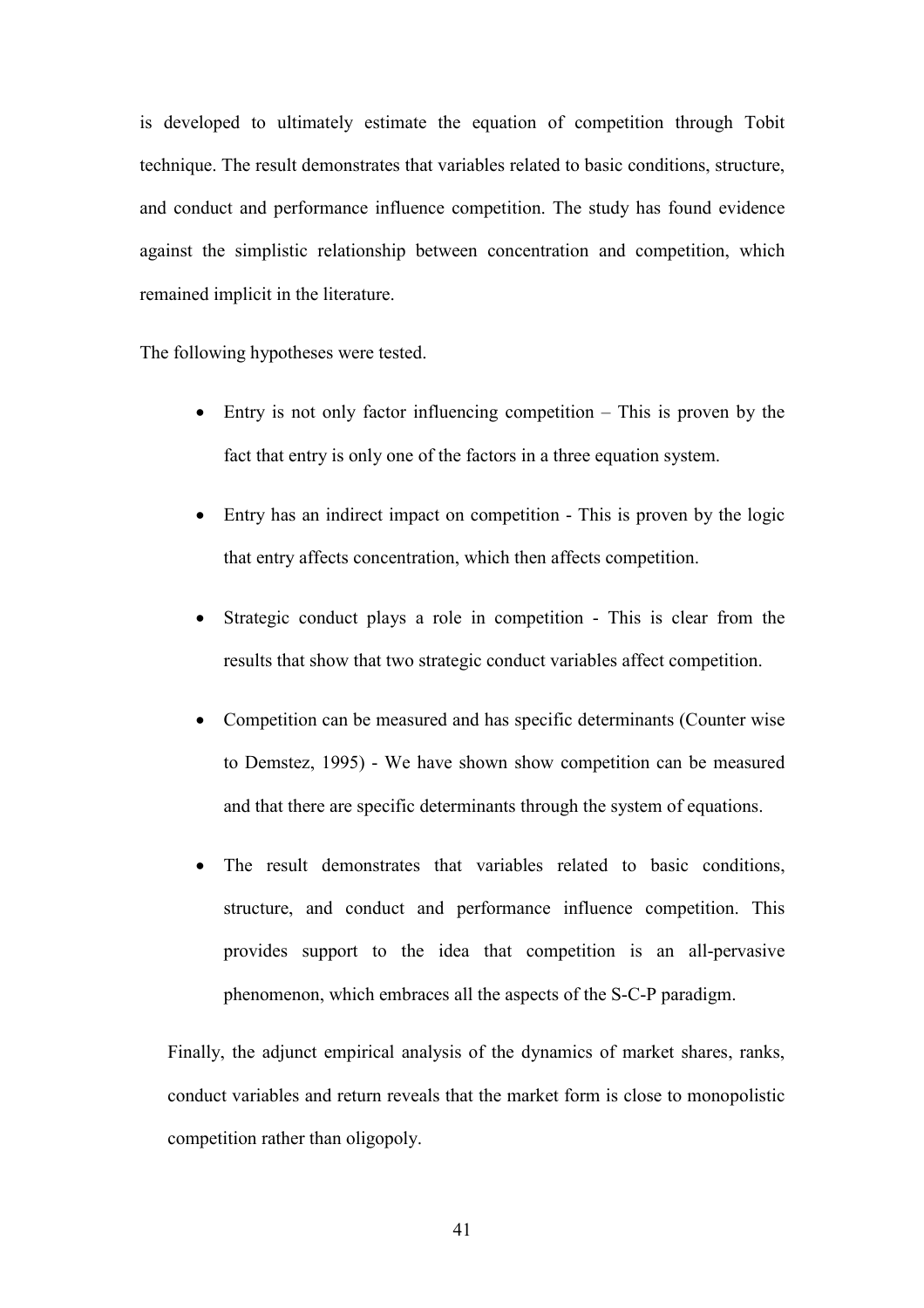# **BIBLOGRAPHY**

Ahluwalia, M.S. (1999) Reforming India's Financial Sector: An Overview, in J. Hansen and S. Kathuria, ed. India: A financial sector for the twenty-first century. New Delhi: Oxford University Press, pp. 29-54.

Amel, D. F. and Rhoades, S.A. (1988) Strategic Groups in Banking, Review of Economics and Statistics, 70(1), pp.685-9.

Bain, J. (1956) Barriers to New Competition. Mass: Harvard University Press.

Bain, J S. (1968) Industrial Organisation. New York: John Wiley and sons.

Baldwin, W. L. (1987) Market Power, Competition and Antitrust Policy. Illinois: Irwin.

Biswas, P. K. and Deb, A.T. (2004) Determinants of NPAs in the Indian Public Sector Banks, The ICFAI Journal of Bank Management, 3(3), pp.15-45.

Bikker, J.A and Haaf, K. (2002) Competition, Concentration and Their Relationship: An Empirical Analysis of The banking Industry, Journal of Banking and Finance, 26(11), pp.2191-2214.

Bhattacharya, P. C and Sivasubramaian (2001) Aspects of Banking Sector Reforms in India, Economic and Political Weekly, 36(43), pp.4151-4156.

Bodenhorn, H. (1990) Entry, Rivalry and Free banking, Review of Economics and Statistics, 72(4), pp. 682-686.

Bresnahan, T.F., and Reiss, P.C. (1991) Entry and Competition in Concentrated markets, Journal of Political Economy, 99(5), pp.977-1009.

Burgess, G. H. (1988) Industrial Organisation. New Jersy: Prentice Hall.

Chaudhury, S. (2002) Some Issues of Growth and Profitability in Indian Public Sector Banks, Economic and Political weekly, 37(22), pp.2155-2162.

Comanor, W.S. and Wilson, T. A. (1974) Advertising and Market Power. Cambridge, Mass.: Harvard University Press.

Davies, S. and Lyons, B. (1991) Economics of Industrial Organisation. New York: Longman.

Deb, A.T. (2004) Market Structure and Entry: A Study of the Determinants of Market Concentration in Private Domestic Banking Industry in India, Paper presented in 6th Annual Conference on Money and Finance, Indira Gandhi Institute for Development Research, Mumbai.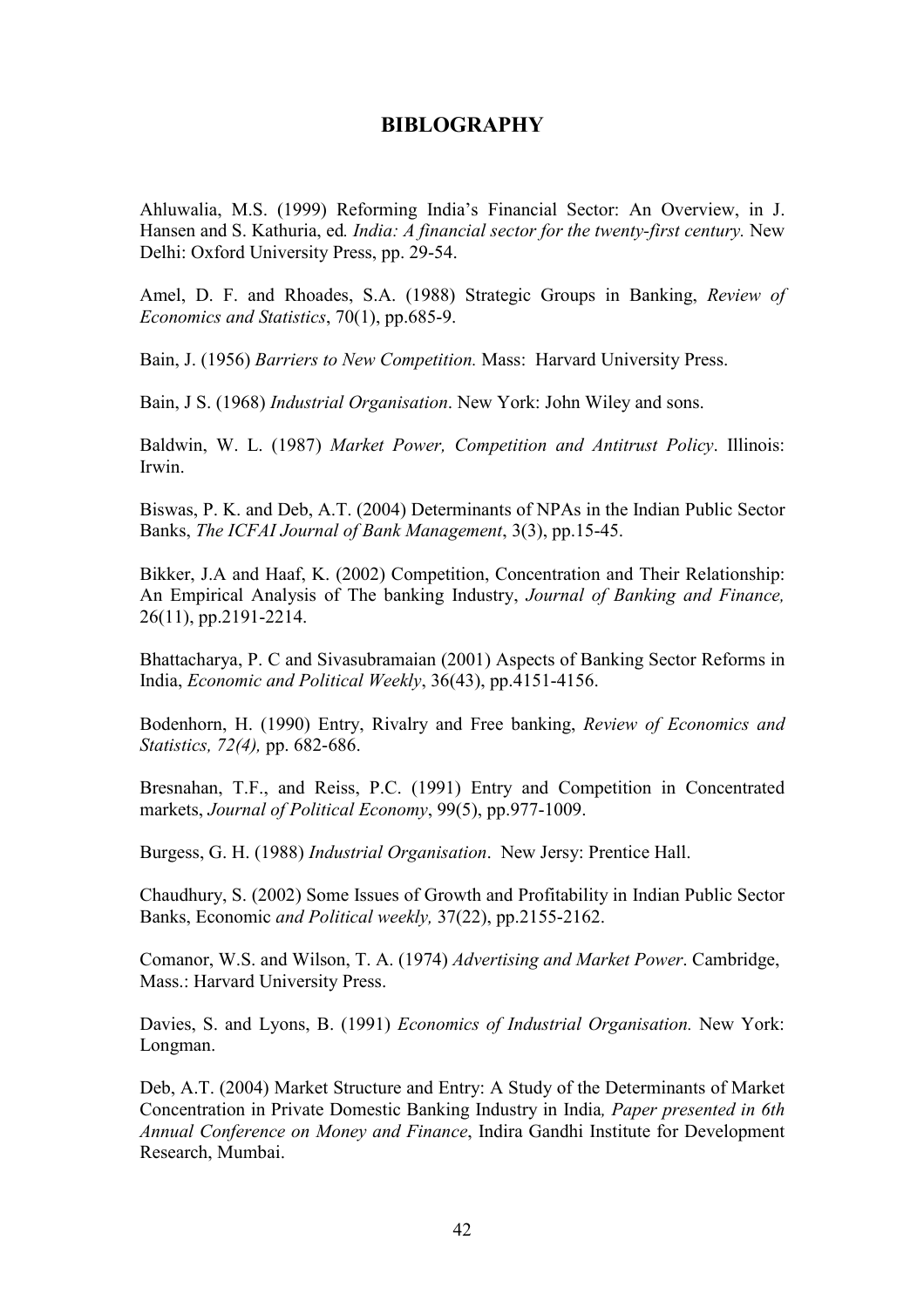Deb, A.T. (2005) The Impact of Deregulation on Private Banking Industry. Unpublished Ph.D. thesis submitted to University of Delhi.

Deb, A.T. and K.V. Bhanumurthy, (2006) "Strategic Groups in Indian Private Banking Industry." Paper presented in 8th Annual Conference on Money and Finance at IGIDR, Mumbai.

Demstez, H. (1973) Industry Structure, Market Rivalry and Public Policy, Journal of Law and Economics, 16(2), pp.1-9.

Demstez, H. (1995) The Economics of Business Firms: Some Critical Commentaries. New York: Cambridge University Press.

Denizer, C. (1997) The Effect of Financial Liberalisation and New Bank Entry on Market Structure and Competition in Turkey, Research Policy Working Paper, WPS no 1839, World Bank, Washington DC.

Dosi, G. (1988) Sources, Procedures, and Microeconomic effects of innovation, Journal of Economic Literature, 26(3), pp.1120-1171.

Eatwell, J., Milgate, M. and Newman, P. (1988) The New Palgrave Dictionary of Economics, vol.1. London: Macmillan Press Ltd.

Fama, E. and Laffer, A. (1972) The Number of firms and Competition, American Economic Review, 62(4), pp.670-674.

Ferguson, P. and Ferguson, G. (1994) Industrial Economics. London: Macmillan Press Ltd.

Gerosky, P. A. (1990) Innovation, Technological Opportunity and Market Structure, Oxford Economic Papers, 42(3), pp.586-602.

Gerosky, P. A. (1989) Entry, Innovation and Productivity Growth, Review of Economics and Statistics, 71(4), pp.572-578.

Gibson, R. A. (1984) Bank Market Structure and Competition, Journal of Money, Credit and Banking, 16(4), pp.616-645.

Ghosh, Saibal and Prasad, A. (2005), Competition in Indian Banking, IMF Working Paper, July, paper 05/141.

Gibson, R. A. (1984) Bank Market Structure and Competition, Journal of Money, Credit and Banking, 16(4), pp.616-645.

Gort, M. (1963) Analysis of Stability and Change in Market Share, Journal of Political Economy, 71(1), pp.51-63.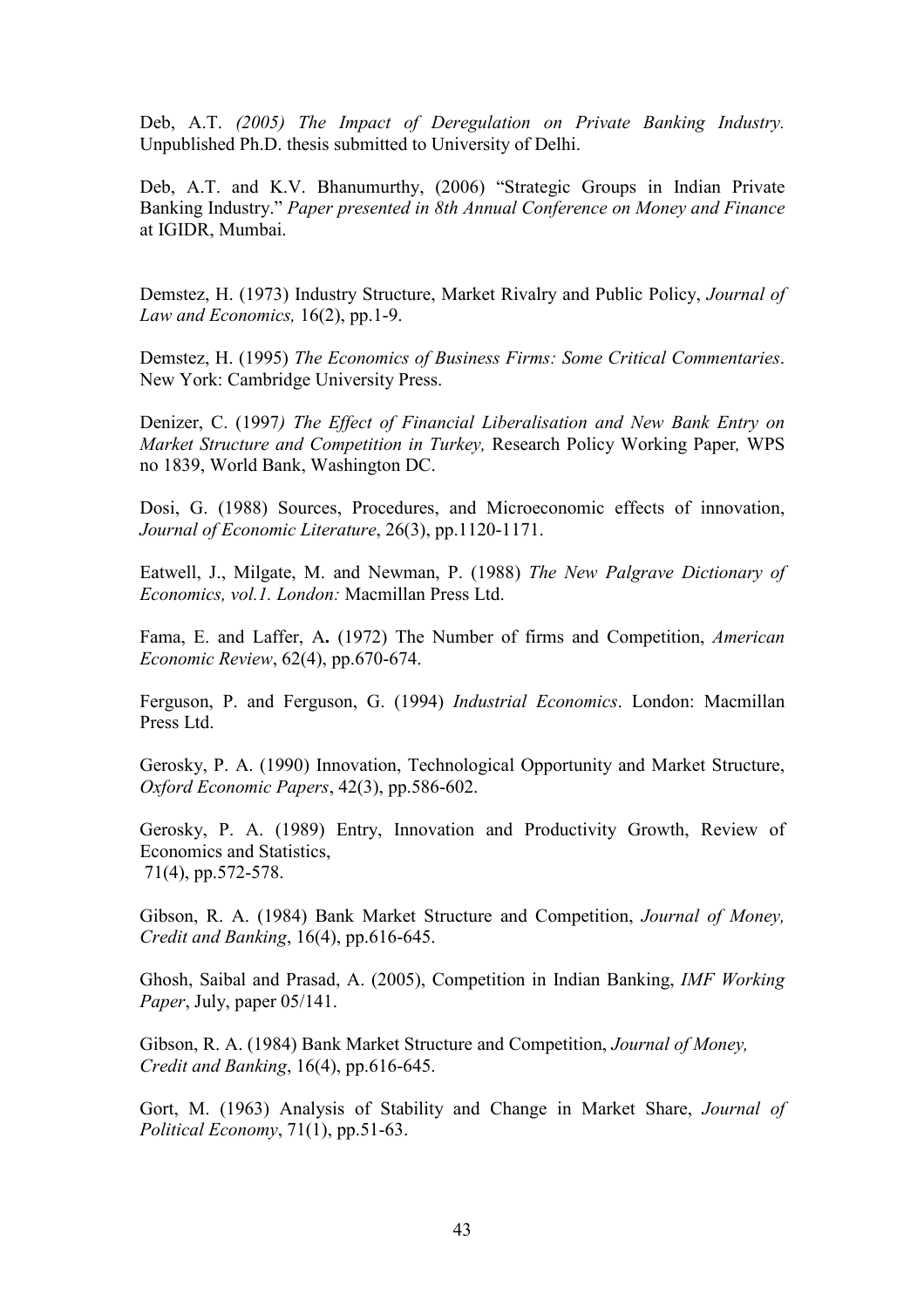Gort, M. and Kleeper, S. (1982) Time Paths in the Diffusion of Product innovations, Economic Journal, 92(367), pp. 630-53.

Griffith, A., and Walls, S. (1998) Intermediate Micro Economics: Theory and Applications. New York: Long man.

Gupta, V.K. (1983) A Simultaneous Determination of Structure, Conduct and Performance in Canadian Manufacturing, Oxford Economic Papers, 35(2), pp. 281- 301.

Gupta, V.K. (1972) Some Factors Relating to Concentration in Indian Industries: A Statistical Analysis, Artha Vijnana, 14, pp.374-403.

Gupta, V.K.(1985) Profit Margin Performance and Market Structure in Indian Manufacturing Industries, Artha Vijnana, 27(1), 67-85.

Hannan, T. H. (1991) Foundations of the Structure-Conduct-Performance Paradigm in Banking, Journal of Money, Credit and Banking, 23(1), pp. 68-84.

Hay, D. and Morris, D. (1991) Industrial Economics and Organization: Theory and Evidence. London: Oxford University Press.

Hayashi, F. and Sims, C. (1983) Nearly Efficient Estimation of Time-Series Models with Predetermined, but Not Exogenous, Instruments, *Econometrica*, 51(3), pp.783-798.

Hayes, S. Spence, A.M. and Marks, D.V.P. (1983) Competition in the Investment Banking Industry. Harvard University Press: Cambridge.

Hawtrey, R.G. (1943) Competition from Newcomers, Economica, 10(new series: 37- 40), pp.219-222.

Heggestad, A. A. and Rhoades, S.A. (1976) Concentration and Firm Stability in Commercial Banking, Review of Economics and Statistics, 58(4), pp. 443-452.

Hymer, S. and Pashigian, P. (1962) Turnover of Firms as a Market Behaviour, Review of Economics and Statistics, 44(1), pp.82-87.

Indian Banks' Association (1995) Indian Banking Performance Highlights: 1991-94, IBA Bulletin, January, pp.240-243.

Indian Banks' Association (1997) Indian Banking Performance Highlights: 1991-96, IBI Bulletin, Special issue, pp.238-242.

Indian Banks' Association (2001) Database on Indian Banking: 1997-2000, IBA Bulletin, March, pp 239-241.

Jongeneel, R. and A.Tonini, (2003) Primary Dairy Production in Poland and Hungary: a Structure, Conduct, Performance approach, Bulgarian Journal of Agricultural Science, 9(2), pp.135-148.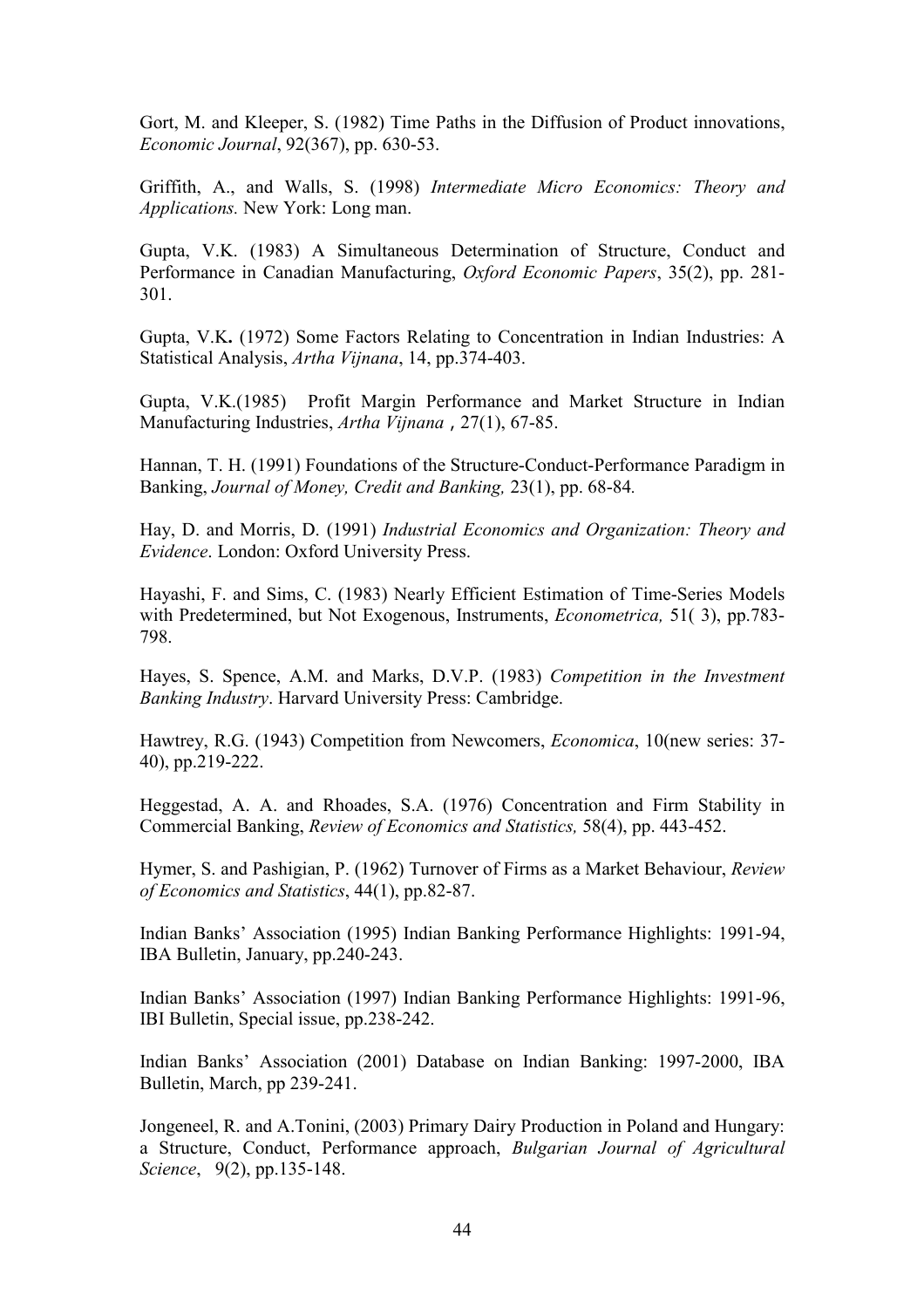Joseph, M. and Nitsure, R. R (2002) WTO and Indian Banking Sector: The Road Ahead, Economic and Political Weekly, 37(24), pp. 2315-2322.

Jr, C.D.D, Kamerschen, D.R., Peter G., Klein, P.G. and Lisa Ford Voeks, L.F. (2002) Structure, conduct and performance: a simultaneous equations approach, Applied Economics, 34(17), pp. 2135 – 2141.

Malgi, T. (1992) Private Sector Banks: Bright days ahead, Economic and Political Weekly, 27(6), pp.301-302.

Mann, H.M (1966). Seller Concentration, Barriers to Entry and Rates of return in Thirty Industries, 1959-60, Review of Economics and Statistics, 48(3), pp.296-307. Mas-Colell, A., Whinston, M.D. and Green, J.R. (1995) Microeconomic Theory. New York: Oxford University Press.

Mason, E.S. (1939) Price and Production Policies of Large Scale Enterprises, American Economic Review Supplement, 29 pp. 61-74.

Mathur, K.B.L. (2002) Public Sector Banks in India: Should they be privatized? Economic and Political Weekly, June 8.

McGuckin, R. (1972) Entry, Concentration Change and Stability of Market Share, Southern Economic Journal, 38(3), pp.363-70.

Muller, D. C. (1986) Profits in the long run. Cambrige: Cambridge University Press.

Bhanu Murthy, K.V. and Deb, A.T.(2006) Strategic Groups in Indian Private Banking Industry. Paper presented in 8<sup>th</sup> Annual Conference on Money and Finance, Indira Gandhi Institute for Development Research, Mumbai.

Narasimham, M. (1991) Report on the Financial System, government of India.

Nickell, S. J. (1996) Competition and Corporate Performance, Journal of Political Economy, 104(4), pp.724-746.

Newmann, H.H. (1978) Strategic Groups and the Structure- Performance Relationship, Review of Economics and Statistics, 60(1), pp.417-27.

Molyneux, P. and Forbes, W. (1995), Market Structure and European Banking, Applied Economics, 27(2), pp. 155-159.

Ornstein, S.I., Westen, J.F., Intriligator, M.D. and Shrieves, R.E. (1973) Determinants of Market Structure, Southern Economic Journal, 39(1-4), pp. 612-625.

Passmore, S. W. (1985) Strategic Groups and the Profitability of Banking, Federal Reserve Bank of New York, Research Paper no 8507.

Peltzman, S. (1977) The Gains and Losses from Industrial Concentration, Journal of law and Economics,  $20(2)$ , pp.229-63.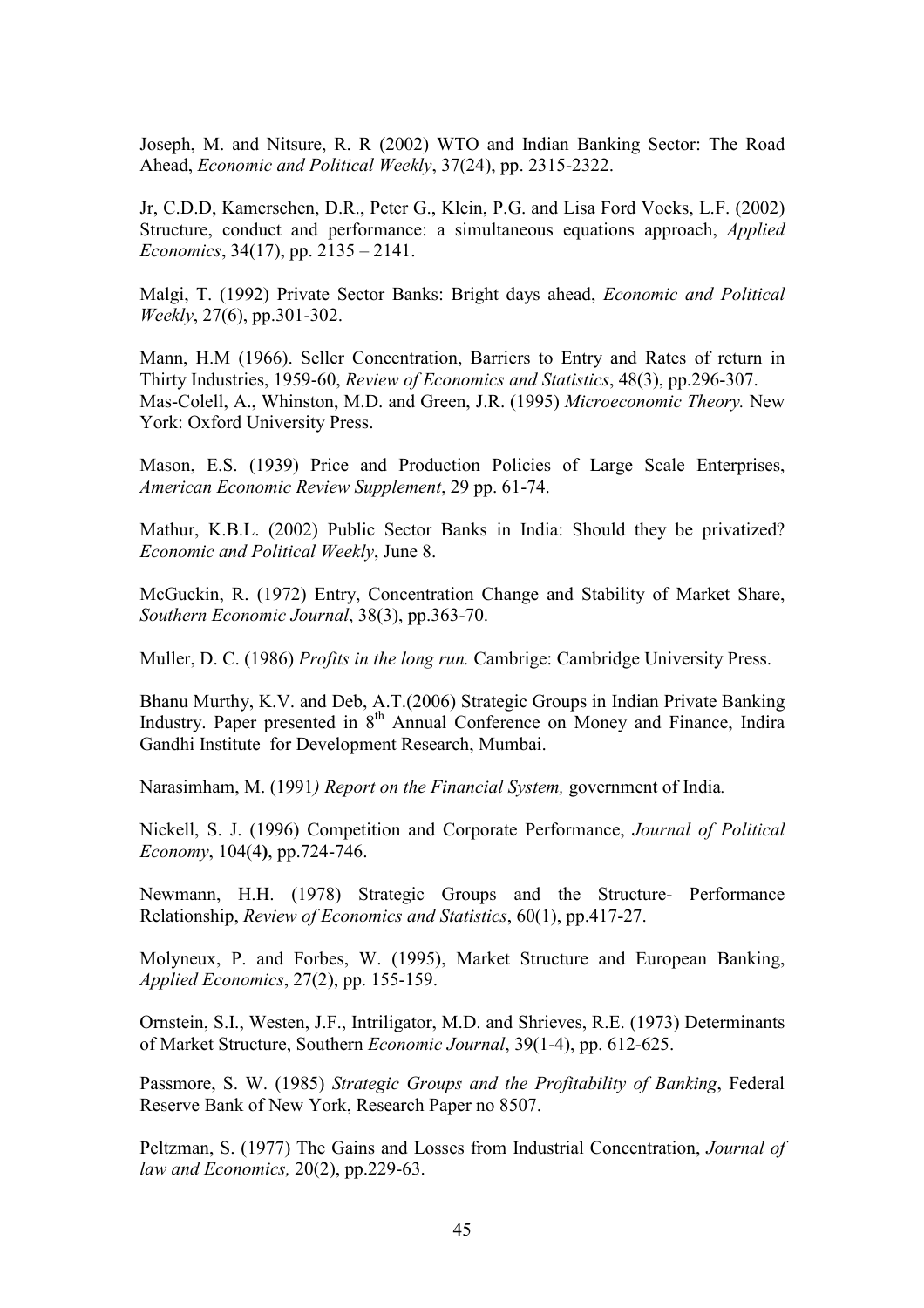Peterson, H.C. and Lewis, W.C. (2001) Managerial Economics. New Delhi: Prentice Hall of India.

Reserve Bank of India, Statistical Tables relating to banks, various issues, Bombay.

Reserve Bank of India (1954) Banking and Monetary History of India, Bombay.

Reserve Bank of India, Report and Trends of Banking in India, various issues, Bombay.

Rees, R. D. (1975) Advertising, Concentration and Competition: A comment and Further Results, Economic Journal, 85(337), pp.165-172.

Reid, G. (1987) Theories of Industrial Organization. Basil Blackwell: Oxford.

Rhoades, S. and Rytz, R. (1981) A Reexamination and Extension of the Relationship Between Concentration and Firm Rank Stability, Review of Economics and Statistics, 63(3), pp.446-451.

Santemoro, A. M. (1984) Modeling the Banking Firm, Journal of Money, Credit and Banking, 16(4), pp. 576-602.

Santos, R.A. (1995) Dynamics of Market Structure, Advertising and Profitability: A VAR approach, Applied Economics, 27(7), pp.631-36.

Sarkar. J, Sarkar, S., and Bhaumik, S. (1996) Does Ownership Always Matter? Evidence from Indian Banking Industry, Journal of Comparative Economics, 26(2), pp. 262-281.

Sarkar. J. (1999) India's banking sector: Current Status, Emerging challenges, and policy imperatives in globalized environment, in J. Hansen and S. Kathuria, eds. India: A financial sector for the twenty-first century. New Delhi: Oxford University Press, pp. 71-131.

Saving, T. (1970) Concentration Ratio and Degree of Monopoly, International Economic Review, 11(1), pp.139-146.

Sawyer, M. (1981) The Economics of Industries and Firms: Theory, evidence and Policy. London and Sydney: Croom Helm.

Schmalensee, R. (1989) Inter-Industry Studies of Structure and Performance in Schmalensee, R. and Willing, R. ed. Handbook of Industrial Organisation, volume North Holland, Amsterdam.

Shepherd, W.G. (1972) The Elements of Market Structure, Review of Economics and Statistics, 54(1), pp. 25-37.